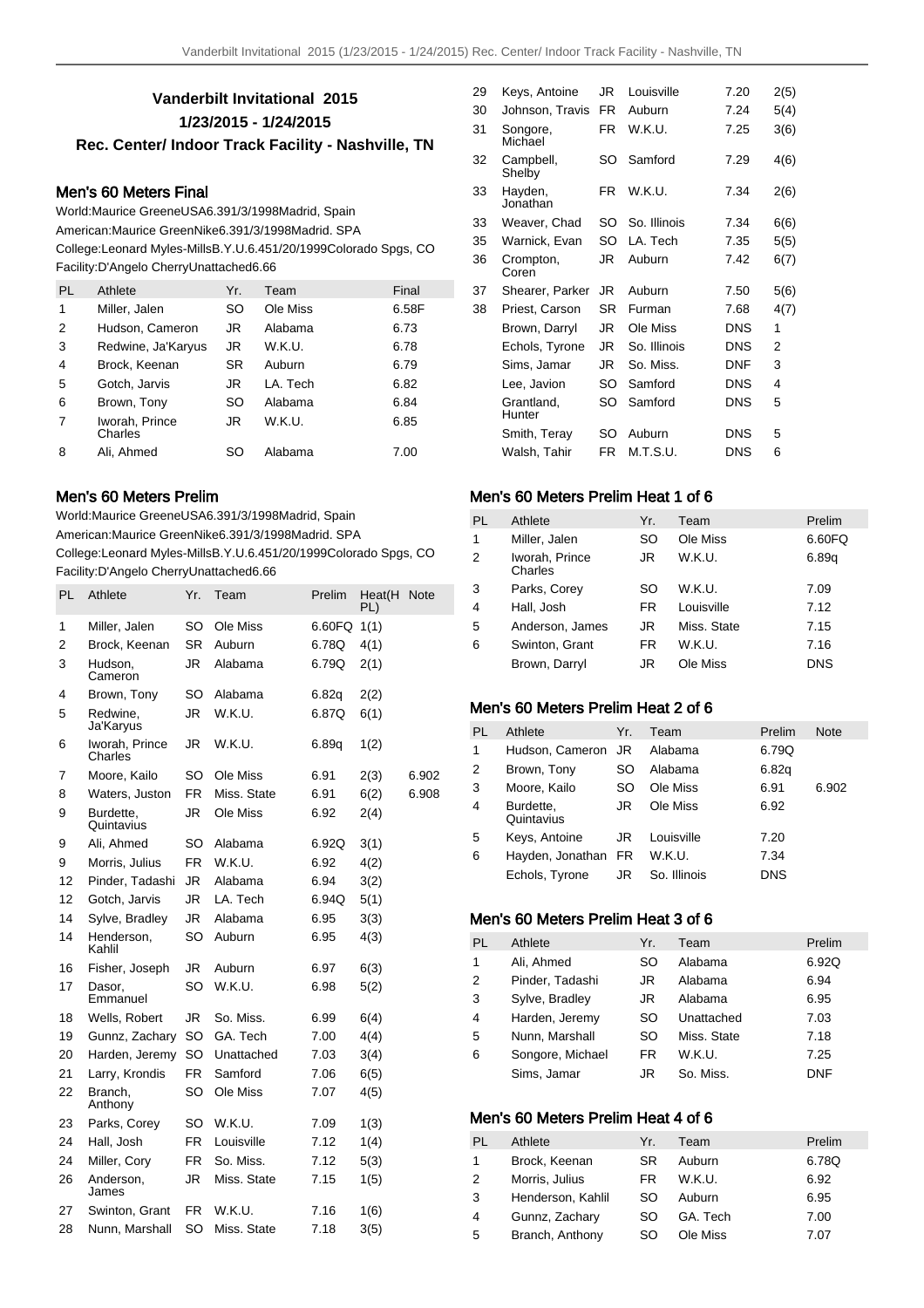| -6             | Campbell, Shelby |     | SO Samford    | 7.29       |
|----------------|------------------|-----|---------------|------------|
| $\overline{7}$ | Priest. Carson   | SR. | <b>Furman</b> | 7.68       |
|                | Lee, Javion      | SO. | Samford       | <b>DNS</b> |

#### Men's 60 Meters Prelim Heat 5 of 6

| PL | Athlete           | Yr. | Team      | Prelim     |
|----|-------------------|-----|-----------|------------|
| 1  | Gotch, Jarvis     | JR  | LA. Tech  | 6.94Q      |
| 2  | Dasor, Emmanuel   | SO  | W.K.U.    | 6.98       |
| 3  | Miller, Cory      | FR. | So. Miss. | 7.12       |
| 4  | Johnson, Travis   | FR. | Auburn    | 7.24       |
| 5  | Warnick, Evan     | SO  | LA. Tech  | 7.35       |
| 6  | Shearer, Parker   | JR  | Auburn    | 7.50       |
|    | Grantland, Hunter | SO  | Samford   | <b>DNS</b> |
|    | Smith, Teray      | SO  | Auburn    | <b>DNS</b> |

### Men's 60 Meters Prelim Heat 6 of 6

| PL             | Athlete               | Yr. | Team         | Prelim     | <b>Note</b> |
|----------------|-----------------------|-----|--------------|------------|-------------|
| 1              | Redwine,<br>Ja'Karyus | JR  | W.K.U.       | 6.87Q      |             |
| 2              | Waters, Juston        | FR  | Miss. State  | 6.91       | 6.908       |
| 3              | Fisher, Joseph        | JR  | Auburn       | 6.97       |             |
| 4              | Wells, Robert         | JR  | So. Miss.    | 6.99       |             |
| 5              | Larry, Krondis        | FR  | Samford      | 7.06       |             |
| 6              | Weaver, Chad          | SO  | So. Illinois | 7.34       |             |
| $\overline{7}$ | Crompton, Coren       | JR  | Auburn       | 7.42       |             |
|                | Walsh, Tahir          | FR  | M.T.S.U.     | <b>DNS</b> |             |

#### 23 Howe, Carson FR Samford 22.80 9(1) 25 Fisher, Joseph JR Auburn 22.81 5(5) 26 Jackson, Spencer SR So. Illinois 23.02 8(2) 26 Allen, Spencer JR GA. Tech 23.02 10(3) 28 Johnson, Travis FR Auburn 23.07 4(5) 29 Mcdavid, Myles SO GA. Tech 23.15 7(3) 30 Campbell, Shelby SO Samford 23.19 9(2) 31 Cox, Cameron FR So. Miss. 23.20 7(4) 32 Burns, Rockne JR GA. Tech 23.82 10(4) 33 Priest, Carson SR Furman 24.56 10(5) 34 Smith, Preston FR GA. Tech 24.62 3(3) Brown, Darryl JR Ole Miss DNS 1 Walsh, Tahir FR M.T.S.U. DNS 2 Smith, Teray SO Auburn DNF 2 Brock, Keenan SR Auburn DNS 3 Semien, Robert SR Ole Miss DNS 3 Campbell, **Torrey** SR Auburn DNS 6 Umoh, Ifiok FR M.T.S.U. DNS 6 Echols, Tyrone JR So. Illinois DNS 7 Pizzaro, Justin FR Miss. State DNS 8 Anderson, James JR Miss. State DQ 8 lane violatio n Reed, Willie FR Miss. State DNS 8 Lillard, Bryson SR M.T.S.U. DNS 9 White, Wesley FR Miss. State DNS 9 Akena, Geoffrey SR M.T.S.U. DNS 9

23 Larry, Krondis FR Samford 22.80 5(4)

## Men's 200 Meters

World: Frank Fredericks NAM 19.92 1/18/1996 Lievin, France

American: Wallace Spearmon Arkansas 20.10 2/11/2005 Fayetteville, AR College: Wallace Spearmon Arkansas 20.10 2/11/2005 Fayetteville, AR Facility: Broderick Snoddy Georgia Tech 21.23

| <b>PL</b> | Athlete                 | Yr.       | Team        | Final | Section Note<br>(SPL) |
|-----------|-------------------------|-----------|-------------|-------|-----------------------|
| 1         | Miller, Jalen           | SO        | Ole Miss    | 21.26 | 1(1)                  |
| 2         | Dasor,<br>Emmanuel      | SO        | W.K.U.      | 21.36 | 1(2)                  |
| 3         | Sears.<br>Ventavius     | SO        | W.K.U.      | 21.40 | 2(1)                  |
| 4         | Henderson,<br>Kahlil    | SO        | Auburn      | 21.54 | 4(1)                  |
| 5         | Morris, Julius          | <b>FR</b> | W.K.U.      | 21.73 | 2(2)                  |
| 6         | Wells, Robert           | JR        | So. Miss.   | 21.83 | 4(2)                  |
| 7         | Redwine.<br>Ja'Karyus   | JR.       | W.K.U.      | 21.86 | 1(3)                  |
| 8         | Moore, Kailo            | SO        | Ole Miss    | 21.89 | 3(1)                  |
| 9         | Gunnz, Zachary          | SO        | GA. Tech    | 21.92 | 5(1)                  |
| 10        | Waters, Juston          | FR.       | Miss. State | 21.95 | 6(1)                  |
| 11        | Pinder, Tadashi         | JR        | Alabama     | 21.96 | 6(2)                  |
| 12        | Hall, Josh              | <b>FR</b> | Louisville  | 22.03 | 5(2)                  |
| 13        | Branch,<br>Anthony      | SO        | Ole Miss    | 22.08 | 3(2)                  |
| 14        | Burdette,<br>Quintavius | JR        | Ole Miss    | 22.36 | 4(3)                  |
| 15        | Smith, Jamad            | SO        | So. Miss.   | 22.38 | 7(1)                  |
| 16        | Nunn, Marshall          | SO.       | Miss. State | 22.46 | 8(1)                  |
| 17        | Miller, Cory            | FR        | So. Miss.   | 22.56 | 4(4)                  |
| 18        | Reese, AZ               | JR        | GA. Tech    | 22.57 | 5(3)                  |
| 19        | Shelton,<br>Demitrius   | <b>SR</b> | M.T.S.U.    | 22.61 | 6(3)                  |
| 20        | Gardner,<br>Jonathan    | SR        | GA. Tech    | 22.64 | 10(1)                 |
| 21        | Keys, Antoine           | JR        | Louisville  | 22.76 | 7(2)                  |
| 22        | Ward, Andreas           | <b>FR</b> | GA. Tech    | 22.77 | 10(2)                 |

#### Men's 200 Meters Heat 1 of 10

| PL.          | Athlete            | Yr. | Team     | Final      |
|--------------|--------------------|-----|----------|------------|
| $\mathbf{1}$ | Miller, Jalen      | SO. | Ole Miss | 21.26      |
| 2            | Dasor, Emmanuel    | SO. | W.K.U.   | 21.36      |
| 3            | Redwine, Ja'Karyus | JR  | W.K.U.   | 21.86      |
|              | Brown, Darryl      | JR  | Ole Miss | <b>DNS</b> |

### Men's 200 Meters Heat 2 of 10

| Athlete          | Yr. | Team     | Final      |
|------------------|-----|----------|------------|
| Sears, Ventavius | SO. | W.K.U.   | 21.40      |
| Morris, Julius   | FR. | W.K.U.   | 21.73      |
| Walsh, Tahir     | FR. | M.T.S.U. | <b>DNS</b> |
| Smith, Teray     | SO. | Auburn   | <b>DNF</b> |
|                  |     |          |            |

#### Men's 200 Meters Heat 3 of 10

| <b>PL</b>   | Athlete         | Yr. | Team     | Final      |
|-------------|-----------------|-----|----------|------------|
| $\mathbf 1$ | Moore, Kailo    | SO. | Ole Miss | 21.89      |
| 2           | Branch, Anthony | SO. | Ole Miss | 22.08      |
| 3           | Smith, Preston  | FR. | GA. Tech | 24.62      |
|             | Brock, Keenan   | SR. | Auburn   | <b>DNS</b> |
|             | Semien, Robert  | SR. | Ole Miss | <b>DNS</b> |

### Men's 200 Meters Heat 4 of 10

| <b>PL</b>      | Athlete              | Yr. | Team      | Final |
|----------------|----------------------|-----|-----------|-------|
| $\mathbf{1}$   | Henderson, Kahlil    | SO  | Auburn    | 21.54 |
| $\overline{2}$ | Wells, Robert        | JR. | So. Miss. | 21.83 |
| 3              | Burdette, Quintavius | JR. | Ole Miss  | 22.36 |
| 4              | Miller, Cory         | FR. | So. Miss. | 22.56 |
| 5              | Johnson, Travis      | FR. | Auburn    | 23.07 |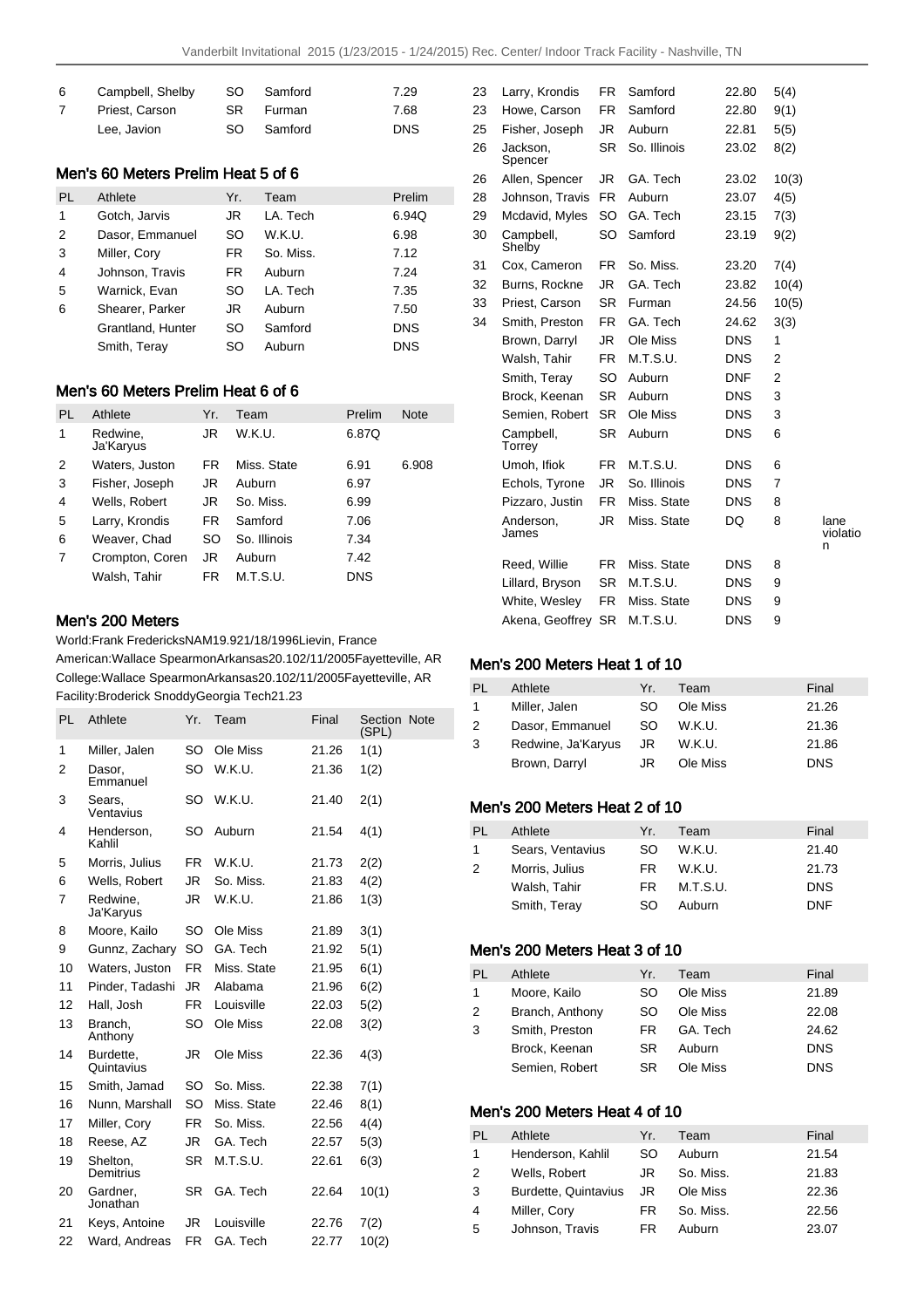#### Men's 200 Meters Heat 5 of 10

| PI.           | Athlete        | Yr. | Team       | Final |
|---------------|----------------|-----|------------|-------|
| 1             | Gunnz, Zachary | SO. | GA. Tech   | 21.92 |
| $\mathcal{P}$ | Hall, Josh     | FR. | Louisville | 22.03 |
| 3             | Reese, AZ      | JR. | GA. Tech   | 22.57 |
| 4             | Larry, Krondis | FR. | Samford    | 22.80 |
| 5             | Fisher, Joseph | JR  | Auburn     | 22.81 |

### Men's 200 Meters Heat 6 of 10

| PL            | Athlete            | Yr. | Team        | Final      |
|---------------|--------------------|-----|-------------|------------|
| 1             | Waters, Juston     | FR  | Miss. State | 21.95      |
| $\mathcal{P}$ | Pinder, Tadashi    | JR. | Alabama     | 21.96      |
| 3             | Shelton, Demitrius | SR. | M.T.S.U.    | 22.61      |
|               | Campbell, Torrey   | SR. | Auburn      | <b>DNS</b> |
|               | Umoh, Ifiok        | FR. | M.T.S.U.    | <b>DNS</b> |

### Men's 200 Meters Heat 7 of 10

| PL | Athlete        | Yr. | Team         | Final      |
|----|----------------|-----|--------------|------------|
| 1  | Smith, Jamad   | SO  | So. Miss.    | 22.38      |
| 2  | Keys, Antoine  | JR  | Louisville   | 22.76      |
| 3  | Mcdavid, Myles | SO  | GA. Tech     | 23.15      |
| 4  | Cox, Cameron   | FR. | So. Miss.    | 23.20      |
|    | Echols, Tyrone | JR  | So. Illinois | <b>DNS</b> |

## Men's 200 Meters Heat 8 of 10

| Athlete         | Yr. | Team        | Final                                                                      | <b>Note</b>       |
|-----------------|-----|-------------|----------------------------------------------------------------------------|-------------------|
| Nunn, Marshall  | SO. | Miss. State | 22.46                                                                      |                   |
|                 |     |             | 23.02                                                                      |                   |
| Pizzaro, Justin |     | Miss. State | <b>DNS</b>                                                                 |                   |
|                 |     |             | DQ                                                                         | lane<br>violation |
| Reed, Willie    | FR. | Miss. State | DNS                                                                        |                   |
|                 |     |             | Jackson, Spencer SR So. Illinois<br>FR 1<br>Anderson, James JR Miss. State |                   |

## Men's 200 Meters Heat 9 of 10

| PI. | Athlete          | Yr. | Team        | Final      |
|-----|------------------|-----|-------------|------------|
|     | Howe, Carson     | FR. | Samford     | 22.80      |
| 2   | Campbell, Shelby | SO. | Samford     | 23.19      |
|     | Lillard, Bryson  | SR. | M.T.S.U.    | <b>DNS</b> |
|     | White, Wesley    | FR. | Miss. State | <b>DNS</b> |
|     | Akena, Geoffrey  | SR. | M.T.S.U.    | <b>DNS</b> |

### Men's 200 Meters Heat 10 of 10

| PI. | Athlete           | Yr. | Team     | Final |
|-----|-------------------|-----|----------|-------|
| 1   | Gardner, Jonathan | SR. | GA. Tech | 22.64 |
| 2   | Ward, Andreas     | FR. | GA Tech  | 22.77 |
| 3   | Allen, Spencer    | JR. | GA. Tech | 23.02 |
| 4   | Burns, Rockne     | JR. | GA. Tech | 23.82 |
| 5   | Priest, Carson    | SR. | Furman   | 24.56 |

## Men's 5000 Meters

World: Kenenisa Bekele ETH 12:49.60 1/20/2004 Birmingham, England American: Galen Rupp Nike 13:01.26 Boston, MA

College: Lawi Lalang Arizona 13:08.28 1/11/2012 New York, N.Y. Facility: Deon Clifford Florida A&M 14:43.05

| PL. | Athlete           | Yr. | Team      | Final     |
|-----|-------------------|-----|-----------|-----------|
|     | Jaworski, Griffin | SR. | Auburn    | 14:18.90F |
| -2  | Brickell, Josh    |     | SO Furman | 14:27.02F |

| 3  | Templeton, Aaron  | FR        | Furman         | 14:29.98F  |
|----|-------------------|-----------|----------------|------------|
| 4  | Lara, Frank       | SO        | Furman         | 14:37.87F  |
| 5  | Dixon, Brian      | <b>SR</b> | So. Illinois   | 14:38.18F  |
| 6  | Hazel, Matt       | <b>SR</b> | So. Illinois   | 14:48.42   |
| 7  | Agaba, Peter      | SO        | W.K.U.         | 14:49.88   |
| 8  | Semeon, Redatu    | JR        | Auburn         | 14:58.96   |
| 9  | Castel, Michael   |           | Unattached     | 14:59.35   |
| 10 | Ehrenheim, Evan   | SR.       | So. Illinois   | 15:06.85   |
| 11 | French, Nick      | JR        | Vanderbilt     | 15:10.79   |
| 12 | Elsakr, Joseph    |           | Unattached     | 15:11.74   |
| 13 | Nosker, Branden   | FR.       | Miss. State    | 15:13.34   |
| 14 | Hayden, Troy      | SO.       | GA. Tech       | 15:13.35   |
| 15 | Maier, Josh       | FR.       | So. Illinois   | 15:13.50   |
| 16 | Nix, Witt         | SO        | GA. Tech       | 15:17.09   |
| 17 | Munns, Matthew    | FR.       | GA. Tech       | 15:22.55   |
| 18 | Carter, Ian       | SO        | Ole Miss       | 15:24.44   |
| 19 | Van Geffen, Jake  | SO.       | Vanderbilt     | 15:30.16   |
| 20 | Reilly, Sam       | JR        | Vanderbilt     | 15:33.84   |
| 21 | Ewing, John       | SR        | Vanderbilt     | 15:41.31   |
| 22 | Grady, Alex       | FR.       | GA. Tech       | 15:48.67   |
| 23 | Stevens, Aaron    | SR        | W.K.U.         | 15:52.57   |
|    | Sharpe, John      | SR.       | <b>Belmont</b> | <b>DNS</b> |
|    | Hurt, Tripp       | <b>SR</b> | Furman         | <b>DNF</b> |
|    | Shemonia, Brandon | SO        | So. Illinois   | <b>DNF</b> |
|    | Henderson, Dan    | SR.       | Vanderbilt     | <b>DNF</b> |
|    | Arthur, Daniel    | SO        | Vanderbilt     | <b>DNS</b> |

### Men's 400 Meters

World: Kerron Clement USA 44.57 2/12/2005 Fayetteville, AR. USA American: Kerron Clement Florida 44.57 2/12/2005 Fayetteville, AR College: Kerron Clement Florida 44.57 2/12/2005 Fayetteville, AR Facility: Emmanuel Tugumisirize M.T.S.U. 46.05

| PL             | Athlete                | Yr.       | Team         | Final      | Section(<br>SPL) |
|----------------|------------------------|-----------|--------------|------------|------------------|
| 1              | Rogers, Elbert         | JR.       | So. Miss.    | 47.97      | 1(1)             |
| $\overline{2}$ | Smith, Quincy          | JR        | Alabama      | 47.99      | 1(2)             |
| 3              | Hearn, Scottie         | JR.       | Miss. State  | 48.09      | 2(1)             |
| 4              | James, II, Dustin      | SO        | Miss. State  | 48.44      | 3(1)             |
| 5              | <b>Taylor, Charles</b> | <b>SO</b> | Miss. State  | 48.56      | 2(2)             |
| 6              | Mosely, Lemanuel       | <b>SR</b> | W.K.U.       | 48.92      | 1(3)             |
| 7              | Shoto, Steve           | JR.       | Miss. State  | 48.96      | 4(1)             |
| 8              | Coleman, Carlos        | FR.       | Louisville   | 49.14      | 5(1)             |
| 9              | Efkamp, Nick           | <b>SR</b> | Alabama      | 49.19      | 1(4)             |
| 10             | Akena, Geoffrey        | SR.       | M.T.S.U.     | 49.24      | 4(2)             |
| 11             | Kemp, Robert           | FR.       | LA. Tech     | 49.70      | 5(2)             |
| 12             | Landry, Tayvonne       | FR.       | So. Illinois | 50.04      | 4(3)             |
| 13             | Civitano, Adam         | <b>SR</b> | Auburn       | 50.11      | 4(4)             |
| 14             | Howe, Carson           | FR.       | Samford      | 50.44      | 6(1)             |
| 15             | Ross, Tyler            | JR        | Auburn       | 50.52      | 3(2)             |
| 16             | Arthur, Bryan          | <b>SO</b> | Alabama      | 50.59      | 2(3)             |
| 17             | Green, Blake           | <b>SR</b> | So. Illinois | 50.62      | 4(5)             |
| 18             | Arsenault, Calvin      | <b>SR</b> | Louisville   | 50.82      | 6(2)             |
| 19             | Nammour, Nathan        | <b>FR</b> | Alabama      | 50.93      | 3(3)             |
| 20             | Darden, Julian         | JR.       | GA. Tech     | 50.95      | 5(3)             |
| 21             | Burns, Rockne          | JR        | GA. Tech     | 51.15      | 6(3)             |
| 22             | Elkins, Brian          | FR.       | LA. Tech     | 51.20      | 6(4)             |
| 23             | Shepherd, Jared        | SO        | LA. Tech     | 51.38      | 5(4)             |
| 24             | Johnson, Derrick       | JR.       | So. Miss.    | 51.69      | 2(4)             |
| 25             | Ockunzzi.<br>Jeremiah  | SO        | Furman       | 59.27      | 6(5)             |
|                | Umoh, Ifiok            | FR.       | M.T.S.U.     | <b>DNS</b> | 2                |
|                | Shelton, Demitrius     | <b>SR</b> | M.T.S.U.     | <b>DNS</b> | 3                |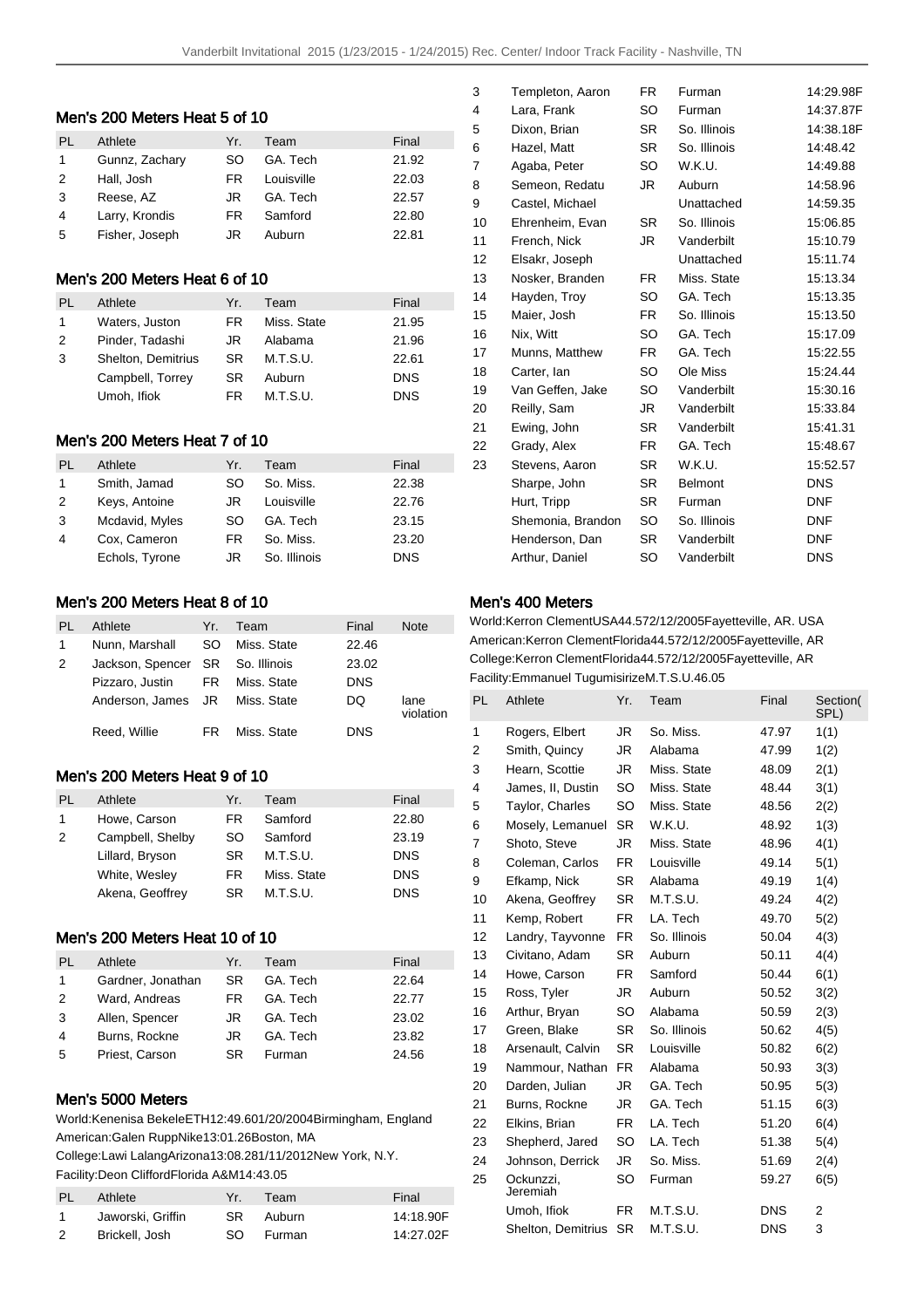| Gall, Nikolai | SO So. Illinois | DNS. | -3 |
|---------------|-----------------|------|----|
| Rogers, Chase | FR So. Illinois | DNS. | -5 |

## Men's 400 Meters Heat 1 of 6

| PL | Athlete          | Yr.       | Team      | Final |
|----|------------------|-----------|-----------|-------|
| 1  | Rogers, Elbert   | JR.       | So. Miss. | 47.97 |
| 2  | Smith, Quincy    | JR.       | Alabama   | 47.99 |
| 3  | Mosely, Lemanuel | <b>SR</b> | W.K.U.    | 48.92 |
| 4  | Efkamp, Nick     | SR.       | Alabama   | 49.19 |

### Men's 400 Meters Heat 2 of 6

| PI. | Athlete          | Yr. | Team        | Final      |
|-----|------------------|-----|-------------|------------|
|     | Hearn, Scottie   | JR  | Miss. State | 48.09      |
| 2   | Taylor, Charles  | SO  | Miss. State | 48.56      |
| 3   | Arthur, Bryan    | SO  | Alabama     | 50.59      |
| 4   | Johnson, Derrick | JR  | So. Miss.   | 51.69      |
|     | Umoh, Ifiok      | FR  | M.T.S.U.    | <b>DNS</b> |

### Men's 400 Meters Heat 3 of 6

| PI. | Athlete            | Yr. | Team         | Final      |
|-----|--------------------|-----|--------------|------------|
| 1   | James, II, Dustin  | SO  | Miss. State  | 48.44      |
| 2   | Ross, Tyler        | JR. | Auburn       | 50.52      |
| 3   | Nammour, Nathan    | FR. | Alabama      | 50.93      |
|     | Shelton, Demitrius | SR. | M.T.S.U.     | <b>DNS</b> |
|     | Gall, Nikolai      | SO  | So. Illinois | <b>DNS</b> |

## Men's 400 Meters Heat 4 of 6

| PL | Athlete          | Yr. | Team         | Final |
|----|------------------|-----|--------------|-------|
| 1  | Shoto, Steve     | JR  | Miss. State  | 48.96 |
| 2  | Akena, Geoffrey  | SR  | M.T.S.U.     | 49.24 |
| 3  | Landry, Tayvonne | FR. | So. Illinois | 50.04 |
| 4  | Civitano, Adam   | SR  | Auburn       | 50.11 |
| 5  | Green, Blake     | SR  | So. Illinois | 50.62 |

## Men's 400 Meters Heat 5 of 6

| PI.            | Athlete         | Yr. | Team         | Final      |
|----------------|-----------------|-----|--------------|------------|
| 1              | Coleman, Carlos | FR  | Louisville   | 49.14      |
| 2              | Kemp, Robert    | FR. | LA. Tech     | 49.70      |
| 3              | Darden, Julian  | JR. | GA. Tech     | 50.95      |
| $\overline{4}$ | Shepherd, Jared | SO  | I A. Tech    | 51.38      |
|                | Rogers, Chase   | FR. | So. Illinois | <b>DNS</b> |

# Men's 400 Meters Heat 6 of 6

| PI.            | Athlete            | Yr. | Team       | Final |
|----------------|--------------------|-----|------------|-------|
| 1              | Howe, Carson       | FR. | Samford    | 50.44 |
| 2              | Arsenault, Calvin  | SR. | Louisville | 50.82 |
| 3              | Burns, Rockne      | JR. | GA. Tech   | 51.15 |
| $\overline{4}$ | Elkins, Brian      | FR. | LA. Tech   | 51.20 |
| 5              | Ockunzzi, Jeremiah | SO  | Furman     | 59.27 |

## Men's 800 Meters

World: Wilson Kipketer DEN 1:42.67 2/9/1997 Paris, France

American: Johnny Gray S. Monica T.C. 1:45.00 2/8/1992 Sindelfingen, GER

College: Paul Ereng Virginia 1:44.84 2/4/1989 Budapest, HUG Facility: Eliud Rutto M.T.S.U. 1:49.36

| PL Athlete | Yr. Team | Final Section( |      |
|------------|----------|----------------|------|
|            |          |                | SPL) |

| 1              | Amankwah, Alex        | JR        | Alabama             | 1:46.86F   | 1(1)  |
|----------------|-----------------------|-----------|---------------------|------------|-------|
| $\overline{2}$ | Leslie, Cory          |           | <b>Furman Elite</b> | 1:47.63F   | 1(2)  |
| 3              | Lahbi, Jacopo         | SO        | Alabama             | 1:48.28F   | 1(3)  |
| 4              | Morgan, Dameon        | <b>SR</b> | Ole Miss            | 1:49.82    | 1(4)  |
| 5              | Hazouri, Brandon      | JR        | Samford             | 1:50.02    | 1(5)  |
| 6              | Sherrer, Holland      | <b>SR</b> | Ole Miss            | 1:50.15    | 1(6)  |
| 7              | Fanelty, Zack         | <b>SR</b> | GA. Tech            | 1:50.20    | 1(7)  |
| 8              | Gutierrez, Derek      | FR.       | Ole Miss            | 1:50.75    | 1(8)  |
| 9              | Spiers, Will          | SO        | Ole Miss            | 1:51.67    | 1(9)  |
| 10             | Lasater, Brandon      | <b>SR</b> | GA. Tech            | 1:52.02    | 1(10) |
| 11             | Littig, Andres        | <b>FR</b> | GA. Tech            | 1:52.36    | 2(1)  |
| 12             | Harris, Andrew        | JR.       | Alabama             | 1:53.19    | 2(2)  |
| 13             | Ivey, William         | SR        | Furman              | 1:53.43    | 2(3)  |
| 14             | Burnett, Chris        | SO        | GA. Tech            | 1:53.44    | 2(4)  |
| 15             | Peck, Teague          | <b>FR</b> | Louisville          | 1:54.55    | 2(5)  |
| 16             | Agaba, Peter          | SO        | W.K.U.              | 1:55.14    | 2(6)  |
| 17             | Jackob, Cole          |           | Unattached          | 1:55.41    | 2(7)  |
| 18             | Stewart, Andrew       | <b>SR</b> | Louisville          | 1:56.32    | 2(8)  |
| 19             | Horton, Lucas         | FR.       | So. Illinois        | 1:57.48    | 3(1)  |
| 20             | Vines, Jay            | SO        | Samford             | 1:58.68    | 3(2)  |
| 21             | O'Callaghan,<br>Denis | FR        | So. Illinois        | 1:58.78    | 3(3)  |
| 22             | Nsuk, Andrew          | <b>FR</b> | Louisville          | 1:59.93    | 2(9)  |
| 23             | Stevens, Aaron        | <b>SR</b> | W.K.U.              | 1:59.99    | 2(10) |
| 24             | Lutz, Kyle            | <b>FR</b> | M.T.S.U.            | 2:00.93    | 3(4)  |
| 25             | Salter, Josh          | <b>FR</b> | Samford             | 2:01.46    | 3(5)  |
| 26             | Richardson, Ian       | SR        | Furman              | 2:01.90    | 3(6)  |
| 27             | Dauterive, Paul       | JR.       | LA. Tech            | 2:02.12    | 3(7)  |
| 28             | Justus, Zac           | FR        | So. Illinois        | 2:04.27    | 3(8)  |
| 29             | Swinton, Grant        | FR.       | W.K.U.              | 2:11.64    | 3(9)  |
| 30             | Songore, Michael      | <b>FR</b> | W.K.U.              | 2:13.11    | 3(10) |
|                | Henry, Tabarie        |           | Unattached          | <b>DNF</b> | 1     |
|                |                       |           |                     |            |       |

## Men's 800 Meters Heat 1 of 3

| <b>PL</b>      | Athlete          | Yr.       | Team                | Final      |
|----------------|------------------|-----------|---------------------|------------|
| 1              | Amankwah, Alex   | JR.       | Alabama             | 1:46.86F   |
| 2              | Leslie, Cory     |           | <b>Furman Elite</b> | 1:47.63F   |
| 3              | Lahbi, Jacopo    | SO        | Alabama             | 1:48.28F   |
| $\overline{4}$ | Morgan, Dameon   | <b>SR</b> | Ole Miss            | 1:49.82    |
| 5              | Hazouri, Brandon | JR.       | Samford             | 1:50.02    |
| 6              | Sherrer, Holland | <b>SR</b> | Ole Miss            | 1:50.15    |
| 7              | Fanelty, Zack    | <b>SR</b> | GA. Tech            | 1:50.20    |
| 8              | Gutierrez, Derek | FR.       | Ole Miss            | 1:50.75    |
| 9              | Spiers, Will     | SO        | Ole Miss            | 1:51.67    |
| 10             | Lasater, Brandon | <b>SR</b> | GA. Tech            | 1:52.02    |
|                | Henry, Tabarie   |           | Unattached          | <b>DNF</b> |

#### Men's 800 Meters Heat 2 of 3

| <b>PL</b> | Athlete         | Yr.       | Team       | Final   |
|-----------|-----------------|-----------|------------|---------|
| 1         | Littig, Andres  | <b>FR</b> | GA. Tech   | 1:52.36 |
| 2         | Harris, Andrew  | JR.       | Alabama    | 1:53.19 |
| 3         | Ivey, William   | <b>SR</b> | Furman     | 1:53.43 |
| 4         | Burnett, Chris  | SO        | GA. Tech   | 1:53.44 |
| 5         | Peck, Teaque    | <b>FR</b> | Louisville | 1:54.55 |
| 6         | Agaba, Peter    | SO        | W.K.U.     | 1:55.14 |
| 7         | Jackob, Cole    |           | Unattached | 1:55.41 |
| 8         | Stewart, Andrew | <b>SR</b> | Louisville | 1:56.32 |
| 9         | Nsuk, Andrew    | FR.       | Louisville | 1:59.93 |
| 10        | Stevens, Aaron  | <b>SR</b> | W.K.U.     | 1:59.99 |

Men's 800 Meters Heat 3 of 3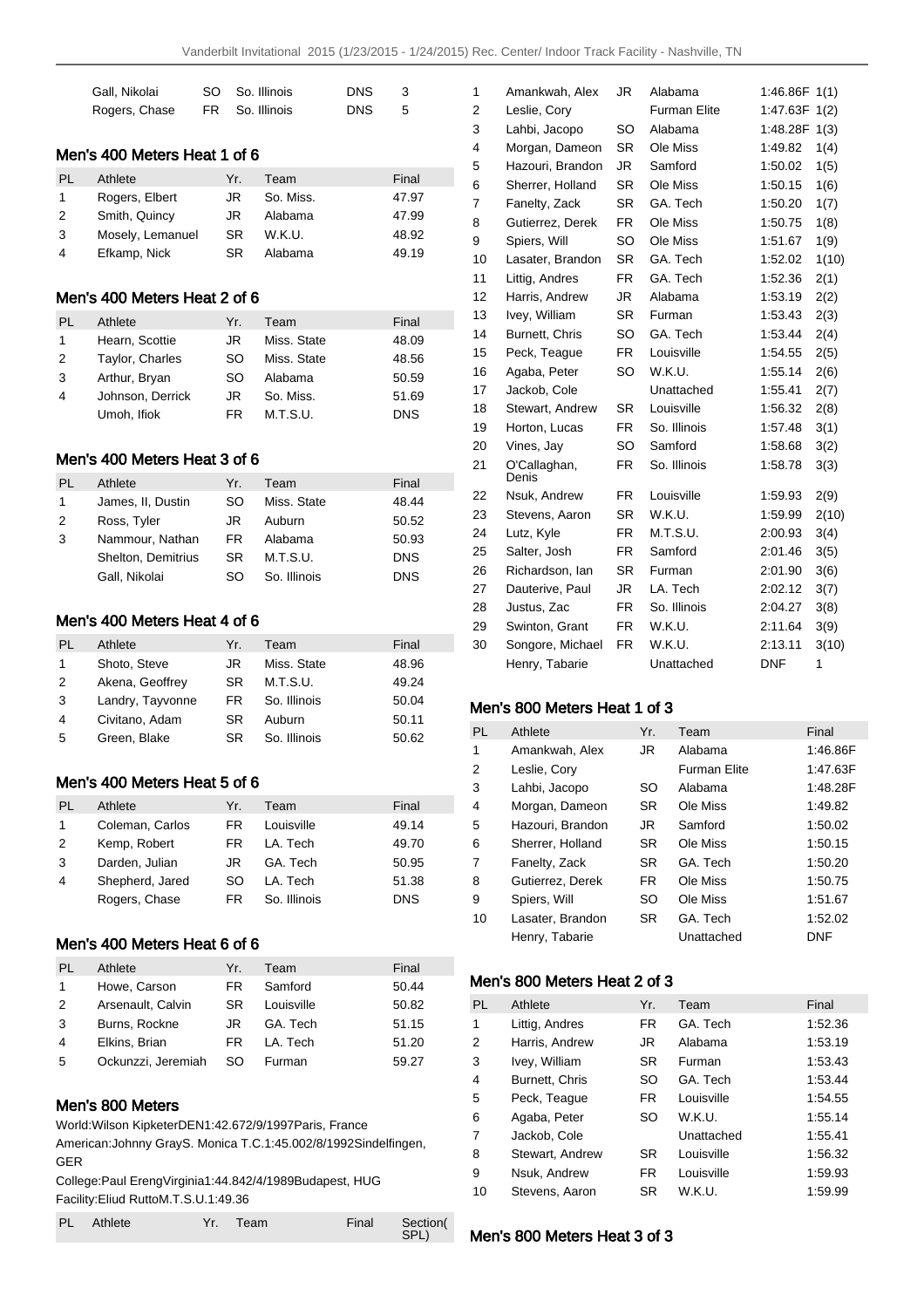| PL | Athlete            | Yr. | Team         | Final   |
|----|--------------------|-----|--------------|---------|
| 1  | Horton, Lucas      | FR. | So. Illinois | 1:57.48 |
| 2  | Vines, Jay         | SO  | Samford      | 1:58.68 |
| 3  | O'Callaghan, Denis | FR. | So. Illinois | 1:58.78 |
| 4  | Lutz, Kyle         | FR. | M.T.S.U.     | 2:00.93 |
| 5  | Salter, Josh       | FR. | Samford      | 2:01.46 |
| 6  | Richardson, Ian    | SR. | Furman       | 2:01.90 |
| 7  | Dauterive, Paul    | JR  | I A. Tech    | 2:02.12 |
| 8  | Justus, Zac        | FR. | So. Illinois | 2:04.27 |
| 9  | Swinton, Grant     | FR. | W.K.U.       | 2:11.64 |
| 10 | Songore, Michael   | FR. | W.K.U.       | 2:13.11 |

## Men's 1 Mile Run

Facility: Niklas Buhner Auburn 4:02.60

| PL             | Athlete                  | Yr.       | Team         | Final         | Section(<br>SPL) |
|----------------|--------------------------|-----------|--------------|---------------|------------------|
| 1              | Domanic, Robert          | SO        | Ole Miss     | 4:00.62F 3(1) |                  |
| $\overline{2}$ | Engels, Craig            | SO        | Ole Miss     | 4:01.29F      | 3(2)             |
| 3              | <b>Bulmer, Daniel</b>    | <b>SR</b> | Ole Miss     | 4:01.49F 3(3) |                  |
| 4              | Gilley, Trevor           | SO        | Ole Miss     | 4:03.58       | 3(4)             |
| 5              | Gallagher, Wes           | JR        | Ole Miss     | 4:05.15       | 3(5)             |
| 6              | Grimster, Kane           | SR        | Auburn       | 4:05.51       | 3(6)             |
| 7              | Reeder, Troy             | FR.       | Furman       | 4:05.86       | 3(7)             |
| 8              | Rono, Hillary            | SO        | M.T.S.U.     | 4:07.37       | 3(8)             |
| 9              | Erb, MJ                  | SO        | Ole Miss     | 4:10.94       | 3(9)             |
| 10             | Baker, Brock             | SO        | Furman       | 4:11.12       | 3(10)            |
| 11             | Sprague, Austin          | FR        | Furman       | 4:11.46       | 2(1)             |
| 12             | Riech, Nate Gray<br>Wolf | SO        | Furman       | 4:11.82       | 2(2)             |
| 13             | Ballard, Payton          | SO        | Alabama      | 4:12.70       | 2(3)             |
| 14             | Perez, James             | <b>SR</b> | Furman       | 4:13.42       | 2(4)             |
| 15             | Curles, Wesley           | FR        | Auburn       | 4:13.81       | 2(5)             |
| 16             | Fleming, Patrick         | SO        | GA. Tech     | 4:15.19       | 2(6)             |
| 17             | Estes, Nat               | SR.       | GA. Tech     | 4:17.38       | 2(7)             |
| 18             | Harvey, Brandon          | FR.       | Ole Miss     | 4:17.86       | 2(8)             |
| 19             | Rohr, John Dalton        | <b>FR</b> | Ole Miss     | 4:19.36       | 2(9)             |
| 20             | Edmondson, Jeff          | SO        | Alabama      | 4:20.34       | 2(10)            |
| 21             | Gkotsis, Nikolaos        | SO        | Vanderbilt   | 4:21.01       | 2(11)            |
| 22             | Carter, Kyle             | FR.       | So. Illinois | 4:23.63       | 1(1)             |
| 23             | Weaver, Justin           | JR        | GA. Tech     | 4:23.78       | 1(2)             |
| 24             | Ferrentino, Connor FR    |           | Alabama      | 4:25.78       | 1(3)             |
| 25             | Shaw, Tanner             | FR.       | GA. Tech     | 4:26.57       | 1(4)             |
| 26             | Salter, Josh             | <b>FR</b> | Samford      | 4:26.58       | 1(5)             |
| 27             | Cheruiyot, Geoffry       | <b>FR</b> | M.T.S.U.     | 4:27.34       | 3(11)            |
| 28             | Heinz, Drake             | <b>FR</b> | LA. Tech     | 4:32.06       | 1(6)             |
| 29             | Jaeger, Andrew           | FR.       | Samford      | 4:32.38       | 1(7)             |
| 30             | DeFabrizio, Sam          | FR.       | Vanderbilt   | 4:36.84       | 1(8)             |
|                | Hicks, Grant             | SO        | GA. Tech     | <b>DNS</b>    | 1                |
|                | Towse, Ted               |           | Unattached   | <b>DNS</b>    | 1                |
|                | Vara, Jonathan           | FR.       | So. Illinois | <b>DNS</b>    | 1                |
|                | Carter, lan              | SO        | Ole Miss     | <b>DNS</b>    | 1                |
|                | Li, Benjamin             |           | Unattached   | <b>DNS</b>    | 1                |
|                | Hurt, Tripp              | SR        | Furman       | <b>DNF</b>    | 2                |
|                | Hendershot,<br>Nathan    |           | Unattached   | <b>DNS</b>    | $\overline{2}$   |
|                | Presson, Issac           |           | Furman Elite | <b>DNF</b>    | 3                |

## Men's 1 Mile Run Heat 1 of 3

| PL           | Athlete            | Yr. | Team         | Final   |
|--------------|--------------------|-----|--------------|---------|
| $\mathbf{1}$ | Carter, Kyle       | FR. | So. Illinois | 4.23.63 |
| 2            | Weaver, Justin     | JR. | GA. Tech     | 4:23.78 |
| -3           | Ferrentino, Connor | FR. | Alabama      | 4:25.78 |

| 4 | Shaw, Tanner    | FR. | GA. Tech     | 4:26.57    |
|---|-----------------|-----|--------------|------------|
| 5 | Salter, Josh    | FR. | Samford      | 4:26.58    |
| 6 | Heinz, Drake    | FR. | LA. Tech     | 4:32.06    |
| 7 | Jaeger, Andrew  | FR. | Samford      | 4:32.38    |
| 8 | DeFabrizio, Sam | FR. | Vanderbilt   | 4:36.84    |
|   | Hicks, Grant    | SO  | GA. Tech     | <b>DNS</b> |
|   | Towse, Ted      |     | Unattached   | <b>DNS</b> |
|   | Vara, Jonathan  | FR. | So. Illinois | <b>DNS</b> |
|   | Carter, Ian     | SO  | Ole Miss     | <b>DNS</b> |
|   | Li, Benjamin    |     | Unattached   | <b>DNS</b> |
|   |                 |     |              |            |

# Men's 1 Mile Run Heat 2 of 3

| PL | Athlete                  | Yr.       | Team       | Final      |
|----|--------------------------|-----------|------------|------------|
| 1  | Sprague, Austin          | FR.       | Furman     | 4:11.46    |
| 2  | Riech, Nate Gray<br>Wolf | SO        | Furman     | 4:11.82    |
| 3  | Ballard, Payton          | <b>SO</b> | Alabama    | 4:12.70    |
| 4  | Perez, James             | SR        | Furman     | 4:13.42    |
| 5  | Curles, Wesley           | FR.       | Auburn     | 4:13.81    |
| 6  | Fleming, Patrick         | SO.       | GA. Tech   | 4:15.19    |
| 7  | Estes, Nat               | SR.       | GA. Tech   | 4:17.38    |
| 8  | Harvey, Brandon          | FR.       | Ole Miss   | 4:17.86    |
| 9  | Rohr. John Dalton        | FR.       | Ole Miss   | 4:19.36    |
| 10 | Edmondson, Jeff          | SO.       | Alabama    | 4:20.34    |
| 11 | Gkotsis, Nikolaos        | SO.       | Vanderbilt | 4:21.01    |
|    | Hurt, Tripp              | <b>SR</b> | Furman     | <b>DNF</b> |
|    | Hendershot, Nathan       |           | Unattached | <b>DNS</b> |

## Men's 1 Mile Run Heat 3 of 3

| <b>PL</b> | Athlete            | Yr.       | Team         | Final      |
|-----------|--------------------|-----------|--------------|------------|
| 1         | Domanic, Robert    | SO        | Ole Miss     | 4:00.62F   |
| 2         | Engels, Craig      | SO        | Ole Miss     | 4:01.29F   |
| 3         | Bulmer, Daniel     | <b>SR</b> | Ole Miss     | 4:01.49F   |
| 4         | Gilley, Trevor     | SO.       | Ole Miss     | 4:03.58    |
| 5         | Gallagher, Wes     | JR.       | Ole Miss     | 4:05.15    |
| 6         | Grimster, Kane     | <b>SR</b> | Auburn       | 4:05.51    |
| 7         | Reeder, Troy       | FR.       | Furman       | 4:05.86    |
| 8         | Rono, Hillary      | SO.       | M.T.S.U.     | 4:07.37    |
| 9         | Erb, MJ            | SO        | Ole Miss     | 4:10.94    |
| 10        | Baker, Brock       | <b>SO</b> | Furman       | 4:11.12    |
| 11        | Cheruiyot, Geoffry | FR.       | M.T.S.U.     | 4:27.34    |
|           | Presson, Issac     |           | Furman Elite | <b>DNF</b> |

## Men's 3000 Meters

World: Daniel Komen KEN 7:24.90 1/6/1998 Budapest, Hungary American: Galen Rupp Nike 7:30.16 0/21/2013 Stockholm, SWE College: Alistair Cragg Arkansas 7:38.59 1/14/2004 Fayetteville, AR Facility: Robert Domanic Ole Miss 8:12.04

| PL | Athlete                         | Yr.       | Team           | Final         | Section(<br>SPL) |
|----|---------------------------------|-----------|----------------|---------------|------------------|
| 1  | McCormack, Ty                   | <b>SR</b> | Auburn         | 8:02.10F 2(1) |                  |
| 2  | Kibichiy, Edwin                 | SO        | Louisville     | 8:05.94F 2(2) |                  |
| 3  | Guillorel, Arse'ne              | FR.       | Samford        | 8:11.68F 2(3) |                  |
| 4  | Roszko, Damian                  | SR.       | Miss. State    | 8:12.97       | 2(4)             |
| 5  | Airola, Matt                    | SR.       | Alabama        | 8:14.50       | 2(5)             |
| 6  | Farnham-Rose.<br>Robbie         | SO        | Alabama        | 8:19.16       | 2(6)             |
| 7  | Kibet, Ernest                   | JR        | Louisville     | 8:20.87       | 2(7)             |
| 8  | Bridger-Wilkinson, SR<br>Marcus |           | <b>Belmont</b> | 8:21.12       | 2(8)             |
| 9  | Lange, Matt                     | SO        | Furman         | 8:23.03       | 2(9)             |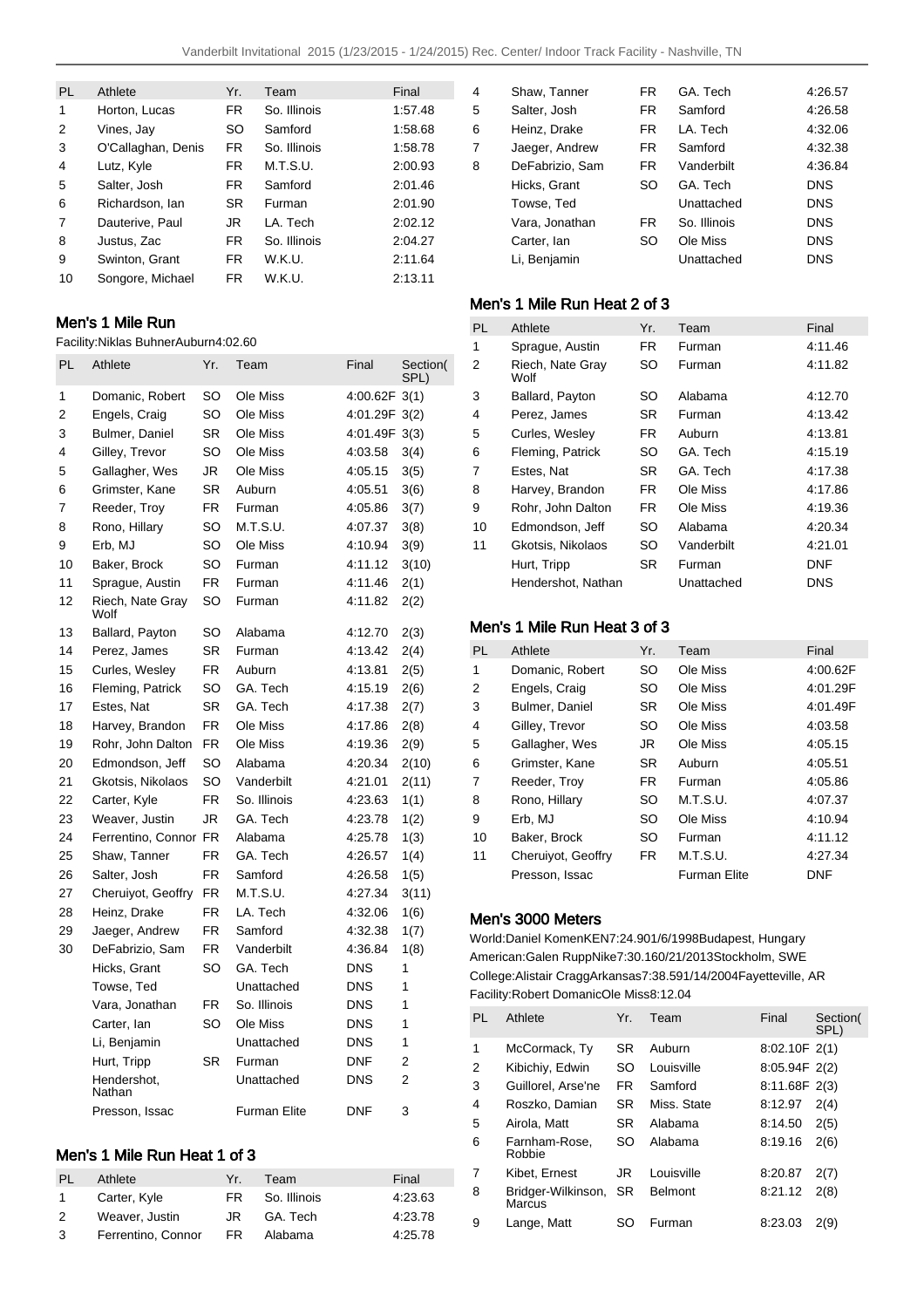| 10 | Monaghan,<br>Andrew   | JR        | Miss. State | 8:23.40    | 2(10) |
|----|-----------------------|-----------|-------------|------------|-------|
| 11 | Caldwell, Taylor      | FR.       | Ole Miss    | 8:23.92    | 2(11) |
| 12 | Matelong,<br>Shadrack | JR        | M.T.S.U.    | 8:24.61    | 2(12) |
| 13 | Anderson, Scott       |           | Unattached  | 8:31.72    | 1(1)  |
| 14 | Churitch, Coleman     | FR.       | Auburn      | 8:31.87    | 2(13) |
| 15 | Cheruiyot, Amos       | <b>FR</b> | M.T.S.U.    | 8:32.00    | 2(14) |
| 16 | Weishaar, Luke        | JR.       | Samford     | 8:32.13    | 1(2)  |
| 17 | Robertson, Mark       | FR.       | Ole Miss    | 8:33.18    | 2(15) |
| 18 | Deuel, Parker         | JR        | Alabama     | 8:38.53    | 2(16) |
| 19 | Gomez, Mitchell       | FR.       | Auburn      | 8:42.32    | 1(3)  |
| 20 | Shearer, Lee          | SO        | Furman      | 8:42.52    | 1(4)  |
| 21 | Miller, Jack          | JR.       | Furman      | 8:44.17    | 1(5)  |
| 22 | Ashton, Taylor        | SR.       | LA. Tech    | 8:47.70    | 1(6)  |
| 23 | Hicks, Grant          | SO        | GA. Tech    | 8:48.37    | 1(7)  |
| 24 | Plourde, Anthony      | <b>SR</b> | LA. Tech    | 8:51.14    | 1(8)  |
| 25 | Pearce, Josh          | JR        | LA. Tech    | 8:51.53    | 1(9)  |
| 26 | Dixon, Alden          | JR.       | M.T.S.U.    | 8:52.61    | 1(10) |
| 27 | Arthur, Daniel        | SΟ        | Vanderbilt  | 9:01.97    | 1(11) |
| 28 | Davis, Keith          | <b>SR</b> | M.T.S.U.    | 9:02.97    | 1(12) |
| 29 | Schmitz, Hayden       | FR.       | LA. Tech    | 9:07.02    | 1(13) |
| 30 | Jackson, Kraemer      | FR.       | LA. Tech    | 9:11.26    | 1(14) |
| 31 | Henderson, Dan        | SR.       | Vanderbilt  | 9:27.53    | 1(15) |
|    | Fleming, Patrick      | SO        | GA. Tech    | <b>DNS</b> | 1     |
|    | Okwera, Peter         | <b>SR</b> | M.T.S.U.    | <b>DNS</b> | 1     |
|    | Dunn, Mathew          | SR        | Miss. State | <b>DNS</b> | 1     |
|    |                       |           |             |            |       |

# Men's 3000 Meters Heat 1 of 2

| PL | Athlete          | Yr. | Team        | Final      |
|----|------------------|-----|-------------|------------|
| 1  | Anderson, Scott  |     | Unattached  | 8:31.72    |
| 2  | Weishaar, Luke   | JR. | Samford     | 8:32.13    |
| 3  | Gomez, Mitchell  | FR. | Auburn      | 8:42.32    |
| 4  | Shearer, Lee     | SO  | Furman      | 8:42.52    |
| 5  | Miller, Jack     | JR  | Furman      | 8:44.17    |
| 6  | Ashton, Taylor   | SR  | LA. Tech    | 8:47.70    |
| 7  | Hicks, Grant     | SO  | GA. Tech    | 8:48.37    |
| 8  | Plourde, Anthony | SR  | LA. Tech    | 8:51.14    |
| 9  | Pearce, Josh     | JR  | LA. Tech    | 8:51.53    |
| 10 | Dixon, Alden     | JR  | M.T.S.U.    | 8:52.61    |
| 11 | Arthur, Daniel   | SO  | Vanderbilt  | 9:01.97    |
| 12 | Davis, Keith     | SR  | M.T.S.U.    | 9:02.97    |
| 13 | Schmitz, Hayden  | FR  | LA. Tech    | 9:07.02    |
| 14 | Jackson, Kraemer | FR  | LA. Tech    | 9:11.26    |
| 15 | Henderson, Dan   | SR  | Vanderbilt  | 9:27.53    |
|    | Fleming, Patrick | SO  | GA. Tech    | <b>DNS</b> |
|    | Okwera, Peter    | SR  | M.T.S.U.    | <b>DNS</b> |
|    | Dunn, Mathew     | SR  | Miss. State | <b>DNS</b> |

## Men's 3000 Meters Heat 2 of 2

| PL | Athlete                      | Yr.       | Team           | Final    |
|----|------------------------------|-----------|----------------|----------|
| 1  | McCormack, Ty                | <b>SR</b> | Auburn         | 8:02.10F |
| 2  | Kibichiy, Edwin              | SO        | Louisville     | 8:05.94F |
| 3  | Guillorel, Arse'ne           | FR.       | Samford        | 8:11.68F |
| 4  | Roszko, Damian               | <b>SR</b> | Miss. State    | 8:12.97  |
| 5  | Airola, Matt                 | <b>SR</b> | Alabama        | 8:14.50  |
| 6  | Farnham-Rose.<br>Robbie      | SO        | Alabama        | 8:19.16  |
| 7  | Kibet, Ernest                | JR        | Louisville     | 8:20.87  |
| 8  | Bridger-Wilkinson,<br>Marcus | <b>SR</b> | <b>Belmont</b> | 8:21.12  |
| 9  | Lange, Matt                  | SO        | Furman         | 8:23.03  |

| 10 | Monaghan, Andrew   | JR  | Miss. State | 8:23.40 |
|----|--------------------|-----|-------------|---------|
| 11 | Caldwell, Taylor   | FR. | Ole Miss    | 8:23.92 |
| 12 | Matelong, Shadrack | JR  | M.T.S.U.    | 8:24.61 |
| 13 | Churitch, Coleman  | FR  | Auburn      | 8:31.87 |
| 14 | Cheruiyot, Amos    | FR. | M.T.S.U.    | 8:32.00 |
| 15 | Robertson, Mark    | FR  | Ole Miss    | 8:33.18 |
| 16 | Deuel, Parker      | JR  | Alabama     | 8:38.53 |

## Men's 60m Hurdle Final

World: Colin Jackson GBR 7.30 2/6/1994 Sindelfingen, Germany American: Foster/ Johnson/ Trammell W. Class/ Nike/ T. Star 7.36 0/16/1987 Los Angeles, CA

College: Reggie Torian Wisconsin 7.47 1/7/1997 Indianapolis, IN Facility: Terrence Trammell Unattached 7.65

| PL | Athlete           | Yr.       | Team        | Final      |
|----|-------------------|-----------|-------------|------------|
| 1  | Brown, Tony       | SO        | Alabama     | 7.89       |
| 2  | Davis, Javon      | <b>SR</b> | Miss. State | 7.90       |
| 3  | Allen, Spencer    | JR        | GA. Tech    | 7.95       |
| 4  | Arsenault, Calvin | SR.       | Louisville  | 8.14       |
| 5  | Hayden, Jonathan  | FR.       | W.K.U.      | 8.16       |
| 6  | White, Wesley     | FR.       | Miss. State | 8.23       |
|    | Campbell, Torrey  | <b>SR</b> | Auburn      | <b>DNF</b> |
|    | Semien, Robert    | <b>SR</b> | Ole Miss    | <b>DNS</b> |

### Men's 60m Hurdle Prelim

World: Colin Jackson GBR 7.30 2/6/1994 Sindelfingen, Germany American: Foster/ Johnson/ Trammell W. Class/ Nike/ T. Star 7.36 0/16/1987 Los Angeles, CA

College: Reggie Torian Wisconsin 7.47 1/7/1997 Indianapolis, IN Facility: Terrence Trammell Unattached 7.65

| PL | Athlete              | Yr.       | Team         | Prelim     | Heat(H<br>PL) | <b>Note</b> |
|----|----------------------|-----------|--------------|------------|---------------|-------------|
| 1  | Campbell,<br>Torrey  | SR        | Auburn       | 7.92Q      | 3(1)          |             |
| 2  | Semien, Robert       | SR        | Ole Miss     | 7.93Q      | 2(1)          |             |
| 3  | Brown, Tony          | SO        | Alabama      | 8.01q      | 3(2)          |             |
| 4  | Davis, Javon         | <b>SR</b> | Miss. State  | 8.02Q      | 1(1)          | 8.011       |
| 5  | Allen, Spencer       | JR        | GA. Tech     | 8.02q      | 1(2)          | 8.019       |
| 6  | Hayden,<br>Jonathan  | FR.       | W.K.U.       | 8.19q      | 2(2)          |             |
| 7  | Arsenault,<br>Calvin | SR        | Louisville   | 8.22q      | 2(3)          |             |
| 8  | White, Wesley        | FR.       | Miss. State  | 8.28q      | 1(3)          |             |
| 9  | Johnson, Cyrus       | <b>SR</b> | W.K.U.       | 8.39       | 2(4)          |             |
| 10 | Lillard, Bryson      | <b>SR</b> | M.T.S.U.     | 8.42       | 3(3)          |             |
| 11 | Warnick, Evan        | SO        | LA. Tech     | 8.43       | 1(4)          |             |
| 12 | Ward, Andreas        | FR.       | GA. Tech     | 8.52       | 3(4)          |             |
| 13 | Pizzaro, Justin      | FR        | Miss. State  | 8.53       | 2(5)          |             |
| 14 | Frazier, Kahlil      | SO        | So. Miss.    | 8.55       | 3(5)          |             |
| 15 | Shearer, Parker      | JR.       | Auburn       | 8.73       | 2(6)          |             |
| 16 | Crompton,<br>Coren   | JR        | Auburn       | 8.80       | 1(5)          |             |
| 17 | Patrick, Jordan      | <b>FR</b> | LA. Tech     | 8.90       | 1(6)          |             |
| 18 | Fox, Eric            | FR        | Louisville   | 9.03       | 2(7)          |             |
| 19 | Jordan, Dean         | SR        | So. Illinois | 9.04       | 3(6)          |             |
| 20 | Urycki, Cal          | FR        | So. Illinois | 9.27       | 3(7)          |             |
| 21 | Bigelow,<br>Mathew   | FR        | So. Illinois | 10.04      | 2(8)          |             |
|    | Nyamadi, Atsu        | SO        | M.T.S.U.     | <b>DNS</b> | 1             |             |
|    | Osborne, Evan        | <b>FR</b> | So. Miss.    | <b>DNS</b> | 3             |             |

## Men's 60m Hurdle Prelim Heat 1 of 3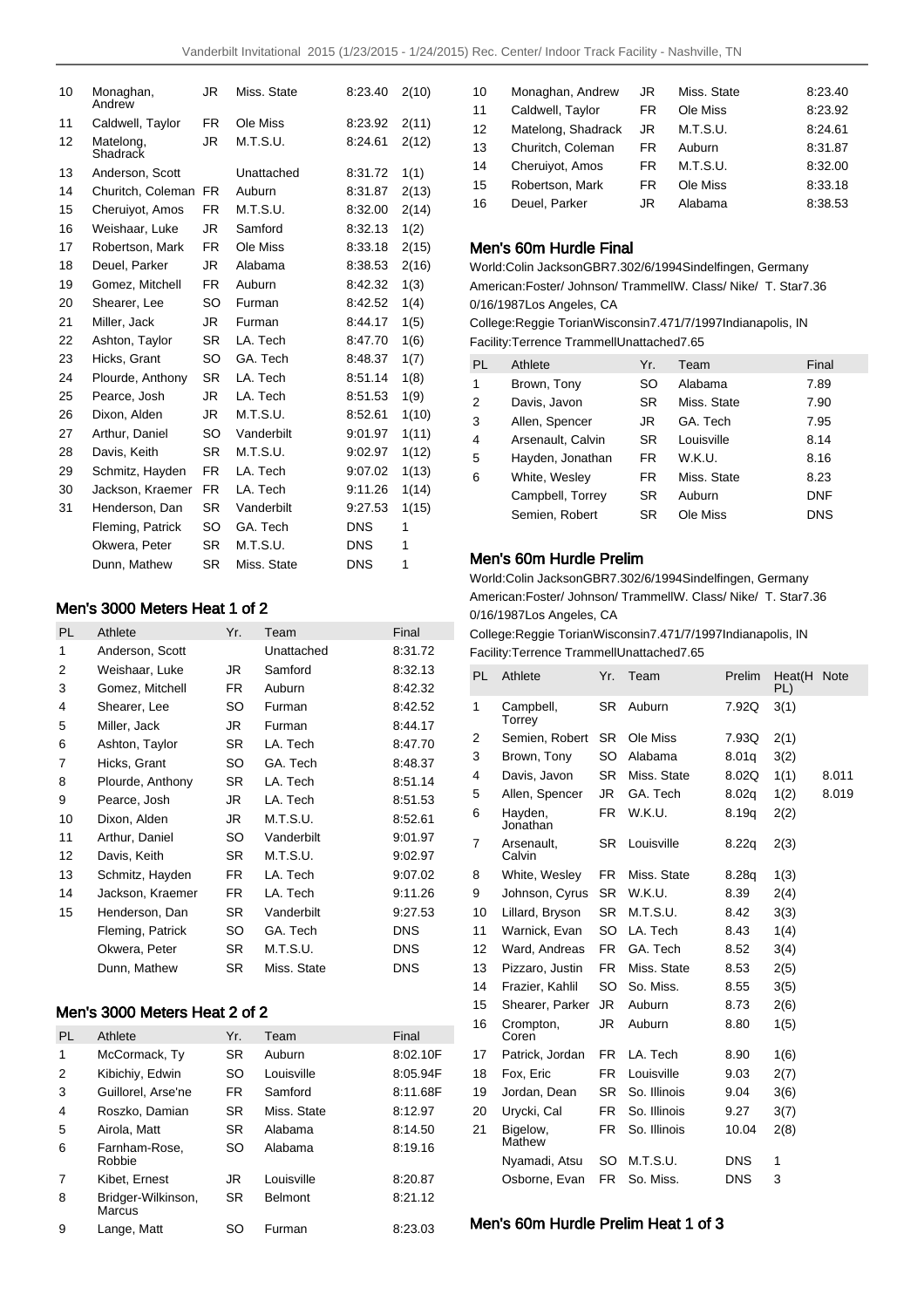| PI. | Athlete         | Yr. | Team        | Prelim     | <b>Note</b> |
|-----|-----------------|-----|-------------|------------|-------------|
| 1   | Davis, Javon    | SR  | Miss. State | 8.02Q      | 8.011       |
| 2   | Allen, Spencer  | JR  | GA. Tech    | 8.02q      | 8.019       |
| 3   | White, Wesley   | FR. | Miss. State | 8.28g      |             |
| 4   | Warnick, Evan   | SO  | LA. Tech    | 8.43       |             |
| 5   | Crompton, Coren | JR  | Auburn      | 8.80       |             |
| 6   | Patrick, Jordan | FR  | LA. Tech    | 8.90       |             |
|     | Nyamadi, Atsu   | SO  | M.T.S.U.    | <b>DNS</b> |             |

### Men's 60m Hurdle Prelim Heat 2 of 3

| PI. | Athlete           | Yr.       | Team         | Prelim |
|-----|-------------------|-----------|--------------|--------|
| 1   | Semien, Robert    | <b>SR</b> | Ole Miss     | 7.93Q  |
| 2   | Hayden, Jonathan  | FR.       | W.K.U.       | 8.19q  |
| 3   | Arsenault, Calvin | SR        | Louisville   | 8.22q  |
| 4   | Johnson, Cyrus    | <b>SR</b> | W.K.U.       | 8.39   |
| 5   | Pizzaro, Justin   | FR.       | Miss. State  | 8.53   |
| 6   | Shearer, Parker   | JR        | Auburn       | 8.73   |
| 7   | Fox, Eric         | FR.       | Louisville   | 9.03   |
| 8   | Bigelow, Mathew   | FR.       | So. Illinois | 10.04  |

### Men's 60m Hurdle Prelim Heat 3 of 3

| PI. | Athlete          | Yr.       | Team         | Prelim     |
|-----|------------------|-----------|--------------|------------|
| 1   | Campbell, Torrey | <b>SR</b> | Auburn       | 7.92Q      |
| 2   | Brown, Tony      | <b>SO</b> | Alabama      | 8.01g      |
| 3   | Lillard, Bryson  | <b>SR</b> | M.T.S.U.     | 8.42       |
| 4   | Ward, Andreas    | FR.       | GA. Tech     | 8.52       |
| 5   | Frazier, Kahlil  | SO        | So. Miss.    | 8.55       |
| 6   | Jordan, Dean     | <b>SR</b> | So. Illinois | 9.04       |
| 7   | Urycki, Cal      | FR.       | So. Illinois | 9.27       |
|     | Osborne, Evan    | FR.       | So. Miss.    | <b>DNS</b> |

#### Men's 4 x 400m Relay

World: Clemons, Verburg, Butler, Smith USA 3:02.13 2/19/2014 Sopot, Poland

American: Clement, Spearmon, Williamson, Wariner U.S.A. 3:01.96 1/11/2006 Fayetteville, AR

College: Hart, Bailey, Roudette, Lendore Texas A&M 3:03.20 College Station, Texas

Facility: V Sears, M Winstead, C Chamness, E Bailey W. Kentucky 3:10.85

| <b>PL</b> | Team        |   | Final      | Heat(HP) |
|-----------|-------------|---|------------|----------|
| 1         | W.K.U.      | А | 3:09.46F   | 4(1)     |
| 2         | Alabama     | A | 3:09.88F   | 4(2)     |
| 3         | Miss. State | A | 3:13.10    | 4(3)     |
| 4         | Louisville  | A | 3:13.60    | 3(1)     |
| 5         | Miss. State | в | 3:13.65    | 3(2)     |
| 6         | UnRly       | A | 3:13.84    | 4(4)     |
| 7         | So. Miss.   | A | 3:15.12    | 3(3)     |
| 8         | Ole Miss    | A | 3:18.71    | 4(5)     |
| 9         | GA. Tech    | A | 3:19.70    | 2(1)     |
| 10        | W.K.U.      | в | 3:22.71    | 2(2)     |
| 11        | Samford     | A | 3:23.80    | 2(3)     |
| 12        | Alabama     | С | 3:24.13    | 2(4)     |
| 13        | Alabama     | в | 3:24.26    | 3(4)     |
| 14        | Miss. State | С | 3:25.84    | 1(1)     |
| 15        | GA. Tech    | в | 3:26.14    | 1(2)     |
| 16        | LA. Tech    | A | 3:27.11    | 1(3)     |
| 17        | Ole Miss    | в | 3:28.75    | 1(4)     |
| 18        | W.K.U.      | С | 3:36.28    | 1(5)     |
|           | M.T.S.U.    | B | <b>DNF</b> | 2        |

#### Men's 4 x 400m Relay Heat 1 of 4

| PL | Team        |   | Final   |
|----|-------------|---|---------|
| 1  | Miss. State | С | 3:25.84 |
| 2  | GA. Tech    | в | 3:26.14 |
| 3  | LA. Tech    | А | 3:27.11 |
| 4  | Ole Miss    | в | 3:28.75 |
| 5  | W.K.U.      | C | 3:36.28 |

### Men's 4 x 400m Relay Heat 2 of 4

| PL            | Team     |   | Final      |
|---------------|----------|---|------------|
|               | GA. Tech | Α | 3:19.70    |
| $\mathcal{P}$ | W.K.U.   | в | 3:22.71    |
| 3             | Samford  | А | 3:23.80    |
| 4             | Alabama  | C | 3:24.13    |
|               | M.T.S.U. | в | <b>DNF</b> |

### Men's 4 x 400m Relay Heat 3 of 4

| Team |                                                   | Final   |
|------|---------------------------------------------------|---------|
|      | А                                                 | 3:13.60 |
|      | в                                                 | 3:13.65 |
|      | А                                                 | 3:15.12 |
|      | в                                                 | 3:24.26 |
|      | Louisville<br>Miss. State<br>So. Miss.<br>Alabama |         |

#### Men's 4 x 400m Relay Heat 4 of 4

#### Men's 4000m DMR

World: Miller, Fortson, Hernandez, Manzano Texas 9:25.97 1/16/1998 Fayetteville, AR

American: Miller, Fortson, Hernandez, Manzano Texas 9:25.97 1/16/2008 Fayetteville, AR

College: Miller, Fortson, Hernandez, Manzano Texas 9:25.97 1/16/2008 Fayetteville, AR

Facility: Mississippi State 9:44.28

| PL | Team     |   | Final    |
|----|----------|---|----------|
| 1  | GA. Tech | А | 9:56.43  |
| 2  | GA. Tech | R | 10:10.65 |
| 3  | Furman   | А | 10:11.62 |

#### Men's High Jump

World: Javier Sotomayor CUB 2.43m 2/4/1989 Budapest, Hungary American: Hollis Conway Nike International 2.40m 2/10/1991 Seville, SPA College: Hollis Conway LA. Lafayette 2.37m 2/11/1989 Indianapolis, IN Facility: Ricky Robertson Unattached 2.30m

| Р | Athlete            | ۰. | Yr Team                                  | Fina Jumping Record |  |  |                                         |                |  |
|---|--------------------|----|------------------------------------------|---------------------|--|--|-----------------------------------------|----------------|--|
|   | Jackson,<br>Marcus |    | Unattache 2.18 1. 2. 2. 2. 2. 2. 2.<br>d | m                   |  |  | 9 0 0 1 1 <mark>1</mark><br>5 0 5 0 5 8 | $\overline{2}$ |  |
|   |                    |    |                                          |                     |  |  | P P O O O X X                           | X              |  |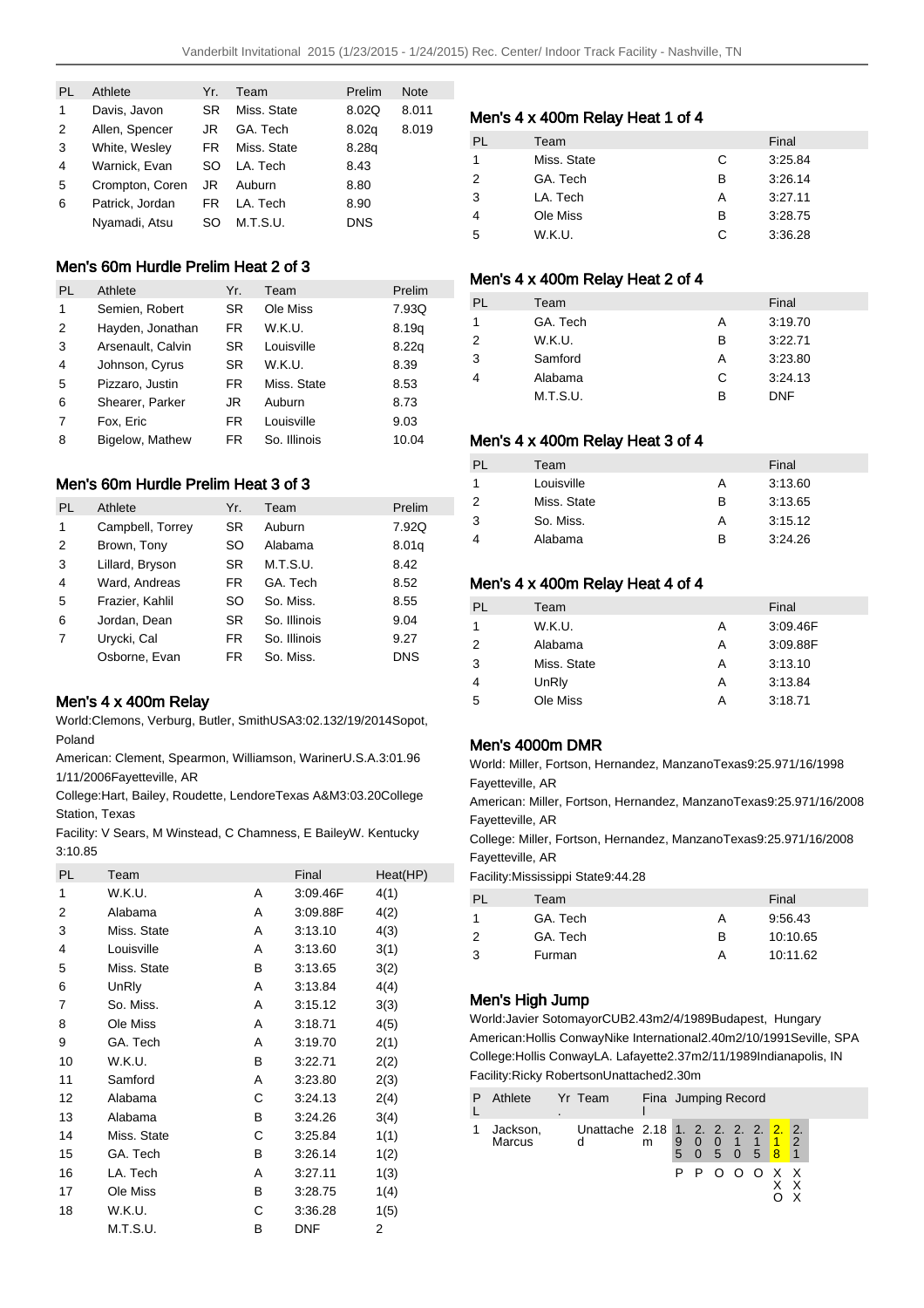| 2 | Fondren,<br>Justin      | 2.15<br>J<br>Alabama<br>R<br>m |                   | 1.<br>9<br>5<br>P           | 2.<br>$\mathbf 0$<br>0<br>P | 2.<br>$\mathbf 0$<br>5               | 2.<br>1<br>$\mathbf 0$    | $\overline{2}$ .<br>1<br>5              | 2.<br>$\mathbf{1}$<br>8                     |                                       |
|---|-------------------------|--------------------------------|-------------------|-----------------------------|-----------------------------|--------------------------------------|---------------------------|-----------------------------------------|---------------------------------------------|---------------------------------------|
|   |                         |                                |                   |                             |                             |                                      | O                         | O                                       | X<br>X<br>O                                 | X<br>X<br>X                           |
| 2 | Landon,<br>Kyle         | s<br>O                         | So. Illinois 2.15 | m                           | 1.<br>9<br>5                | 2.<br>0<br>0                         | 2.<br>0<br>5              | 2.<br>$\mathbf{1}$<br>0                 | 2.<br>$\overline{1}$<br>5                   | $\overline{2}$ .<br>$\mathbf{1}$<br>8 |
|   |                         |                                |                   |                             | P                           | P                                    | O                         | O                                       | Χ<br>X<br>ö                                 | $\frac{x}{x}$                         |
| 4 | Greene,<br>Branden      | s<br>O                         | Ole Miss          | 2.10<br>m                   | 1.<br>9<br>5                | $\frac{2}{0}$<br>0                   | 2.<br>0<br>5              | $\overline{2}$ .<br>1<br>$\overline{0}$ | $\begin{array}{c} 2. \\ 1 \end{array}$<br>5 |                                       |
|   |                         |                                |                   |                             | P                           | O                                    | O                         | O                                       | X<br>X<br>X                                 |                                       |
| 5 | Aguirre,<br>Adam        | s<br>O                         | Ole Miss          | 2.05<br>m                   | 1.<br>9<br>5                | $\overline{2}$ .<br>$\mathbf 0$<br>0 | 2.<br>$\overline{0}$<br>5 | 2.<br>1<br>0                            |                                             |                                       |
|   |                         |                                |                   |                             | P                           | O                                    | O                         | X<br>X<br>X                             |                                             |                                       |
| 6 | Smith, DJ               | S<br>R                         | Auburn            | 2.05<br>m                   | 1.<br>9                     | 2.<br>0                              | $\overline{2}$ .<br>0     | 2.<br>$\mathbf{1}$                      |                                             |                                       |
|   |                         |                                |                   |                             | 5<br>P                      | 0<br>P                               | 5<br>Χ<br>O               | $\mathbf 0$<br>X<br>P                   |                                             |                                       |
| 7 | Fightmast<br>er, Keyth  | F<br>R                         | Samford           | 2.00<br>m                   | 1.<br>9                     | $\overline{2}$ .<br>0                | 2.<br>0                   | P                                       |                                             |                                       |
|   |                         |                                |                   |                             | 5<br>P                      | $\overline{0}$<br>Χ<br>O             | 5<br>X<br>X<br>X          |                                         |                                             |                                       |
| 8 | Stephens,               | F<br>Chance<br>R               |                   | Miss.<br>1.95<br>State<br>m | 1.<br>9                     | 2.<br>0                              |                           |                                         |                                             |                                       |
|   |                         |                                |                   |                             | 5<br>O                      | 0<br>X<br>X<br>X                     |                           |                                         |                                             |                                       |
| 8 | Schumach F<br>er, Grant | R                              | Auburn            | 1.95<br>m                   | 1.<br>9                     | 2.<br>0                              |                           |                                         |                                             |                                       |
|   |                         |                                |                   |                             | 5<br>O                      | $\mathbf 0$<br>X<br>X                |                           |                                         |                                             |                                       |
| 1 | Peace,                  | F                              | Miss.             | 1.95                        | 1.                          | Х<br>2.                              |                           |                                         |                                             |                                       |
| 0 | Seth                    | R                              | State             | m                           | 9<br>5<br>Χ                 | 0<br>0<br>Χ                          |                           |                                         |                                             |                                       |
| 1 | Shearer,                | J                              | Auburn            | 1.95                        | O<br>1.                     | X<br>X<br>$\overline{2}$ .           |                           |                                         |                                             |                                       |
| 1 | Parker                  | R                              |                   | m                           | 9<br>5<br>Χ                 | 0<br>0<br>X                          |                           |                                         |                                             |                                       |
|   | Smith,                  | S                              | M.T.S.U.          | NΗ                          | X<br>O<br>$\overline{1}$ .  | X<br>X                               |                           |                                         |                                             |                                       |
|   | Phillip                 | O                              |                   |                             | 9<br>$\overline{5}$         |                                      |                           |                                         |                                             |                                       |
|   |                         |                                |                   |                             | X<br>X<br>X                 |                                      |                           |                                         |                                             |                                       |
|   | Weigle,<br>Austin       | F.<br>R                        | So. Illinois      | NΗ                          | $\frac{1}{9}$               |                                      |                           |                                         |                                             |                                       |
|   |                         |                                |                   |                             | $\frac{x}{x}$               |                                      |                           |                                         |                                             |                                       |
|   | Hyden,<br>Austin        | F<br>R                         | Louisville        | NΗ                          | $\frac{1}{9}$               |                                      |                           |                                         |                                             |                                       |
|   |                         |                                |                   |                             | X<br>X<br>X                 |                                      |                           |                                         |                                             |                                       |



# Men's Pole Vault

World: Renaud Lavillenie FRA 6.16m 1/15/2014 Donets'k, UKR American: Jeff Hartwig Nike 6.02m

College: Jacob Davis Texas 5.85m 2/6/1999 Indianapolis, IN Facility: Sam Kendricks Ole Miss 5.56m

| Ρ<br>L                   | Athlete                |          | Yr Team           |              |                           | Fina Jumping Record            |                              |                                                 |                           |                           |                                                  |                             |  |
|--------------------------|------------------------|----------|-------------------|--------------|---------------------------|--------------------------------|------------------------------|-------------------------------------------------|---------------------------|---------------------------|--------------------------------------------------|-----------------------------|--|
| 1                        | Oates,<br>Tray         | F<br>R   | Samford           | 5.20<br>m    | 4.<br>3<br>0<br>P         | 4.<br>$\overline{4}$<br>5<br>P | 4.<br>6<br>$\mathbf{0}$<br>P | 4.<br>7<br>5<br>P                               | 4.<br>9<br>0<br>O         | 5.<br>0<br>5<br>O         | 5.<br>$\overline{2}$<br>$\overline{0}$<br>Χ<br>O | 5.<br>3<br>0<br>X<br>X<br>X |  |
| 2                        | Unterberg<br>er, Aaron |          | Unattache<br>d    | 5.05<br>m    | 4.<br>3<br>0              | 4.<br>4<br>5                   | 4.<br>6<br>0                 | 4.<br>$\overline{7}$<br>5                       | 4.<br>9<br>0              | 5.<br>$\overline{0}$<br>5 | 5.<br>$\overline{\mathbf{c}}$<br>0               |                             |  |
|                          |                        |          |                   |              | P                         | P                              | P                            | Χ<br>O                                          | O                         | Χ<br>Χ<br>O               | X<br>$\overline{\mathsf{x}}$                     |                             |  |
| 3<br>Kirillov,<br>Nikita | J<br>R                 | GA. Tech | 4.90<br>m         | 4.<br>3<br>0 | 4.<br>4<br>5              | 4.<br>6<br>0                   | 4.<br>7<br>5                 | 4.<br>9<br>$\overline{0}$                       | 5.<br>0<br>5              |                           |                                                  |                             |  |
|                          |                        |          |                   |              | P                         | P                              | P                            | P                                               | O                         | X<br>X<br>X               |                                                  |                             |  |
| 4                        | Lietz, Alex S          | R        | So. Illinois      | 4.90<br>m    | 4.<br>3<br>$\overline{0}$ | 4.<br>4<br>5                   | 4.<br>6<br>0                 | 4.<br>7<br>5                                    | 4.<br>9<br>$\overline{0}$ | 5.<br>0<br>5              |                                                  |                             |  |
|                          |                        |          |                   |              | P                         | P                              | $_{\rm X}^{\rm X}$<br>O      | O                                               | х<br>O                    | $_{\rm X}^{\rm X}$<br>X   |                                                  |                             |  |
| 5                        | Gautreau,<br>Gavin     | F<br>R   | Samford           | 4.90<br>m    | 4.<br>3<br>0              | 4.<br>4<br>5                   | 4.<br>6<br>0                 | 4.<br>7<br>5                                    | 4.<br>9<br>$\overline{0}$ | 5.<br>0<br>5              |                                                  |                             |  |
|                          |                        |          |                   |              | P                         | P                              | P                            | P                                               | Χ<br>$\frac{x}{0}$        | X<br>X<br>X               |                                                  |                             |  |
| 6                        | Weaver,<br>Chad        | s<br>O   | So. Illinois      | 4.75<br>m    | 4.<br>3<br>0              | 4.<br>4<br>5                   | 4.<br>6<br>0                 | 4.<br>$\overline{7}$<br>$\overline{\mathbf{5}}$ | 4.<br>9<br>0              |                           |                                                  |                             |  |
|                          |                        |          |                   |              | P                         | P                              | O                            | O                                               | X<br>X<br>X               |                           |                                                  |                             |  |
| 6                        | Daniel,<br>Nathan      | J<br>R   | GA. Tech          | 4.75<br>m    | 4.<br>3<br>0              | 4.<br>4<br>5                   | 4.<br>6<br>0                 | 4.<br>Ź<br>$\overline{5}$                       | 4.<br>9<br>0              |                           |                                                  |                             |  |
|                          |                        |          |                   |              | P                         | P                              | O                            | O                                               | Χ<br>$_{\rm X}^{\rm X}$   |                           |                                                  |                             |  |
| 6                        | Walsh,<br>Jon          | J<br>R   | So. Illinois 4.75 | m            | 4.<br>3<br>0              | 4.<br>4<br>5                   | 4.<br>6<br>$\mathbf 0$       | 4.<br>Ź<br>5                                    | 4.<br>9<br>0              |                           |                                                  |                             |  |
|                          |                        |          |                   |              | P                         | P                              | P                            | O                                               | X<br>X<br>X               |                           |                                                  |                             |  |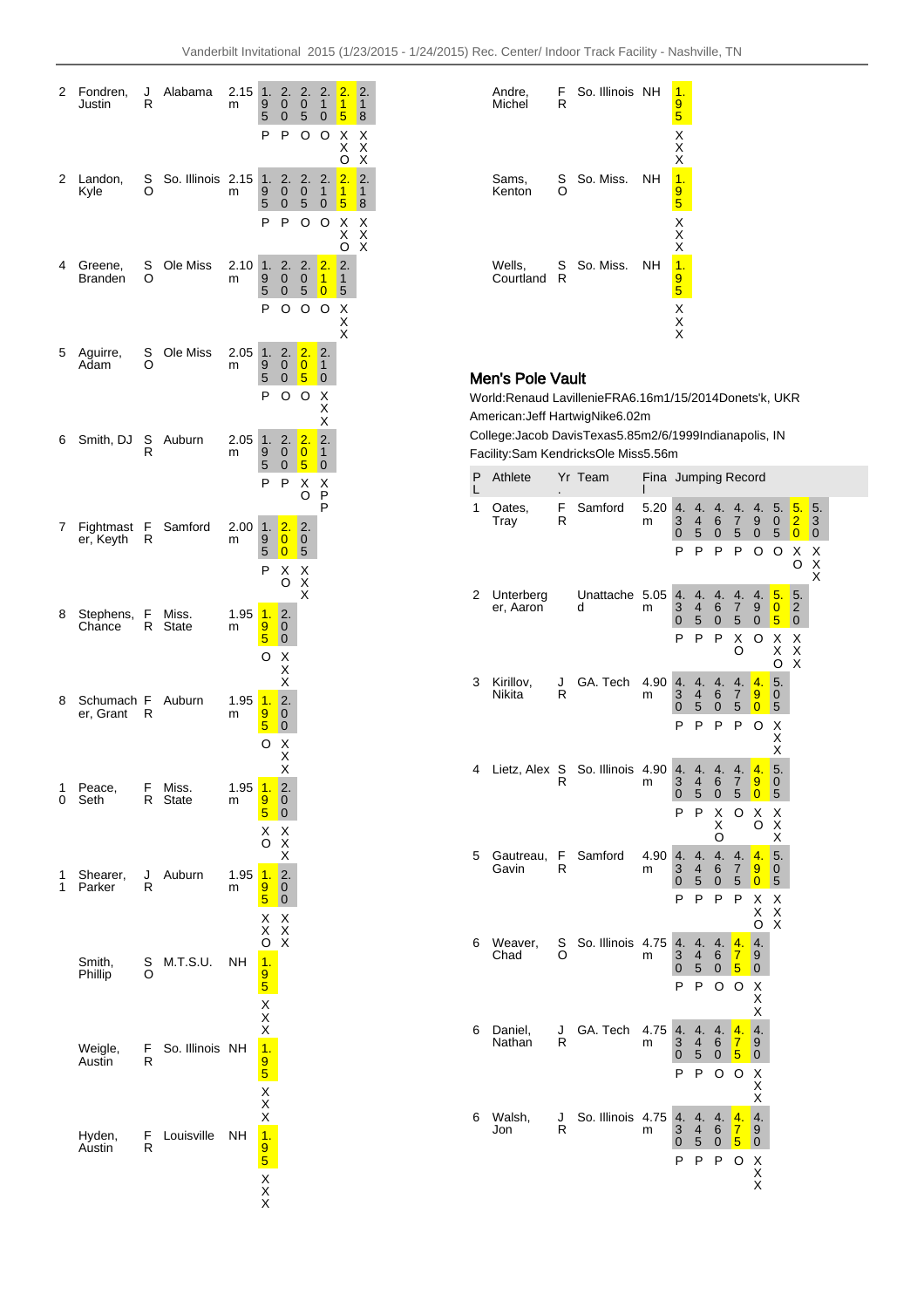| Crompton,<br>Coren  | J<br>R | Auburn         | 4.75<br>m | 4.<br>$\frac{3}{0}$                                      | 4.<br>$\overline{4}$<br>5 | 4.<br>6<br>0                           | 4.<br>$rac{7}{5}$ | 4.<br>9<br>$\overline{0}$       |
|---------------------|--------|----------------|-----------|----------------------------------------------------------|---------------------------|----------------------------------------|-------------------|---------------------------------|
|                     |        |                |           | O                                                        | X<br>X<br>O               | O                                      | X<br>X<br>O       | X<br>X<br>X                     |
| Schuck,<br>Nathan   | s<br>O | So. Illinois   | 4.75<br>m | 4.<br>3<br>$\overline{0}$                                | 4.<br>$\overline{4}$<br>5 | 4.<br>6<br>0                           | 4.<br>$rac{7}{5}$ | $\frac{4}{9}$<br>$\overline{0}$ |
|                     |        |                |           | P                                                        | P                         | Χ<br>X<br>O                            | х<br>X<br>O       | X<br>X<br>X                     |
| Ballard,<br>Gregory | F<br>R | LA. Tech       | 4.60<br>m | 4.<br>$\ddot{\textbf{3}}$<br>$\bar{0}$                   | 4.<br>$\overline{4}$<br>5 | 4.<br>$6\phantom{1}$<br>$\overline{0}$ | 4.<br>7<br>5      |                                 |
|                     |        |                |           | X<br>X<br>O                                              | O                         | O                                      | X<br>X<br>X       |                                 |
| Zalesky,<br>Jacob   | F<br>R | Alabama        | 4.60<br>m | 4.<br>3<br>0                                             | 4.<br>4<br>5              | 4.<br>6<br>$\overline{0}$              | 4.<br>7<br>5      |                                 |
|                     |        |                |           | P                                                        | P                         | Х<br>O                                 | х<br>X<br>X       |                                 |
| Marguet,<br>Jacob   | F<br>R | Louisville     | 4.60<br>m | 4.<br>3<br>0                                             | 4.<br>4<br>5              | 4.<br>6<br>$\overline{0}$              | 4.<br>7<br>5      |                                 |
|                     |        |                |           | X<br>X<br>O                                              | X<br>X<br>Ο               | X<br>X<br>O                            | X<br>X<br>X       |                                 |
| Cornwell,<br>Dylan  | F<br>R | W.K.U.         | 4.45<br>m | 4.<br>3<br>0                                             | 4.<br>4<br>5              | 4.<br>6<br>0                           |                   |                                 |
|                     |        |                |           | P                                                        | O                         | X<br>X<br>X                            |                   |                                 |
| Fox, Eric           | F<br>R | Louisville     | 4.45<br>m | 4.<br>$\overline{3}$<br>0                                | 4.<br>4<br>5              | 4.<br>6<br>0                           |                   |                                 |
|                     |        |                |           | O                                                        | x<br>X                    | $\frac{X}{X}$                          |                   |                                 |
| Cooper,<br>Cain     | F<br>R | Louisville     | 4.30<br>m | 4.<br>$\overline{\mathbf{3}}$<br>$\overline{\mathbf{0}}$ | 4.<br>4<br>5              |                                        |                   |                                 |
|                     |        |                |           | $_{\rm o}^{\rm X}$                                       | X<br>X<br>X               |                                        |                   |                                 |
| Thrasher,<br>Chris  |        | Unattache<br>d | NΗ        | 4.<br>3<br>$\overline{\mathbf{0}}$                       | 4.<br>$\overline{4}$<br>5 |                                        |                   |                                 |
|                     |        |                |           | P                                                        | X<br>X<br>X               |                                        |                   |                                 |
|                     |        |                |           |                                                          |                           |                                        |                   |                                 |

## Men's Long Jump

World: Carl Lewis USA 8.79m 0/27/1984 New York, NY

American: Carl Lewis Santa Monica T.C. 8.79m 0/27/1984 New York, NY College: Miguel Pate Alabama 8.59m 2/1/1999 New York, NY Facility: Royce Dates Unattached 7.67m

| PL | Athlete          | Yr.       | Team         | Final  | Flight(F<br>PL) |
|----|------------------|-----------|--------------|--------|-----------------|
| 1  | Gotch, Jarvis    | JR        | LA. Tech     | 8.12mF | 3(1)            |
| 2  | Hudson, Cameron  | JR.       | Alabama      | 7.65m  | 3(2)            |
| 3  | Young, Phillip   | <b>SR</b> | Ole Miss     | 7.54m  | 3(3)            |
| 4  | Adams, Franklin  | SO        | So. Illinois | 7.39m  | 2(1)            |
| 5  | Reed, Willie     | FR.       | Miss. State  | 7.34m  | 3(4)            |
| 6  | Dates, Royce     |           | Unattached   | 7.32m  | 3(5)            |
| 7  | Lane, Cal        |           | Unattached   | 7.24m  | 3(6)            |
| 8  | Sears, Ventavius | SO.       | W.K.U.       | 7.22m  | 2(2)            |
| 9  | Brown, Jeron     | JR        | Louisville   | 7.13m  | 1(1)            |
| 10 | McCullan, Josh   | JR        | Alabama      | 7.10m  | 3(7)            |
| 11 | Mcdavid, Myles   | SO        | GA. Tech     | 7.07m  | 2(3)            |
| 12 | Kennedy, Nick    | SO        | Louisville   | 7.06m  | 1(2)            |

| 13 | Lee, Javion      | SO  | Samford      | 7.02m     | 1(3)  |
|----|------------------|-----|--------------|-----------|-------|
| 14 | Aguirre, Adam    | SO  | Ole Miss     | 6.83m     | 2(4)  |
| 15 | Rory, Kameron    |     | Unattached   | 6.82m     | 2(5)  |
| 16 | Shearer, Parker  | JR  | Auburn       | 6.81m     | 1(4)  |
| 17 | Okot, Vincent    | JR  | M.T.S.U.     | 6.79m     | 1(5)  |
| 18 | Greene, Branden  | SO  | Ole Miss     | 6.75m     | 3(8)  |
| 19 | Averett, Anthony | FR. | Alabama      | 6.73m     | 3(9)  |
| 20 | Johnson, Cyrus   | SR. | W.K.U.       | 6.67m     | 2(6)  |
| 21 | Jones, Craig     | FR. | LA. Tech     | 6.57m     | 1(6)  |
| 22 | Jordan, Dean     | SR. | So. Illinois | 6.51m     | 1(7)  |
| 23 | Walker, Jonathan | SO. | Auburn       | 6.38m     | 1(8)  |
| 24 | Smith, Phillip   | SO  | M.T.S.U.     | 6.30m     | 1(9)  |
| 25 | Crompton, Coren  | JR. | Auburn       | 6.27m     | 1(10) |
| 26 | Smith, Preston   | FR. | GA. Tech     | 5.81m     | 1(11) |
|    | Patrick, Jordan  | FR. | LA. Tech     | <b>NM</b> | 1     |
|    | Jordan, Alphonso |     | Unattached   | <b>NM</b> | 2     |
|    | Jones, Nigel     | SO  | M.T.S.U.     | <b>NM</b> | 2     |

# Men's Long Jump Flight 1 of 3

| PL. | Athlete                  |        | Yr. Team      | Final     |           | Attempts               |                       |          |          |          |
|-----|--------------------------|--------|---------------|-----------|-----------|------------------------|-----------------------|----------|----------|----------|
| 1   | Brown,<br>Jeron          |        | JR Louisville | 7.13<br>m | 6.8<br>9  | 7.0<br>2               | 7.1<br>3              | 7.0<br>8 | 7.0<br>3 | 7.0<br>9 |
| 2   | Kennedy,<br>Nick         | S<br>O | Louisville    | 7.06<br>m | FO<br>UL  | 7.0<br>$6\overline{6}$ | FO<br>UL              |          |          |          |
| 3   | Lee, Javion              | s<br>O | Samford       | 7.02<br>m | 6.6<br>1  | 7.0<br>$\overline{2}$  | 6.9<br>1              |          |          |          |
| 4   | Shearer,<br>Parker       |        | JR Auburn     | 6.81<br>m | 6.6<br>5  | 6.8<br>1               | 6.5<br>7              |          |          |          |
| 5   | Okot.<br>Vincent         |        | JR M.T.S.U.   | 6.79<br>m | 6.5<br>4  | 6.6<br>1               | 6.7<br>9              |          |          |          |
| 6   | Jones, Craig FR LA. Tech |        |               | 6.57<br>m | FO.<br>UL | 6.5<br>$\overline{7}$  | 6.5<br>1              |          |          |          |
| 7   | Jordan.<br>Dean          | S<br>R | So. Illinois  | 6.51<br>m | 6.3<br>6  | 6.5<br>1               | FO<br>UL              |          |          |          |
| 8   | Walker,<br>Jonathan      | S<br>O | Auburn        | 6.38<br>m | 6.3<br>8  | FO<br>UL               | 6.1<br>8              |          |          |          |
| 9   | Smith, Phillip           | S<br>O | M.T.S.U.      | 6.30<br>m | FO<br>UL  | 6.0<br>5               | 6.3<br>$\overline{0}$ |          |          |          |
| 10  | Crompton,<br>Coren       |        | JR Auburn     | 6.27<br>m | 5.9<br>6  | 5.9<br>8               | 6.2<br>7              |          |          |          |
| 11  | Smith.<br>Preston        |        | FR GA. Tech   | 5.81<br>m | FO<br>UL  | FO.<br>UL              | 5.8<br>1              |          |          |          |
|     | Patrick.<br>Jordan       |        | FR LA. Tech   | <b>NM</b> | FO<br>UL  | FO<br>UL               | FO<br>UL              |          |          |          |

# Men's Long Jump Flight 2 of 3

|   | PL Athlete          |        | Yr. Team     | Final     |              | <b>Attempts</b>       |          |              |   |          |
|---|---------------------|--------|--------------|-----------|--------------|-----------------------|----------|--------------|---|----------|
| 1 | Adams,<br>Franklin  | S<br>O | So. Illinois | 7.39<br>m | 7.3<br>9     | 6.8<br>3              | 6.7<br>8 | FO 7.1<br>UL | 0 | 6.9<br>8 |
| 2 | Sears,<br>Ventavius | S<br>O | W.K.U.       | 7.22<br>m | 6.8<br>7     | 7.2<br>$\overline{2}$ | 7.0<br>7 |              |   |          |
| 3 | Mcdavid,<br>Myles   | S<br>O | GA. Tech     | 7.07<br>m | 6.8<br>6     | 7.0<br>7              | FO<br>UL |              |   |          |
| 4 | Aguirre,<br>Adam    | S<br>O | Ole Miss     | 6.83<br>m | 6.8<br>3     | 6.5<br>5              | FO<br>UL |              |   |          |
| 5 | Rory,<br>Kameron    |        | Unattached   | 6.82<br>m | FO<br>UL     | 6.8<br>$\overline{2}$ | FO<br>UL |              |   |          |
| 6 | Johnson,<br>Cyrus   | S<br>R | W.K.U.       | 6.67<br>m | 6.2 6.5<br>5 | 7                     | 6.6<br>7 |              |   |          |
|   | Jordan,<br>Alphonso |        | Unattached   | ΝM        | FO<br>UL     | FO.<br>UL             | FO<br>UL |              |   |          |
|   | Jones, Nigel        | S<br>O | M.T.S.U.     | NΜ        | FO<br>UL     | FO<br>UL              | FO<br>UL |              |   |          |

## Men's Long Jump Flight 3 of 3

| PL Athlete | Yr. Team | Final Attempts |
|------------|----------|----------------|
|            |          |                |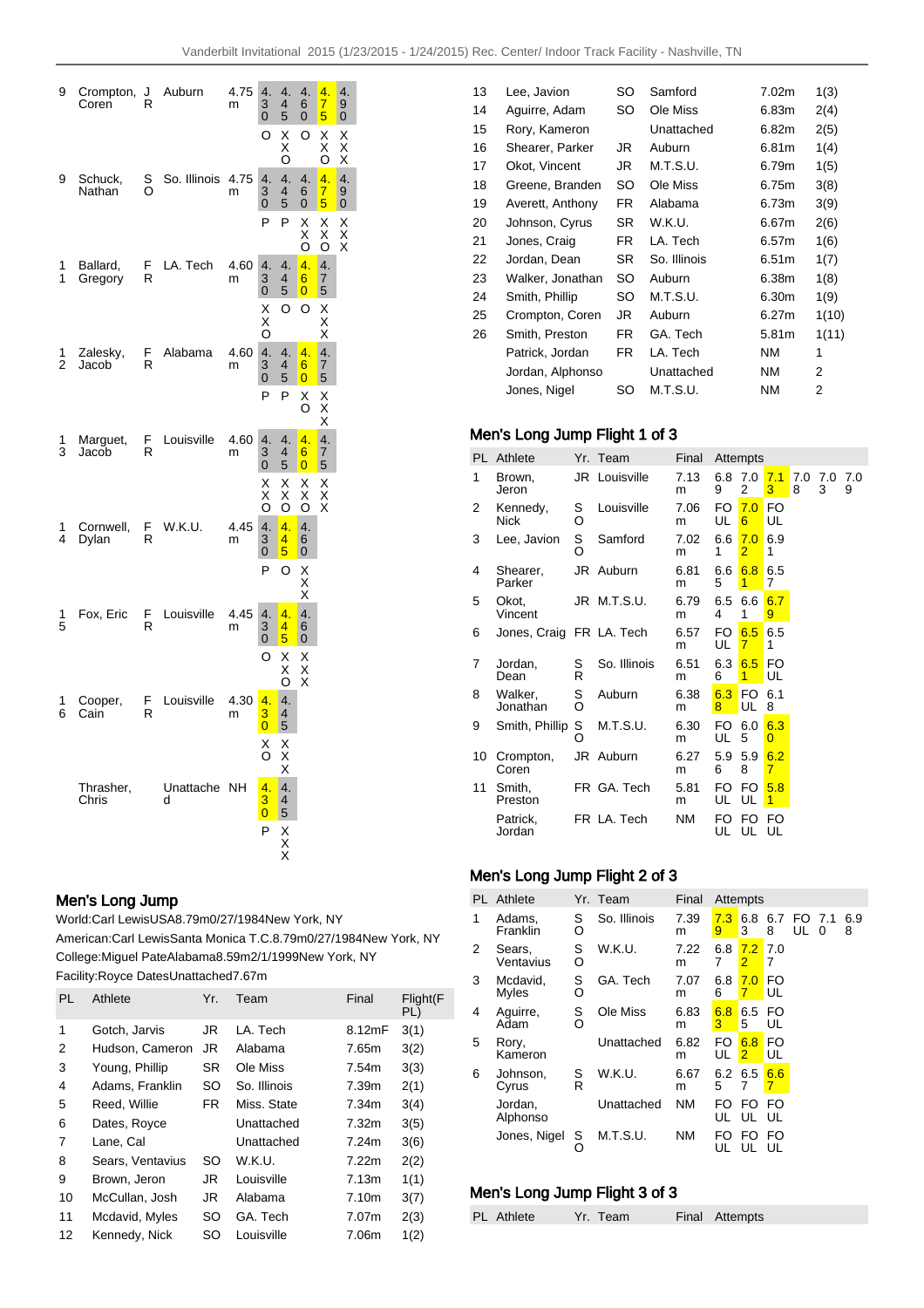| 1 | Gotch,<br>Jarvis          |        | JR LA. Tech    | 8.12<br>mF | 8.1<br>2        | 7.9<br>0  | 7.8<br>8 | PA.      | PA.<br>SS SS | <b>PA</b><br>SS |
|---|---------------------------|--------|----------------|------------|-----------------|-----------|----------|----------|--------------|-----------------|
| 2 | Hudson,<br>Cameron        |        | JR Alabama     | 7.65<br>m  | 7.5<br>2        | 7.4<br>9  | FO<br>UL | 7.3<br>9 | FO.<br>UL    | 7.6<br>5        |
| 3 | Young,<br>Phillip         | S<br>R | Ole Miss       | 7.54<br>m  | FO<br>UL        | FO.<br>UL | 7.3<br>8 | 7.5<br>4 | FO<br>UL     | FO<br>UL        |
| 4 | Reed, Willie              |        | FR Miss. State | 7.34<br>m  | 6.9<br>3        | 7.1<br>6  | 6.9<br>7 | 7.3<br>4 | FO<br>UL     | FO<br>UL        |
| 5 | Dates,<br>Royce           |        | Unattached     | 7.32<br>m  | FO<br>UL        | FO<br>UL  | 7.3<br>2 | 6.6<br>9 | 7.0<br>5     | FO<br>UL        |
| 6 | Lane. Cal                 |        | Unattached     | 7.24<br>m  | 7.2<br>4        | 7.0<br>1  | 7.2<br>1 | FO<br>UL | FO<br>UL     | FO<br>UL        |
| 7 | McCullan.<br>Josh         |        | JR Alabama     | 7.10<br>m  | 7.1<br>$\Omega$ | 6.9<br>2  | 6.9<br>3 |          |              |                 |
| 8 | Greene.<br><b>Branden</b> | S<br>O | Ole Miss       | 6.75<br>m  | FO<br>UL        | FO<br>UL  | 6.7<br>5 |          |              |                 |
| 9 | Averett.<br>Anthony       |        | FR Alabama     | 6.73<br>m  | 6.7<br>3        | FΟ<br>UL  | 6.3<br>7 |          |              |                 |

### Men's Triple Jump

World: Teddy Tamgho FRA 17.92m 2/6/2011 Paris, FRA American: Mike Conley Tyson T.C. 17.76m 0/27/1987 New York, NY College: Charlie Simpkins Baptist 17.50m 0/17/1986 Los Angeles, CA Facility: Ben Williams Louisville 15.96m

| PL. | Athlete                | Yr.       | Team         | Final     | Flight(F<br>PL) |
|-----|------------------------|-----------|--------------|-----------|-----------------|
| 1   | Golden, Cordairo       |           | Unattached   | 16.14mF   | 2(1)            |
| 2   | James, Luke            | SR.       | So. Illinois | 15.87m    | 2(2)            |
| 3   | Johnson, Shawn         | JR        | Auburn       | 15.71m    | 2(3)            |
| 4   | Young, Phillip         | SR.       | Ole Miss     | 15.66m    | 2(4)            |
| 5   | Okot, Vincent          | JR        | M.T.S.U.     | 15.65m    | 1(1)            |
| 6   | Green, Jeremiah        | SO        | Alabama      | 15.62m    | 2(5)            |
| 7   | Gardner, Jonathan      | <b>SR</b> | GA. Tech     | 15.39m    | 2(6)            |
| 8   | Parker, Rex            |           | Unattached   | 15.32m    | 2(7)            |
| 9   | Sears, Ventavius       | SO.       | W.K.U.       | 15.07m    | 2(8)            |
| 10  | Lee, Javion            | SO        | Samford      | 14.99m    | 2(9)            |
| 11  | Johnson, Cyrus         | SR.       | W.K.U.       | 14.79m    | 2(10)           |
| 12  | Vann, Julian           | SR.       | So. Miss.    | 14.39m    | 2(11)           |
| 13  | Smith, Phillip         | SO        | M.T.S.U.     | 14.20m    | 1(2)            |
| 14  | Jones, Craig           | FR.       | LA. Tech     | 14.12m    | 1(3)            |
| 15  | Smith, Preston         | FR.       | GA. Tech     | 13.80m    | 1(4)            |
| 16  | Rowe, Kaleb            | FR.       | Louisville   | 13.73m    | 1(5)            |
| 17  | Jones, Nigel           | SO        | M.T.S.U.     | 13.67m    | 1(6)            |
| 18  | Dotson, Louis          | SO        | So. Illinois | 13.49m    | 1(7)            |
|     | Monroe.<br>Christopher | JR        | So. Miss.    | <b>NM</b> | 1               |
|     | Ruffin, Jonathan       | SR.       | So. Miss.    | <b>NM</b> | 1               |
|     | Barnes, Marquis        | FR.       | Samford      | <b>NM</b> | 1               |
|     | Patterson, Andrew      | SO        | Samford      | <b>NM</b> | 1               |

## Men's Triple Jump Flight 1 of 2

|   | PL Athlete                |        | Yr. Team     | Final Attempts                    |                |    |           |    |           |           |
|---|---------------------------|--------|--------------|-----------------------------------|----------------|----|-----------|----|-----------|-----------|
| 1 | Okot,<br>Vincent          |        | JR M.T.S.U.  | 15.65   4.4   15.   15.   FO<br>m | 6              | 25 | 15        | UL | 15.<br>18 | 15.<br>65 |
| 2 | Smith, Phillip S          |        | M.T.S.U.     | 14.20 14. 13. FO<br>m             | $20 \t 64$     |    | UL        |    |           |           |
| 3 | Jones, Craig FR LA. Tech  |        |              | 14.12 FO 14.<br>m                 | UL 01          |    | 14.<br>12 |    |           |           |
| 4 | Smith,<br>Preston         |        | FR GA. Tech  | 13.80 13. FO<br>m                 | 64 UL          |    | 13.<br>80 |    |           |           |
| 5 | Rowe, Kaleb FR Louisville |        |              | 13.73 FO FO<br>m                  | UL UL          |    | 13.<br>73 |    |           |           |
| 6 | Jones, Nigel              | S      | M.T.S.U.     | 13.67<br>m                        | FO FO<br>UL UL |    | 13.<br>67 |    |           |           |
| 7 | Dotson,<br>Louis          | S<br>O | So. Illinois | 13.49 FO FO<br>m                  | UL             | UL | 13.<br>49 |    |           |           |

| Monroe,<br>Christopher    |        | JR So. Miss. | ΝM | FO FO | UL UL UL         | FO        |
|---------------------------|--------|--------------|----|-------|------------------|-----------|
| Ruffin.<br>Jonathan       | S<br>R | So. Miss.    | ΝM | FO.   | - FO<br>UL UL SS | <b>PA</b> |
| Barnes,<br><b>Marquis</b> |        | FR Samford   | NΜ | FO.   | - FO<br>UL UL UL | FO        |
| Patterson.<br>Andrew      | S<br>റ | Samford      | NΜ | FO.   | FO<br>UL         | FO<br>UШ  |
|                           |        |              |    |       |                  |           |

## Men's Triple Jump Flight 2 of 2

| PL. | Athlete              |        | Yr. Team     | Final       |           | Attempts  |                 |           |           |                 |
|-----|----------------------|--------|--------------|-------------|-----------|-----------|-----------------|-----------|-----------|-----------------|
| 1   | Golden,<br>Cordairo  |        | Unattached   | 16.14<br>mF | 16.<br>01 | 16.<br>14 | <b>PA</b><br>SS | FO<br>UL  | FO<br>UL  | FO<br>UL        |
| 2   | James, Luke          | S<br>R | So. Illinois | 15.87<br>m  | FO.<br>UL | 15.<br>56 | 15.<br>87       | 15.<br>38 | 15.<br>52 | FO<br>UL        |
| 3   | Johnson,<br>Shawn    |        | JR Auburn    | 15.71<br>m  | 15.<br>71 | 15.<br>27 | 15.<br>47       | FO<br>UL  | FΟ<br>UL  | FO<br>UL        |
| 4   | Young,<br>Phillip    | S<br>R | Ole Miss     | 15.66<br>m  | 15.<br>51 | FO.<br>UL | 15.<br>66       | FO.<br>UL | 15.<br>64 | 15.<br>66       |
| 5   | Green,<br>Jeremiah   | S<br>O | Alabama      | 15.62<br>m  | FO<br>UL  | 15.<br>62 | 15.<br>12       | FO<br>UL  | FΟ<br>UL  | FO<br>UL        |
| 6   | Gardner,<br>Jonathan | S<br>R | GA. Tech     | 15.39<br>m  | FO<br>UL  | 15.<br>39 | FO.<br>UL       | 15.<br>08 | 15.<br>20 | 15.<br>26       |
| 7   | Parker, Rex          |        | Unattached   | 15.32<br>m  | FO<br>UL  | 15.<br>32 | 15.<br>21       | FO<br>UL  | 15.<br>24 | FO<br>UL        |
| 8   | Sears,<br>Ventavius  | S<br>Ó | W.K.U.       | 15.07<br>m  | FO.<br>UL | FO<br>UL  | 15.<br>07       | FO.<br>UL | PA<br>SS  | <b>PA</b><br>SS |
| 9   | Lee, Javion          | s<br>O | Samford      | 14.99<br>m  | 14.<br>69 | 14.<br>99 | FO<br>UL        |           |           |                 |
| 10  | Johnson,<br>Cyrus    | S<br>R | W.K.U.       | 14.79<br>m  | 14.<br>07 | 14.<br>79 | 14.<br>76       |           |           |                 |
| 11  | Vann, Julian         | S<br>R | So. Miss.    | 14.39<br>m  | FO<br>UL  | 14.<br>01 | 14.<br>39       |           |           |                 |

### Men's Shot Put

World: Randy Barnes USA 22.66m 0/20/1989 Los Angeles, CA American: Randy Barnes Mazda T. C. 22.66m 0/20/1989 Los Angeles, CA College: Ryan Whiting Arizona State 21.73m 2/14/2008 Fayetteville, AR Facility: John Maurins Wake Forest 17.82m

| PL | Athlete           | Yr.       | Team         | Final        | Flight(F<br>PL) |
|----|-------------------|-----------|--------------|--------------|-----------------|
| 1  | Freeman, Josh     | JR        | So. Illinois | 18.68mF 2(1) |                 |
| 2  | Felpel, Kyle      | SO        | Alabama      | 18.30mF 2(2) |                 |
| 3  | Wideman, Curtis   | <b>SR</b> | So. Illinois | 18.24mF 2(3) |                 |
| 4  | Demaline, Nick    | FR.       | W.K.U.       | 17.29m       | 2(4)            |
| 5  | Reed, Hayden      | SO        | Alabama      | 17.12m       | 2(5)            |
| 6  | Bowling, Isaac    | SR.       | Louisville   | 16.51m       | 2(6)            |
| 8  | Karr, Nathan      | SO        | Alabama      | 16.44m       | 1(1)            |
| 9  | Wade, Steve       | JR        | Louisville   | 16.51m       | 2(6)            |
| 9  | Stewart, Jeff     | SR.       | So. Illinois | 15.98m       | 2(8)            |
| 10 | Williams, Joe     | SO        | Alabama      | 15.96m       | 1(2)            |
| 11 | Jordan, Sidney    | SR.       | Samford      | 15.95m       | 2(9)            |
| 12 | Clay, Adam        | SO        | So. Illinois | 15.74m       | 1(3)            |
| 13 | Sauer, Bradley    | JR        | So. Illinois | 15.55m       | 1(4)            |
| 14 | Kieras, Tautvydas | <b>SR</b> | Miss. State  | 15.31m       | 1(5)            |
| 15 | Gerding, Travis   | SR        | W.K.U.       | 15.29m       | 2(10)           |
| 16 | Dyer, Nate        | FR.       | So. Illinois | 14.49m       | 1(6)            |
| 17 | Smith, Brian      | SO        | Samford      | 13.95m       | 1(7)            |
| 18 | Rich, Ethan       | SR.       | So. Miss.    | 13.30m       | 1(8)            |
| 19 | Ampomah, John     | SO        | M.T.S.U.     | 12.69m       | 1(9)            |
|    | Hill, Brian       | JR        | Samford      | <b>NM</b>    | 1               |
|    | Vivace, Brad      | SR        | Louisville   | <b>NM</b>    | 2               |

#### Men's Shot Put Flight 1 of 2

|  | PL Athlete | Yr. Team |  | Final Attempts |  |
|--|------------|----------|--|----------------|--|
|--|------------|----------|--|----------------|--|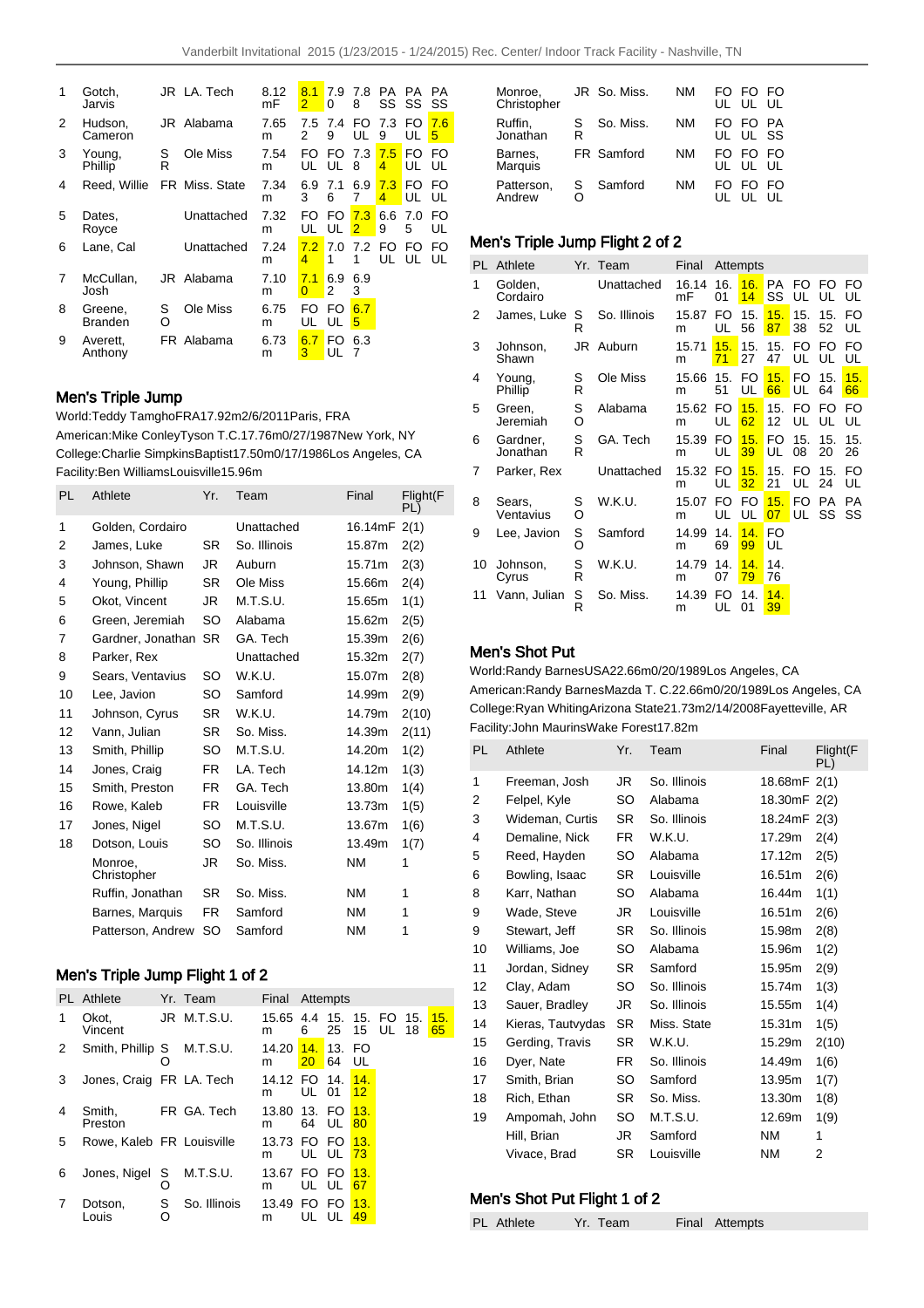15. 06

| 1 | Karr, Nathan             | S<br>O | Alabama         | 16.44<br>m | FO.<br>UL | 16.<br>12 | FO.<br>UL              | FO<br>UL | 16.<br>44 |
|---|--------------------------|--------|-----------------|------------|-----------|-----------|------------------------|----------|-----------|
| 2 | Williams,<br>Joe         | S<br>O | Alabama         | 15.96<br>m | FO.<br>UL | FO<br>UL  | 15.<br>96              |          |           |
| 3 | Clay, Adam               | s<br>O | So. Illinois    | 15.74<br>m | 15.<br>74 | 14.<br>70 | FO<br>UL               |          |           |
| 4 | Sauer,<br><b>Bradley</b> |        | JR So. Illinois | 15.55<br>m | 14.<br>62 | 14.<br>61 | 15.<br>55              |          |           |
| 5 | Kieras,<br>Tautvydas     | S<br>R | Miss. State     | 15.31<br>m | FO.<br>UL | 15.<br>31 | 15.<br>17              |          |           |
| 6 | Dyer, Nate               |        | FR So. Illinois | 14.49<br>m | 13.<br>80 | 13.<br>98 | 14.<br>49              |          |           |
| 7 | Smith, Brian             | S<br>റ | Samford         | 13.95<br>m | FO.<br>UL | 13.<br>95 | FO<br>UL               |          |           |
| 8 | Rich, Ethan              | S<br>R | So. Miss.       | 13.30<br>m | 12.<br>56 | 12.<br>19 | 13.<br>30 <sub>o</sub> |          |           |
| 9 | Ampomah,<br>John         | S<br>O | M.T.S.U.        | 12.69<br>m | FO.<br>UL | 12.<br>69 | FO<br>UL               |          |           |
|   | Hill, Brian              | JR     | Samford         | <b>NM</b>  | FΟ<br>UL  | FO<br>UL  | FO<br>UL               |          |           |

## Men's Shot Put Flight 2 of 2

| PL | Athlete                   |        | Yr. Team        | Final       |           | Attempts  |                                      |           |           |           |
|----|---------------------------|--------|-----------------|-------------|-----------|-----------|--------------------------------------|-----------|-----------|-----------|
| 1  | Freeman,<br>Josh          |        | JR So. Illinois | 18.68<br>mF | 18.<br>68 | FO.<br>UL | FO<br>UL                             | FO.<br>UL | FO.<br>UL | FO<br>UL  |
| 2  | Felpel, Kyle              | s<br>O | Alabama         | 18.30<br>mF | 16.<br>18 | 17.<br>95 | 17.<br>98                            | 18.<br>30 | 18.<br>15 | FO<br>UL  |
| 3  | Wideman,<br>Curtis        | S<br>R | So. Illinois    | 18.24<br>mF | 17.<br>79 | FO.<br>UL | 18.<br>03                            | FO.<br>UL | 18.<br>24 | FO<br>UL  |
| 4  | Demaline,<br><b>Nick</b>  |        | FR W.K.U.       | 17.29<br>m  | FO.<br>UL | 15.<br>62 | 17 <sub>1</sub><br>$12 \overline{ }$ | 16.<br>87 | 16.<br>34 | 17.<br>29 |
| 5  | Reed,<br>Hayden           | S<br>റ | Alabama         | 17.12<br>m  | FO.<br>UL | FO.<br>UL | 16.<br>28                            | 17.<br>12 | 16.<br>94 | 16.<br>88 |
| 6  | Wade, Steve JR Louisville |        |                 | 16.51<br>m  | 15.<br>05 | 16.<br>13 | 16.<br>51                            | FO.<br>UL | 16.<br>15 | FO<br>UL  |
| 6  | Bowling,<br>Isaac         | S<br>R | Louisville      | 16.51<br>m  | 16.<br>41 | FO<br>UL  | 16.<br>38                            | FO.<br>UL | 16.<br>17 | 16.<br>51 |
| 8  | Stewart, Jeff             | S<br>R | So. Illinois    | 15.98<br>m  | 15.<br>69 | 15.<br>98 | 15.<br>75                            | FO<br>UL  | 15.<br>53 | FO<br>UL  |
| 9  | Jordan,<br>Sidney         | S<br>R | Samford         | 15.95<br>m  | FO.<br>UL | 15.<br>86 | 15.<br>95                            |           |           |           |
| 10 | Gerding,<br>Travis        | S<br>R | W.K.U.          | 15.29<br>m  | 14.<br>14 | 15.<br>29 | FO.<br>UL                            |           |           |           |
|    | Vivace, Brad              | S<br>R | Louisville      | <b>NM</b>   | FO<br>UL  | FO<br>UL  | FO<br>UL                             |           |           |           |

## Men's Weight Throw

American: Lance Deal New York A. C. 25.86m 2/4/1995 Atlanta, GA College: Michael Lihrman Wisconsin 24.27m Madison, WI Facility: James Lambert Unattached 22.85m

| PL | Athlete                  |        | Yr. Team        | Final      |           | Attempts   |                       |                       |           |           |
|----|--------------------------|--------|-----------------|------------|-----------|------------|-----------------------|-----------------------|-----------|-----------|
| 1  | Wideman,<br>Curtis       | S<br>R | So. Illinois    | 20.03<br>m | 20.<br>03 | FO.<br>UL. | FO.<br>UL             | 19.<br>71             | 19.<br>40 | FO<br>UL  |
| 2  | Sauer,<br><b>Bradley</b> |        | JR So. Illinois | 19.29<br>m | FO<br>UL  | 18.<br>80  | FO<br>UL              | 19.<br>29             | 18.<br>97 | FO<br>UL  |
| 3  | Haugh,<br>Daniel         |        | FR Alabama      | 19.01<br>m | 19.<br>01 | 18.<br>83  | 18.<br>64             | FO.<br>UL             | FO.<br>UL | 18.<br>47 |
| 4  | Richardson,<br>Charodd   | S<br>R | Alabama         | 18.66<br>m | 18.<br>66 | FO.<br>UL  | FO<br>UL              | <b>PA</b><br>SS       | PA.<br>SS | PА<br>SS  |
| 5  | Vivace, Brad             | S<br>R | Louisville      | 18.03<br>m | 17.<br>59 | 17<br>57   | 17.<br>66             | 18.<br>03             | FO<br>UL  | 17.<br>71 |
| 6  | Gerding,<br>Travis       | S<br>R | W.K.U.          | 17.99<br>m | FO<br>UL  | 16.<br>95  | 17 <sub>1</sub><br>95 | 17 <sub>1</sub><br>74 | 17.<br>99 | 17.<br>75 |
| 7  | Jordan,<br>Sidney        | S<br>R | Samford         | 16.88<br>m | 16.<br>71 | FO.<br>UL  | 16.<br>70             | FO.<br>UL             | FO.<br>UL | 16.<br>88 |
| 8  | Stadom.<br>Cedric        | S<br>R | W.K.U.          | 16.86<br>m | 16.<br>86 | FO.<br>UL  | FO.<br>UL             | 16.<br>02             | FO<br>UL  | FO<br>UL  |
| 9  | Walker, Kyle             | S<br>R | So. Illinois    | 16.53<br>m | 16.<br>53 | FO<br>UL   | FO<br>UL              | 16.<br>28             | FO<br>UL  | 16.<br>45 |
| 10 | Freeman,<br>Josh         |        | JR So. Illinois | 16.19<br>m | 16.<br>19 | 16.<br>13  | 16.<br>17             |                       |           |           |

| 11 Hill, Brian JR Samford      |  | 15.48 15. 15. FO<br>m                      | 48 22 UL |  |
|--------------------------------|--|--------------------------------------------|----------|--|
| 12 Dyer, Nate FR So. Illinois  |  | 13.70 13. FO FO<br>m <mark>70</mark> UL UL |          |  |
| 13 Demaline, FR W.K.U.<br>Nick |  | 12.22 FO 12. 12.<br>m UL 12 22             |          |  |

### Women's 60 Meters Final

World: Irina Privalova RUS 6.92 1/11/1993 Madrid, SPA American: Devers/ Jones Nike Inter./ Nike 6.95 2/12/1993 Toronto, CAN College: Williams/ Brooks U.S.C. / So Car. 7.09 2/11/2001 Lisbon, POR Facility: Stephanie Kalu S.M.U. 7.34

Vanderbilt School: Anna Carr- Hawkins 7.64

| <b>PL</b>      | Athlete           | Yr.       | Team     | Final  |
|----------------|-------------------|-----------|----------|--------|
| 1              | Burchell, Remona  | <b>SR</b> | Alabama  | 7.25FV |
| 2              | Kalu, Stephanie   | <b>SR</b> | S.M.U.   | 7.33FV |
| 3              | Burks, Quanesha   | SO        | Alabama  | 7.48V  |
| 4              | Martin, Shekara   | SO        | Auburn   | 7.49V  |
| 5              | Ray, Shannon      | FR.       | Ole Miss | 7.50V  |
| 6              | Suleman, Khadijah | JR        | Ole Miss | 7.51V  |
| $\overline{7}$ | Hardy, Carrol     | SO        | W.K.U.   | 7.52V  |
| 8              | Agwunobi, Chioma  | SR        | W.K.U.   | 7.64   |

## Women's 60 Meters Prelim

World: Irina Privalova RUS 6.92 1/11/1993 Madrid, SPA

American: Devers/ Jones Nike Inter./ Nike 6.95 2/12/1993 Toronto, CAN College: Williams/ Brooks U.S.C. / So Car. 7.09 2/11/2001 Lisbon, POR Facility: Stephanie Kalu S.M.U. 7.34

Vanderbilt School: Anna Carr- Hawkins 7.64

| PL | Athlete              | Yr.       | Team         | Prelim      | Heat(H      | <b>Note</b> |
|----|----------------------|-----------|--------------|-------------|-------------|-------------|
| 1  | Burchell,<br>Remona  | <b>SR</b> | Alabama      | 7.28FV<br>O | PL)<br>1(1) |             |
| 2  | Kalu, Stephanie      | <b>SR</b> | S.M.U.       | 7.36VQ 3(1) |             |             |
| 3  | Burks.<br>Quanesha   | SO        | Alabama      | 7.45VQ 4(1) |             |             |
| 4  | Hardy, Carrol        | SO.       | W.K.U.       | 7.49VQ 6(1) |             |             |
| 5  | Martin, Shekara      | <b>SO</b> | Auburn       | 7.51Vq      | 6(2)        |             |
| 6  | Ray, Shannon         | <b>FR</b> | Ole Miss     | 7.52Vq      | 3(2)        |             |
| 7  | Henderson,<br>Nicole | FR        | Ole Miss     | 7.58V       | 3(3)        |             |
| 8  | Suleman,<br>Khadijah | JR        | Ole Miss     | 7.59VQ 5(1) |             | 7.582       |
| 9  | Agwunobi,<br>Chioma  | <b>SR</b> | W.K.U.       | 7.59VQ 2(1) |             | 7.589       |
| 10 | Daniels, Paris       |           | Unattached   | 7.61V       | 2(2)        |             |
| 10 | Kimpel,<br>Dominique | JR        | Alabama      | 7.61V       | 5(2)        |             |
| 12 | Hunter, Jhorden      | <b>SR</b> | Ole Miss     | 7.62V       | 2(3)        |             |
| 13 | Wade, Victoria       | SR        | LA. Tech     | 7.63V       | 4(2)        |             |
| 14 | Thomas, Sarah        | <b>SR</b> | Alabama      | 7.65        | 3(4)        |             |
| 15 | Cooper, Asia         | JR        | Ole Miss     | 7.69        | 1(2)        |             |
| 16 | James,<br>Laguanda   | <b>SR</b> | LA. Tech     | 7.70        | 1(3)        |             |
| 17 | Hardy, Euricka       | <b>SO</b> | Miss. State  | 7.71        | 1(4)        |             |
| 18 | Craddock,<br>Charla  | <b>SR</b> | LA. Tech     | 7.72        | 4(3)        |             |
| 18 | Alzola, Peli         | SO        | W.K.U.       | 7.72        | 6(3)        |             |
| 20 | Walker, Brittany     | JR.       | LA. Tech     | 7.73        | 2(4)        |             |
| 21 | Gleaves,<br>Janetra  | <b>SR</b> | Vanderbilt   | 7.74        | 1(5)        |             |
| 22 | Tyson, Kayla         | SO        | Louisville   | 7.75        | 4(4)        |             |
| 22 | Cheadle,<br>Lauren   | <b>SR</b> | So. Illinois | 7.75        | 6(4)        |             |
| 24 | Jackson, Bianca JR   |           | LA. Tech     | 7.82        | 3(5)        |             |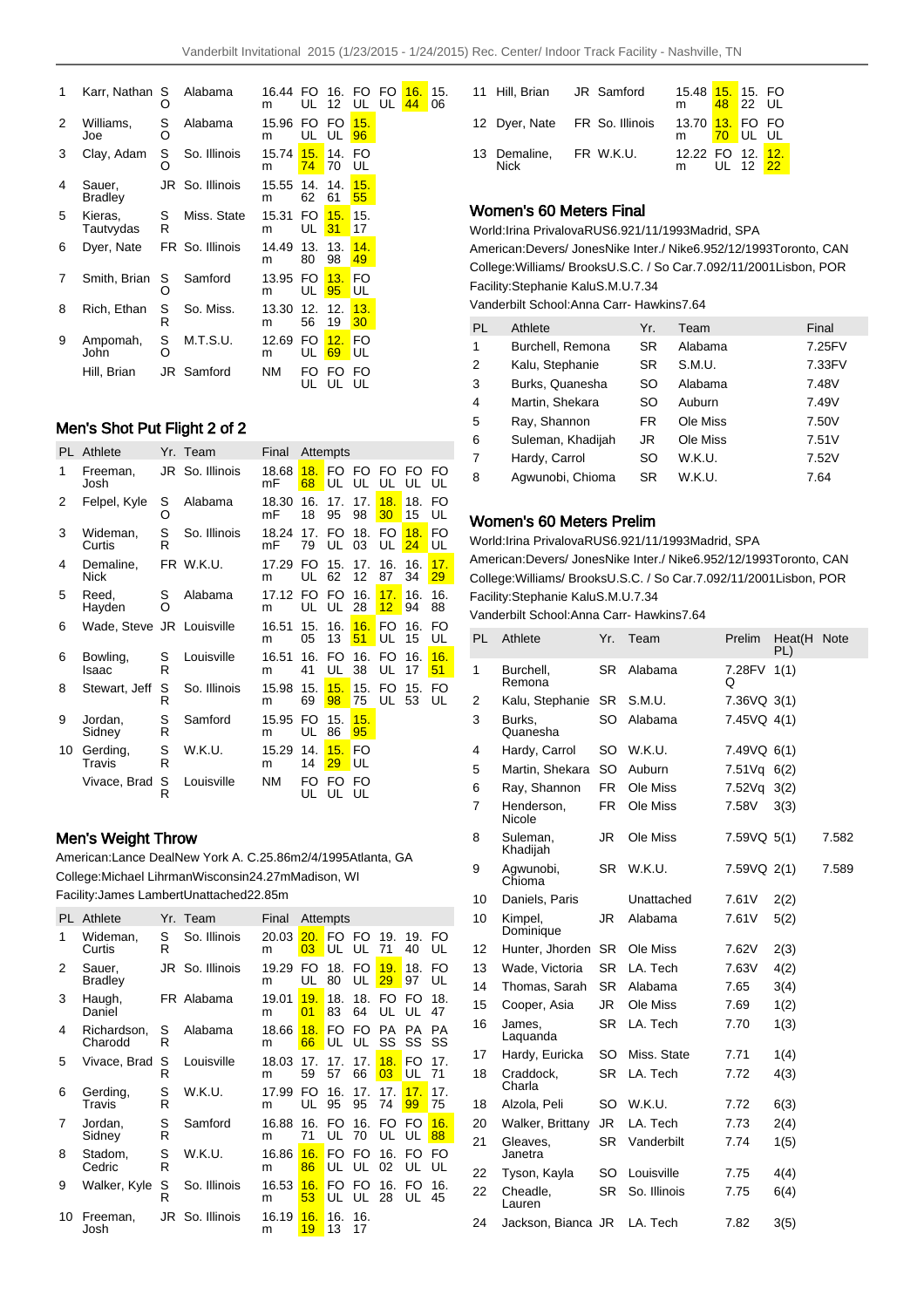| 25 | Thompson,<br>Mystique    | FR        | So. Illinois | 7.83       | 5(3) |
|----|--------------------------|-----------|--------------|------------|------|
| 26 | Akachukwu,<br>Sandra     | SO        | W.K.U.       | 7.87       | 2(5) |
| 26 | Gilliam,<br>Jazmyne      | SO        | So. Miss.    | 7.87       | 3(6) |
| 26 | Middlebrooks.<br>Jamilah | JR        | GA. Tech     | 7.87       | 4(5) |
| 29 | Warren, Amiris           | SR        | So. Illinois | 7.88       | 6(5) |
| 30 | Ruch, Kimberly           | JR.       | Samford      | 7.89       | 2(6) |
| 30 | Wash, Bre'Yana           | <b>SO</b> | Louisville   | 7.89       | 4(6) |
| 32 | Mendoza,<br>Calishia     | JR.       | LA. Tech     | 7.96       | 2(7) |
| 33 | Brown,<br>LaSpencia      | SO        | So. Miss.    | 7.97       | 3(7) |
| 34 | Fotopoulou,<br>Olivia    | FR        | Alabama      | 7.99       | 5(4) |
| 35 | Zenon, Danielle          | JR        | LA. Tech     | 8.00       | 6(6) |
| 36 | Cutcliffe, Abigail       | SO        | Samford      | 8.01       | 4(7) |
| 37 | Russell, Shari           | <b>SR</b> | Ole Miss     | 8.11       | 5(5) |
| 38 | Price, Tierney           | SO        | Vanderbilt   | 8.12       | 5(6) |
| 39 | Nelson, Tracie           | JR        | So. Miss.    | 8.15       | 1(6) |
| 40 | Reinemund,<br>Chrissy    | JR.       | Furman       | 8.62       | 2(8) |
| 41 | Tibbits.<br>Courtney     | SO        | S.M.U.       | 8.93       | 4(8) |
|    | Agyei, Doreen            | SΟ        | M.T.S.U.     | <b>DNS</b> | 1    |
|    | Hawkins, Jade            | <b>FR</b> | Louisville   | <b>DNS</b> | 3    |
|    | Hammond,<br>India        | JR        | M.T.S.U.     | <b>DNS</b> | 5    |
|    | Terrell, Ariel           | FR        | W.K.U.       | DNS        | 5    |
|    | Daphness,<br>Sheniece    | <b>SR</b> | M.T.S.U.     | <b>DNS</b> | 6    |
|    | Bauman.<br>Marinice      | FR        | GA. Tech     | DNS        | 6    |

## Women's 60 Meters Prelim Heat 1 of 6

| PL | Athlete          | Yr.       | Team        | Prelim     |
|----|------------------|-----------|-------------|------------|
| 1  | Burchell, Remona | <b>SR</b> | Alabama     | 7.28FVQ    |
| 2  | Cooper, Asia     | JR        | Ole Miss    | 7.69       |
| 3  | James, Laguanda  | SR.       | LA. Tech    | 7.70       |
| 4  | Hardy, Euricka   | SO.       | Miss. State | 7.71       |
| 5  | Gleaves, Janetra | SR.       | Vanderbilt  | 7.74       |
| 6  | Nelson, Tracie   | JR        | So. Miss.   | 8.15       |
|    | Agyei, Doreen    | SO        | M.T.S.U.    | <b>DNS</b> |

## Women's 60 Meters Prelim Heat 2 of 6

| PL | Athlete               | Yr. | Team       | Prelim | <b>Note</b> |
|----|-----------------------|-----|------------|--------|-------------|
| 1  | Agwunobi, Chioma SR   |     | W.K.U.     | 7.59VQ | 7.589       |
| 2  | Daniels, Paris        |     | Unattached | 7.61V  |             |
| 3  | Hunter, Jhorden       | SR  | Ole Miss   | 7.62V  |             |
| 4  | Walker, Brittany      | JR  | LA. Tech   | 7.73   |             |
| 5  | Akachukwu,<br>Sandra  | SO  | W.K.U.     | 7.87   |             |
| 6  | Ruch, Kimberly        | JR  | Samford    | 7.89   |             |
| 7  | Mendoza, Calishia JR  |     | LA. Tech   | 7.96   |             |
| 8  | Reinemund,<br>Chrissy | JR  | Furman     | 8.62   |             |

# Women's 60 Meters Prelim Heat 3 of 6

| PL. | Athlete           | Yr. | Team     | Prelim |
|-----|-------------------|-----|----------|--------|
| 1   | Kalu, Stephanie   | SR. | S.M.U.   | 7.36VQ |
| 2   | Ray, Shannon      | FR. | Ole Miss | 7.52Vq |
| 3   | Henderson, Nicole | FR  | Ole Miss | 7.58V  |
| 4   | Thomas, Sarah     | SR  | Alabama  | 7.65   |

| 5. | Jackson, Bianca  | JR. | LA. Tech   | 7.82       |
|----|------------------|-----|------------|------------|
| 6. | Gilliam, Jazmyne | SO. | So. Miss.  | 7.87       |
|    | Brown, LaSpencia | SO. | So. Miss.  | 7.97       |
|    | Hawkins, Jade    | FR. | Louisville | <b>DNS</b> |

## Women's 60 Meters Prelim Heat 4 of 6

| <b>PL</b>      | Athlete                  | Yr.       | Team       | Prelim |
|----------------|--------------------------|-----------|------------|--------|
| 1              | Burks, Quanesha          | SO        | Alabama    | 7.45VQ |
| 2              | Wade. Victoria           | <b>SR</b> | LA. Tech   | 7.63V  |
| 3              | Craddock, Charla         | <b>SR</b> | I A. Tech  | 7.72   |
| $\overline{4}$ | Tyson, Kayla             | SO        | Louisville | 7.75   |
| 5              | Middlebrooks,<br>Jamilah | JR        | GA Tech    | 7.87   |
| 6              | Wash, Bre'Yana           | SO        | Louisville | 7.89   |
| 7              | Cutcliffe, Abigail       | SO        | Samford    | 8.01   |
| 8              | Tibbits, Courtney        | SO        | S.M.U.     | 8.93   |

## Women's 60 Meters Prelim Heat 5 of 6

| PL | Athlete               | Yr.       | Team         | Prelim     | <b>Note</b> |
|----|-----------------------|-----------|--------------|------------|-------------|
| 1  | Suleman, Khadijah JR  |           | Ole Miss     | 7.59VQ     | 7.582       |
| 2  | Kimpel, Dominique JR  |           | Alabama      | 7.61V      |             |
| 3  | Thompson,<br>Mystique | FR.       | So. Illinois | 7.83       |             |
| 4  | Fotopoulou, Olivia    | FR.       | Alabama      | 7.99       |             |
| 5  | Russell, Shari        | SR        | Ole Miss     | 8.11       |             |
| 6  | Price, Tierney        | <b>SO</b> | Vanderbilt   | 8.12       |             |
|    | Hammond, India        | JR        | M.T.S.U.     | <b>DNS</b> |             |
|    | Terrell, Ariel        | FR.       | W.K.U.       | <b>DNS</b> |             |

## Women's 60 Meters Prelim Heat 6 of 6

| PL             | Athlete            | Yr.       | Team         | Prelim     |
|----------------|--------------------|-----------|--------------|------------|
| 1              | Hardy, Carrol      | SO        | W.K.U.       | 7.49VQ     |
| 2              | Martin, Shekara    | SO        | Auburn       | 7.51 Vq    |
| 3              | Alzola, Peli       | SO        | W.K.U.       | 7.72       |
| $\overline{4}$ | Cheadle, Lauren    | <b>SR</b> | So. Illinois | 7.75       |
| 5              | Warren, Amiris     | <b>SR</b> | So. Illinois | 7.88       |
| 6              | Zenon, Danielle    | JR        | LA. Tech     | 8.00       |
|                | Daphness, Sheniece | SR        | M.T.S.U.     | <b>DNS</b> |
|                | Bauman, Marinice   | FR.       | GA. Tech     | <b>DNS</b> |

### Women's 200 Meters

World: Merlene Ottey JAM 21.87 1/13/1993 Leivin, FRA American: Gwen Torrence Mizuno 22.33 2/2/1996 Atlanta, GA College: Bianca Knight Texas 22.40 2/14/2008 Fayetteville, AR Facility: Lanece Clarke Unattached 23.97 Vanderbilt School: Ryan Tolbert 23.99

| PL | Athlete                  | Yr.       | Team       | Final  | Section(<br>SPL) |
|----|--------------------------|-----------|------------|--------|------------------|
| 1  | Martin, Shekara          | SO.       | Auburn     | 23.97V | 2(1)             |
| 2  | Agwunobi, Chioma SR      |           | W.K.U.     | 24.20  | 1(1)             |
| 3  | Kalu, Stephanie          | <b>SR</b> | S.M.U.     | 24.21  | 2(2)             |
| 4  | Daniels, Paris           |           | Unattached | 24.28  | 1(2)             |
| 5  | Morrison, Ebony          | SO        | Auburn     | 24.29  | 1(3)             |
| 6  | Ray, Shannon             | FR.       | Ole Miss   | 24.33  | 3(1)             |
| 7  | Tate, Deanna             | SO        | Ole Miss   | 24.45  | 3(2)             |
| 8  | James, Laquanda          | SR.       | LA. Tech   | 24.71  | 3(3)             |
| 9  | Suleman, Khadijah JR     |           | Ole Miss   | 24.87  | 2(3)             |
| 10 | Hunter, Jhorden          | SR.       | Ole Miss   | 24.89  | 2(4)             |
| 11 | Henderson, Nicole        | FR        | Ole Miss   | 24.98  | 3(4)             |
| 11 | Middlebrooks,<br>Jamilah | JR.       | GA. Tech   | 24.98  | 4(1)             |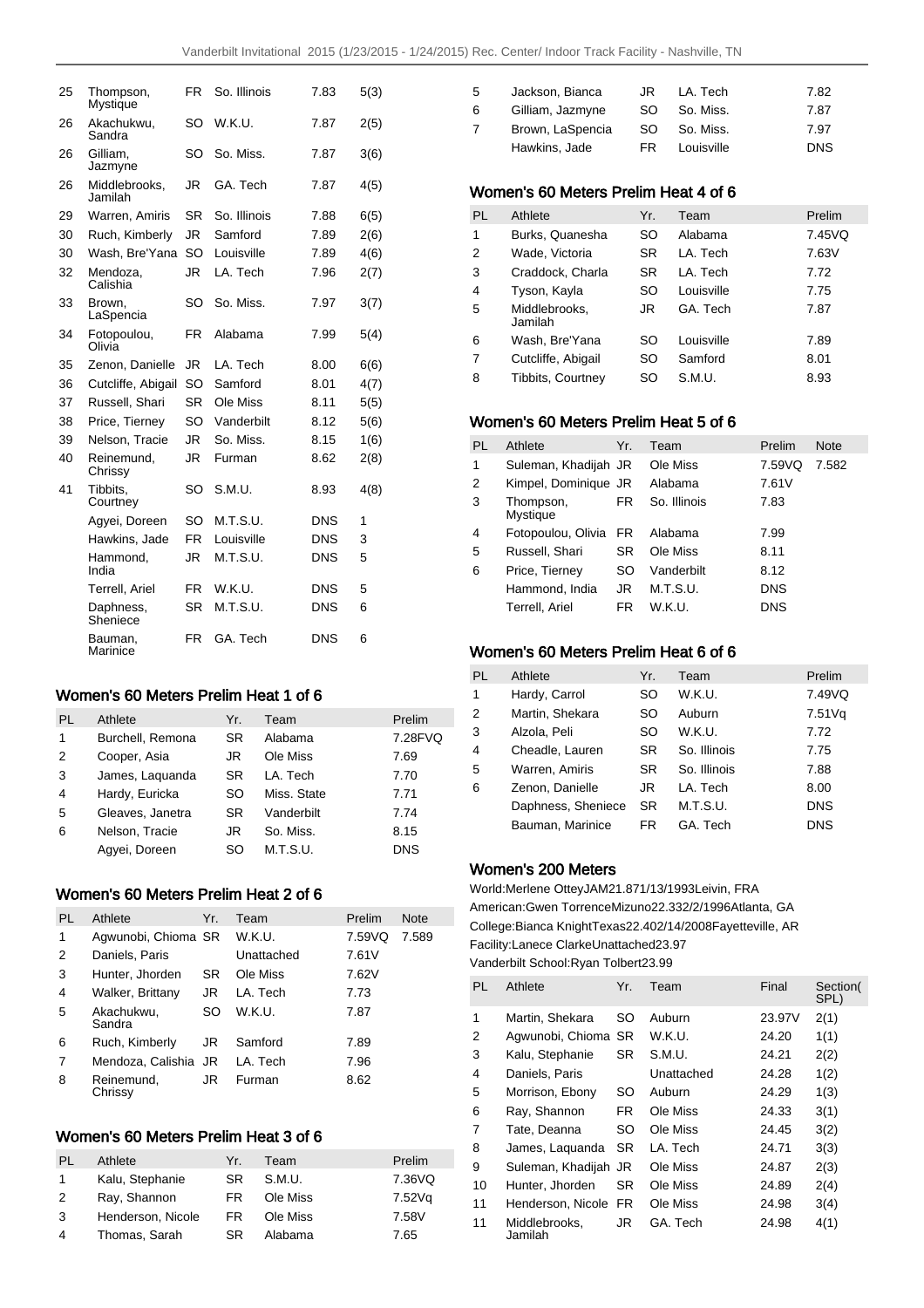| 13 | Hardy, Euricka         | SO        | Miss. State  | 25.07      | 8(1)  |
|----|------------------------|-----------|--------------|------------|-------|
| 14 | Edmond, Erin           | SR.       | Vanderbilt   | 25.08      | 7(1)  |
| 15 | Wash, Bre'Yana         | SO        | Louisville   | 25.13      | 5(1)  |
| 16 | Walker, Brittany       | JR        | LA. Tech     | 25.14      | 5(2)  |
| 17 | Blount, Aminah         | SR.       | LA. Tech     | 25.23      | 4(2)  |
| 18 | Gilliam, Jazmyne       | SO        | So. Miss.    | 25.25      | 7(2)  |
| 19 | Brown, Sashel          | SO        | Auburn       | 25.31      | 6(1)  |
| 20 | Bradley, Taylor        | SO        | Louisville   | 25.34      | 10(1) |
| 21 | Day, Taylor            | SO        | M.T.S.U.     | 25.38      | 4(3)  |
| 22 | Archer, Ocian          | SR        | Miss. State  | 25.44      | 8(2)  |
| 23 | Taylor, Jazmyne        | JR        | GA. Tech     | 25.46      | 6(2)  |
| 24 | Hardy, Carrol          | SO        | W.K.U.       | 25.48      | 1(4)  |
| 25 | Murry, Alexis          | SO        | Louisville   | 25.53      | 9(1)  |
| 26 | Tipler, Carissa        | SO        | GA. Tech     | 25.59      | 5(3)  |
| 27 | Henderson,<br>Angelica | FR.       | GA. Tech     | 25.62      | 9(2)  |
| 28 | Gleaves, Janetra       | SR        | Vanderbilt   | 25.68      | 8(3)  |
| 29 | Hall, Domonique        | FR.       | GA. Tech     | 25.70      | 4(4)  |
| 30 | Brown, LaSpencia       | SO        | So. Miss.    | 25.72      | 9(3)  |
| 31 | Scruggs, Rachel        | JR        | S.M.U.       | 25.81      | 4(5)  |
| 32 | Cutcliffe, Abigail     | SO        | Samford      | 25.94      | 11(1) |
| 33 | Hartfield, Taryn       | SR        | Ole Miss     | 25.99      | 8(4)  |
| 34 | Lipscomb, Kayla        | FR        | LA. Tech     | 26.01      | 5(4)  |
| 35 | Sunderraj,<br>Nirupama | SR        | So. Illinois | 26.04      | 5(5)  |
| 36 | Bauman, Marinice       | FR.       | GA. Tech     | 26.18      | 8(5)  |
| 37 | Ruch, Kimberly         | JR        | Samford      | 26.24      | 10(2) |
| 38 | Stewart, Raven         | SO        | Auburn       | 26.35      | 11(2) |
| 39 | Collins, Kenya         | SO        | GA. Tech     | 26.55      | 10(3) |
| 40 | Innis, Shannon         | FR        | GA. Tech     | 26.59      | 10(4) |
| 41 | Fotopoulou, Olivia     | FR.       | Alabama      | 27.13      | 11(3) |
| 42 | Bush, Jasmine          | SR        | GA. Tech     | 27.37      | 11(4) |
| 43 | Weiland, Bailey        | <b>FR</b> | GA. Tech     | 27.47      | 11(5) |
| 44 | Reinemund,<br>Chrissy  | JR        | Furman       | 27.51      | 12(1) |
| 45 | Smith, Shannon         | FR.       | Furman       | 28.10      | 12(2) |
| 46 | Gilbert, Rachel        | SR        | Furman       | 28.11      | 12(3) |
| 47 | Owen, Shauna           | SΟ        | Furman       | 28.56      | 12(4) |
| 48 | Frederick, Julia       | JR        | GA. Tech     | 29.99      | 12(5) |
|    | Daphness,<br>Sheniece  | SR        | M.T.S.U.     | <b>DNS</b> | 1     |
|    | Odia, Loveth           | FR        | M.T.S.U.     | <b>DNS</b> | 2     |
|    | Smith, Jonielle        | FR        | Auburn       | <b>DNS</b> | 3     |
|    | Agyei, Doreen          | SO        | M.T.S.U.     | <b>DNS</b> | 6     |
|    | Ehiemua, Shahira       | JR        | S.M.U.       | <b>DNS</b> | 6     |
|    | Nelson, Tracie         | JR        | So. Miss.    | <b>DNS</b> | 6     |
|    | Gray, Crystal          | SO        | M.T.S.U.     | <b>DNS</b> | 7     |
|    | Wilson, Christal       | SR        | M.T.S.U.     | <b>DNS</b> | 7     |
|    | Pensock, Christina     | SR        | GA. Tech     | <b>DNS</b> | 7     |
|    | Radan, Tara            | FR        | Vanderbilt   | <b>DNS</b> | 9     |
|    | Price, Tierney         | SO        | Vanderbilt   | <b>DNS</b> | 9     |
|    | Radan, Emma            | FR        | Vanderbilt   | <b>DNS</b> | 10    |

## Women's 200 Meters Heat 1 of 12

| PL | Athlete            | Yr.  | Team       | Final      |
|----|--------------------|------|------------|------------|
| 1  | Agwunobi, Chioma   | SR.  | W.K.U.     | 24.20      |
| 2  | Daniels, Paris     |      | Unattached | 24.28      |
| 3  | Morrison, Ebony    | SO   | Auburn     | 24.29      |
| 4  | Hardy, Carrol      | SO   | W.K.U.     | 25.48      |
|    | Daphness, Sheniece | - SR | M.T.S.U.   | <b>DNS</b> |

## Women's 200 Meters Heat 2 of 12

| PI.           | Athlete           | Yr. | Team     | Final      |
|---------------|-------------------|-----|----------|------------|
| 1             | Martin, Shekara   | SO  | Auburn   | 23.97V     |
| $\mathcal{P}$ | Kalu, Stephanie   | SR. | S.M.U.   | 24.21      |
| 3             | Suleman, Khadijah | JR  | Ole Miss | 24.87      |
| 4             | Hunter, Jhorden   | SR. | Ole Miss | 24.89      |
|               | Odia, Loveth      | FR  | M.T.S.U. | <b>DNS</b> |

## Women's 200 Meters Heat 3 of 12

| PL.           | Athlete           | Yr. | Team     | Final      |
|---------------|-------------------|-----|----------|------------|
| $\mathbf{1}$  | Ray, Shannon      | FR. | Ole Miss | 24.33      |
| $\mathcal{P}$ | Tate, Deanna      | SO. | Ole Miss | 24.45      |
| 3             | James, Laguanda   | SR. | LA. Tech | 24.71      |
| 4             | Henderson, Nicole | FR  | Ole Miss | 24.98      |
|               | Smith, Jonielle   | FR  | Auburn   | <b>DNS</b> |

## Women's 200 Meters Heat 4 of 12

| PL | Athlete                  | Yr. | Team     | Final |
|----|--------------------------|-----|----------|-------|
| 1  | Middlebrooks,<br>Jamilah | JR  | GA. Tech | 24.98 |
| 2  | Blount, Aminah           | SR. | LA. Tech | 25.23 |
| 3  | Day, Taylor              | SO  | M.T.S.U. | 25.38 |
| 4  | Hall, Domonique          | FR  | GA. Tech | 25.70 |
| 5  | Scruggs, Rachel          | JR  | S.M.U.   | 25.81 |

## Women's 200 Meters Heat 5 of 12

| PL.          | Athlete                | Yr. | Team         | Final |
|--------------|------------------------|-----|--------------|-------|
| $\mathbf{1}$ | Wash, Bre'Yana         | SO. | Louisville   | 25.13 |
| 2            | Walker, Brittany       | JR. | LA. Tech     | 25.14 |
| 3            | Tipler, Carissa        | SO. | GA. Tech     | 25.59 |
| 4            | Lipscomb, Kayla        | FR. | LA. Tech     | 26.01 |
| 5            | Sunderraj, Nirupama SR |     | So. Illinois | 26.04 |

## Women's 200 Meters Heat 6 of 12

| PL. | Athlete          | Yr. | Team      | Final      |
|-----|------------------|-----|-----------|------------|
|     |                  |     |           |            |
| 1   | Brown, Sashel    | SO  | Auburn    | 25.31      |
| 2   | Taylor, Jazmyne  | JR. | GA. Tech  | 25.46      |
|     | Agyei, Doreen    | SO. | M.T.S.U.  | <b>DNS</b> |
|     | Ehiemua, Shahira | JR  | S.M.U.    | <b>DNS</b> |
|     | Nelson, Tracie   | JR  | So. Miss. | <b>DNS</b> |

## Women's 200 Meters Heat 7 of 12

| PL | Athlete            | Yr. | Team       | Final      |
|----|--------------------|-----|------------|------------|
| 1  | Edmond, Erin       | SR  | Vanderbilt | 25.08      |
| 2  | Gilliam, Jazmyne   | SO. | So. Miss.  | 25.25      |
|    | Gray, Crystal      | SO. | M.T.S.U.   | <b>DNS</b> |
|    | Wilson, Christal   | SR. | M.T.S.U.   | <b>DNS</b> |
|    | Pensock, Christina | SR. | GA. Tech   | <b>DNS</b> |
|    |                    |     |            |            |

# Women's 200 Meters Heat 8 of 12

| PL            | Athlete          | Yr. | Team        | Final |
|---------------|------------------|-----|-------------|-------|
| $\mathbf{1}$  | Hardy, Euricka   | SO. | Miss. State | 25.07 |
| $\mathcal{P}$ | Archer, Ocian    | SR. | Miss. State | 25.44 |
| 3             | Gleaves, Janetra | SR. | Vanderbilt  | 25.68 |
| 4             | Hartfield, Taryn | SR. | Ole Miss    | 25.99 |
| 5             | Bauman, Marinice | FR. | GA. Tech    | 26.18 |

# Women's 200 Meters Heat 9 of 12

| PL | Athlete | Team | Final |
|----|---------|------|-------|
|    |         |      |       |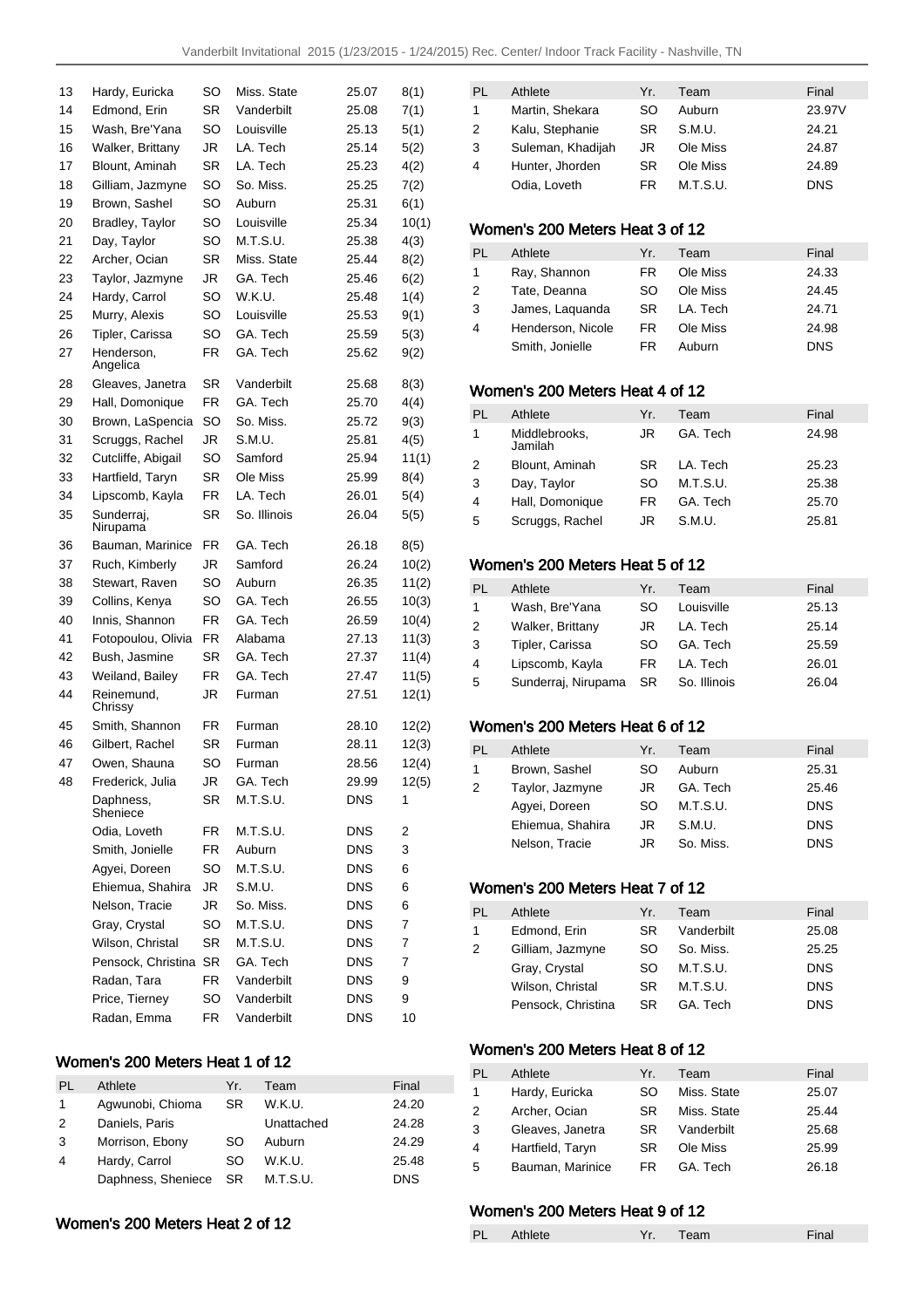| $\mathbf{1}$ | Murry, Alexis          | SO. | Louisville | 25.53      |
|--------------|------------------------|-----|------------|------------|
| 2            | Henderson, Angelica FR |     | GA. Tech   | 25.62      |
| 3            | Brown, LaSpencia       | SO. | So. Miss.  | 25.72      |
|              | Radan, Tara            | FR. | Vanderbilt | <b>DNS</b> |
|              | Price, Tierney         | SO. | Vanderbilt | <b>DNS</b> |

### Women's 200 Meters Heat 10 of 12

| PL | Athlete         | Yr. | Team       | Final      |
|----|-----------------|-----|------------|------------|
| 1. | Bradley, Taylor | SO  | Louisville | 25.34      |
| 2  | Ruch, Kimberly  | JR  | Samford    | 26.24      |
| 3  | Collins, Kenya  | SO. | GA. Tech   | 26.55      |
| 4  | Innis, Shannon  | FR  | GA. Tech   | 26.59      |
|    | Radan, Emma     | FR  | Vanderbilt | <b>DNS</b> |

### Women's 200 Meters Heat 11 of 12

| PL | Athlete            | Yr. | Team    | Final |
|----|--------------------|-----|---------|-------|
| 1  | Cutcliffe, Abigail | SO  | Samford | 25.94 |
| 2  | Stewart, Raven     | SO  | Auburn  | 26.35 |
| 3  | Fotopoulou, Olivia | FR. | Alabama | 27.13 |
| 4  | Bush, Jasmine      | SR. | GA Tech | 27.37 |
| 5  | Weiland, Bailey    | FR  | GA Tech | 27.47 |

## Women's 200 Meters Heat 12 of 12

| PL | Athlete            | Yr. | Team    | Final |
|----|--------------------|-----|---------|-------|
| 1  | Reinemund, Chrissy | JR  | Furman  | 27.51 |
| 2  | Smith, Shannon     | FR  | Furman  | 28.10 |
| 3  | Gilbert, Rachel    | SR. | Furman  | 28.11 |
| 4  | Owen, Shauna       | SO  | Furman  | 28.56 |
| 5  | Frederick, Julia   | JR  | GA Tech | 29.99 |

## Women's 5000 Meters

World: Meseret Defar ETH 14:24.37 1/18/2009 Stockholm, SWE American: Shalane Flanagan Nike 14:47.62 1/7/2009 Roxbury Crossing, MA

College: Kim Smith Providence 15:14.18 2/12/2004 Fayetteville, AR Facility: Bret McDaniel Georgia 16:40.74

Vanderbilt School: Liz Anderson 16:14.30

| PL | Athlete           | Yr.       | Team         | Final    |
|----|-------------------|-----------|--------------|----------|
| 1  | Benjamin, Claire  | SR        | Vanderbilt   | 16:53.34 |
| 2  | Keen, Caitlin     | SR        | S.M.U.       | 16:56.81 |
| 3  | Townsend, Katie   | SR        | GA. Tech     | 16:57.30 |
| 4  | Gregg, Allison    | SO        | Alabama      | 17:00.17 |
| 5  | Stemper, Melanie  | JR.       | S.M.U.       | 17:00.30 |
| 6  | Meyer, Kelly      | <b>SR</b> | GA. Tech     | 17:01.28 |
| 7  | Eder, Veronica    | SO        | Auburn       | 17:01.34 |
| 8  | Parry, Tori       | <b>SR</b> | So. Illinois | 17:12.79 |
| 9  | Miller, Laura     | SO        | Furman       | 17:17.84 |
| 10 | Chandler, Rebecca | <b>SR</b> | Vanderbilt   | 17:19.73 |
| 11 | Fairey, Melissa   | SO        | GA. Tech     | 17:23.83 |
| 12 | Joseph, Amira     | SR        | Vanderbilt   | 17:29.17 |
| 13 | Levi, Kristen     | JR        | So. Illinois | 17:29.79 |
| 14 | Mashburn, Emma    | FR        | Furman       | 17:36.90 |
| 15 | Nelson, Laura     | <b>SR</b> | GA. Tech     | 17:52.73 |
| 16 | Keadey, Hayley    | SO        | GA. Tech     | 17:56.91 |
| 17 | Stanford, Daphney | SO        | So. Miss.    | 17:58.14 |
| 18 | Darnell, Sadie    | SR        | So. Illinois | 18:06.39 |
| 19 | Seymour, Bryce    | FR.       | Furman       | 18:19.14 |
| 20 | Brothers, Carmen  | SR.       | Miss. State  | 18:27.41 |
| 21 | Dillistone, Dana  | SO        | So. Miss.    | 18:32.69 |
| 22 | Gibson, Lacey     | SR        | So. Illinois | 18:38.72 |

| 23 | Trotter, Claire       | JR | S.M.U.    | 18:39.66   |
|----|-----------------------|----|-----------|------------|
| 24 | Hill-Stirling, Louise | JR | W.K.U.    | 18:41.23   |
| 25 | Canavin, Katie        | SO | So. Miss. | 19:12.22   |
|    | Souza, Shanoah        | SO | S.M.U.    | <b>DNS</b> |
|    | Duncan, Taylor        | JR | Auburn    | <b>DNF</b> |
|    | Lever, Katie          | JR | W.K.U.    | <b>DNF</b> |

## Women's 400 Meters

World: Jamila Kratochvilova TCH 49.59 2/7/1982 Milan, ITA American: Phyllis Francis Oregon 50.46 Albuquerque, NM College: Phyllis Francis Oregon 50.46 Albuquerque, NM Facility: Lanece Clarke Unattached 53.65 Vanderbilt School: Ryan Tolbert 52.75

| PL | Athlete                | Yr. | Team         | Final             | Section Note<br>(SPL) |  |
|----|------------------------|-----|--------------|-------------------|-----------------------|--|
| 1  | Gholston, Alex         | SO  | Alabama      | 53.90             | 1(1)                  |  |
| 2  | Luckett, Shayla        | SR  | Miss. State  | 54.41             | 1(2)                  |  |
| 3  | Edobi, Jennifer        | FR  | Vanderbilt   | 54.85             | 1(3)                  |  |
| 4  | Kromah,<br>Mariam      | JR  | So. Miss.    | 55.61             | 2(1)                  |  |
| 5  | Washington,<br>Faith   | JR  | Vanderbilt   | 55.72             | 3(1)                  |  |
| 6  | Sims, Brianna          | SO  | Alabama      | 56.07             | 3(2)                  |  |
| 7  | Allen, Adriana         | SO  | So. Miss.    | 56.22             | 3(3)                  |  |
| 8  | Clayton,<br>Courtney   | SO  | Vanderbilt   | 56.24             | 2(2)                  |  |
| 9  | Alexander,<br>Kiannah  | JR  | Ole Miss     | 56.37             | 3(4)                  |  |
| 10 | Tate, Deanna           | SO  | Ole Miss     | 56.43             | 3(5)                  |  |
| 11 | <b>Bradley, Taylor</b> | SO  | Louisville   | 56.59             | 4(1)                  |  |
| 12 | Hall,<br>Domonique     | FR  | GA. Tech     | 56.80             | 5(1)                  |  |
| 13 | Taylor,<br>Jazmyne     | JR  | GA. Tech     | 57.04             | 5(2)                  |  |
| 14 | Sanford, Sara          | FR. | Samford      | 57.15             | 6(1)                  |  |
| 15 | Every, Diamond         | JR  | LA. Tech     | 57.19             | 5(3)                  |  |
| 16 | Walker, Kaitlin        | FR  | Alabama      | 57.55             | 4(2)                  |  |
| 17 | Henderson,<br>Angelica | FR  | GA. Tech     | 58.03             | 7(1)                  |  |
| 18 | Jump, Jessica          | SO  | So. Illinois | 58.32             | 5(4)                  |  |
| 18 | Gray, Crystal          | SO  | M.T.S.U.     | 58.32             | 6(2)                  |  |
| 20 | Dupeh, Bless           | SO  | M.T.S.U.     | 58.58             | 8(1)                  |  |
| 21 | Reed, Alicia           | FR  | So. Illinois | 58.69             | 7(2)                  |  |
| 22 | Johnson,<br>Kirsten    | FR  | LA. Tech     | 58.70             | 7(3)                  |  |
| 23 | Buford, Mariah         | JR  | Ole Miss     | 58.82             | 6(3)                  |  |
| 24 | Shaw, Gwen             | SO  | Louisville   | 59.02             | 10(1)                 |  |
| 25 | Frazier,<br>La'Bianca  | SO  | Louisville   | 59.28             | 8(2)                  |  |
| 26 | Vilson, Barbara        | SO  | M.T.S.U.     | 59.38             | 4(3)                  |  |
| 27 | Haynes, Akilah         | SO  | Auburn       | 59.44             | 8(3)                  |  |
| 28 | Wooten, Tyra           | SO  | So. Illinois | 59.71             | 7(4)                  |  |
| 29 | Innis, Shannon         | FR  | GA. Tech     | 59.86             | 9(1)                  |  |
| 30 | Thompson,<br>Talia     | FR  | So. Miss.    | 1:00.03           | 4(4)                  |  |
| 31 | Johnson, Alexis        | FR  | So. Illinois | $1:00.29$ 6(4)    |                       |  |
| 32 | Gully, Zahara          | SO  | Louisville   | $1:00.70$ $9(2)$  |                       |  |
| 33 | Coleman, Imani         | FR  | LA. Tech     | 1:01.40 9(3)      |                       |  |
| 34 | Cvitanovic.<br>Lucija  | JR  | S.M.U.       | 1:01.70 9(4)      |                       |  |
| 35 | Outland, Taylor        | JR  | So. Miss.    | 1:02.03 9(5)      |                       |  |
| 36 | Gilbert, Rachel        | SR  | Furman       | 1:02.99 10(2)     |                       |  |
| 37 | Alzola, Peli           | SO  | W.K.U.       | $1:03.28$ $8(4)$  |                       |  |
| 38 | Smith, Shannon         | FR  | Furman       | $1:03.55$ $10(3)$ |                       |  |
| 39 | Owen, Shauna           | SO  | Furman       | $1:03.60$ $10(4)$ |                       |  |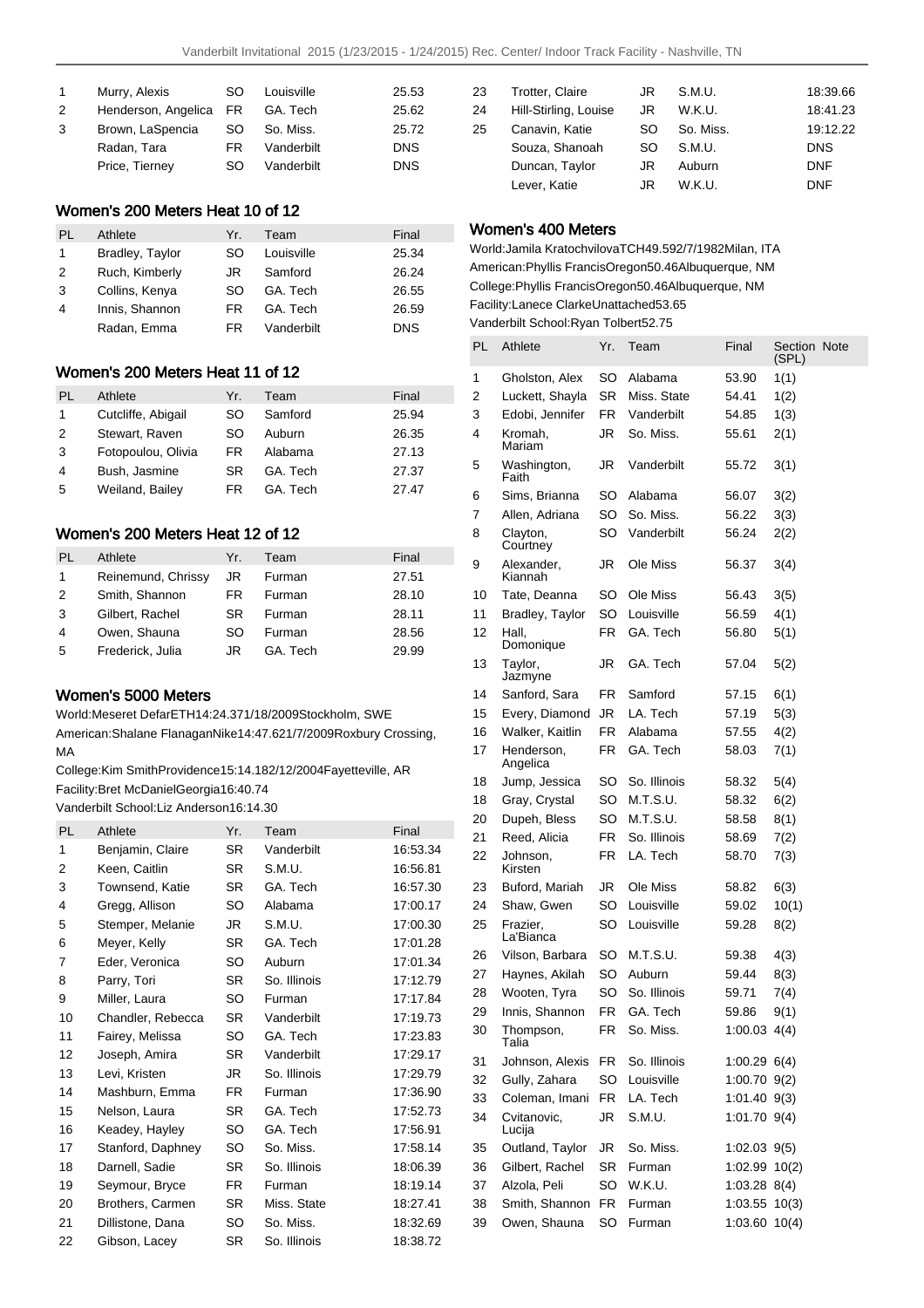| Johnson.<br>Shaina          | SO. | M.T.S.U.   | <b>DNS</b> | 1  |                       |
|-----------------------------|-----|------------|------------|----|-----------------------|
| Scruggs,<br>Rachel          | .IR | S.M.U.     | <b>DNS</b> | 2  |                       |
| Odia. Loveth                | FR. | M.T.S.U.   | <b>DNS</b> | 2  |                       |
| Radan, Emma                 | FR  | Vanderbilt | <b>DNS</b> | 4  |                       |
| Radan, Tara                 | FR. | Vanderbilt | DNS        | 5  |                       |
| Sassaman.<br>Nicole         | SO. | Alabama    | DNS        | 6  |                       |
| Pensock.<br>Christina       | SR. | GA Tech    | DNS        | 7  |                       |
| Tyson, Kayla                | SO  | Louisville | DO         | 8  | lane<br>violatio<br>n |
| Blanco, Danielle SR Samford |     |            | DNS        | 10 |                       |

## Women's 400 Meters Heat 1 of 10

| PI. | Athlete         | Yr. | Team        | Final      |
|-----|-----------------|-----|-------------|------------|
| 1.  | Gholston, Alex  | SO. | Alabama     | 53.90      |
| 2   | Luckett, Shayla | SR. | Miss. State | 54.41      |
| 3   | Edobi, Jennifer | FR. | Vanderbilt  | 54.85      |
|     | Johnson, Shaina | SO. | M.T.S.U.    | <b>DNS</b> |

## Women's 400 Meters Heat 2 of 10

| PI.           | Athlete           | Yr⊥ | Team       | Final      |
|---------------|-------------------|-----|------------|------------|
|               | Kromah, Mariam    | JR  | So. Miss.  | 55.61      |
| $\mathcal{P}$ | Clayton, Courtney | SO. | Vanderbilt | 56.24      |
|               | Scruggs, Rachel   | JR  | S.M.U.     | <b>DNS</b> |
|               | Odia, Loveth      | FR. | M.T.S.U.   | <b>DNS</b> |

## Women's 400 Meters Heat 3 of 10

| PI. | Athlete            | Yr. | Team       | Final |
|-----|--------------------|-----|------------|-------|
| 1   | Washington, Faith  | JR  | Vanderbilt | 55.72 |
| 2   | Sims, Brianna      | SO  | Alabama    | 56.07 |
| 3   | Allen, Adriana     | SO. | So. Miss.  | 56.22 |
| 4   | Alexander, Kiannah | JR  | Ole Miss   | 56.37 |
| 5   | Tate, Deanna       | SO  | Ole Miss   | 56.43 |

## Women's 400 Meters Heat 4 of 10

| PI. | Athlete         | Yr. | Team       | Final      |
|-----|-----------------|-----|------------|------------|
| 1   | Bradley, Taylor | SO  | Louisville | 56.59      |
| 2   | Walker, Kaitlin | FR  | Alabama    | 57.55      |
| 3   | Vilson, Barbara | SO  | M.T.S.U.   | 59.38      |
| 4   | Thompson, Talia | FR  | So. Miss.  | 1:00.03    |
|     | Radan, Emma     | FR. | Vanderbilt | <b>DNS</b> |

## Women's 400 Meters Heat 5 of 10

| PL             | Athlete         | Yr. | Team         | Final      |
|----------------|-----------------|-----|--------------|------------|
| 1              | Hall, Domonique | FR. | GA. Tech     | 56.80      |
| 2              | Taylor, Jazmyne | JR. | GA. Tech     | 57.04      |
| 3              | Every, Diamond  | JR. | LA. Tech     | 57.19      |
| $\overline{4}$ | Jump, Jessica   | SO  | So. Illinois | 58.32      |
|                | Radan, Tara     | FR. | Vanderbilt   | <b>DNS</b> |

## Women's 400 Meters Heat 6 of 10

| PI. | Athlete         | Yr. | Team         | Final   |
|-----|-----------------|-----|--------------|---------|
| 1.  | Sanford, Sara   | FR  | Samford      | 57.15   |
| 2   | Gray, Crystal   | SO. | M.T.S.U.     | 58.32   |
| 3   | Buford, Mariah  | JR  | Ole Miss     | 58.82   |
| 4   | Johnson, Alexis | FR  | So. Illinois | 1:00.29 |

| Sassaman, Nicole | SO Alabama | <b>DNS</b> |
|------------------|------------|------------|
|                  |            |            |
|                  |            |            |

# Women's 400 Meters Heat 7 of 10

| PL | Athlete                | Yr. | Team         | Final      |
|----|------------------------|-----|--------------|------------|
| 1  | Henderson, Angelica FR |     | GA. Tech     | 58.03      |
| 2  | Reed, Alicia           | FR. | So. Illinois | 58.69      |
| 3  | Johnson, Kirsten       | FR. | LA. Tech     | 58.70      |
| 4  | Wooten, Tyra           | SO. | So. Illinois | 59.71      |
|    | Pensock, Christina     | SR. | GA. Tech     | <b>DNS</b> |

## Women's 400 Meters Heat 8 of 10

| PL | Athlete               | Yr.       | Team       | Final   | <b>Note</b>       |
|----|-----------------------|-----------|------------|---------|-------------------|
| 1  | Dupeh, Bless          | SO.       | M.T.S.U.   | 58.58   |                   |
| 2  | Frazier, La'Bianca SO |           | Louisville | 59.28   |                   |
| 3  | Haynes, Akilah        | <b>SO</b> | Auburn     | 59.44   |                   |
| 4  | Alzola, Peli          | SO        | W.K.U.     | 1:03.28 |                   |
|    | Tyson, Kayla          | SO.       | Louisville | DQ      | lane<br>violation |

## Women's 400 Meters Heat 9 of 10

| PL           | Athlete            | Yr. | Team       | Final   |
|--------------|--------------------|-----|------------|---------|
| $\mathbf{1}$ | Innis, Shannon     | FR. | GA. Tech   | 59.86   |
| 2            | Gully, Zahara      | SO. | Louisville | 1:00.70 |
| 3            | Coleman, Imani     | FR. | LA. Tech   | 1:01.40 |
| 4            | Cvitanovic, Lucija | JR  | S.M.U.     | 1:01.70 |
| 5            | Outland, Taylor    | JR  | So. Miss.  | 1:02.03 |

### Women's 400 Meters Heat 10 of 10

| PI. | Athlete          | Yr. | Team       | Final      |
|-----|------------------|-----|------------|------------|
| 1   | Shaw, Gwen       | SO  | Louisville | 59.02      |
| 2   | Gilbert, Rachel  | SR. | Furman     | 1:02.99    |
| 3   | Smith, Shannon   | FR  | Furman     | 1:03.55    |
| 4   | Owen, Shauna     | SO  | Furman     | 1:03.60    |
|     | Blanco, Danielle | SR  | Samford    | <b>DNS</b> |

## Women's 800 Meters

World: Jolanda Ceplak SLO 1:55.82 2/3/2002 Vienna, Austria American: Nicole Teter Nike Farm Team 1:58.71 2/2/2002 New York, NY College: Nicole Cook Tennessee 2:00.75 1/27/2005 Fayetteville, AR Facility: Megan Malasarte Georgia 2:07.09 Vanderbilt School: Michele Baskin 2:07.54

| PL | Athlete                | Yr.       | Team                | Final              | Section(<br>SPL) |
|----|------------------------|-----------|---------------------|--------------------|------------------|
| 1  | Feldmeier, Brooke FR   |           | Ole Miss            | 2:05.27F 1(1)<br>v |                  |
| 2  | Gregson, Heidi         |           | <b>Furman Elite</b> | 2:06.75F 1(2)<br>V |                  |
| 3  | Ficenec,<br>Kimberley  | JR        | Alabama             | 2:07.20<br>v       | 1(3)             |
| 4  | DeMedicis, Marie       | SR        | Samford             | 2:10.40            | 1(4)             |
| 5  | Zimmer, Leanne         | FR.       | Ole Miss            | 2:13.51            | 1(5)             |
| 6  | Irvine, Anna           | SR.       | Samford             | 2:14.38            | 1(6)             |
| 7  | Johnson, Shaina        | SO        | M.T.S.U.            | 2:14.54            | 1(7)             |
| 8  | Anderson, Reagan       | SO        | Vanderbilt          | 2:14.93            | 1(8)             |
| 9  | Zarrella, Kristin      | SO        | So. Miss.           | 2:15.48            | 1(9)             |
| 10 | Criscione, Maddie      | FR.       | Vanderbilt          | 2:15.81            | 2(1)             |
| 11 | Pensock, Christina SR  |           | GA. Tech            | 2:16.12            | 3(1)             |
| 12 | Rotibi, Mobola         | SR.       | So. Illinois        | 2:16.21            | 2(2)             |
| 13 | Kiblinger,<br>Samantha | JR        | GA. Tech            | 2:16.87            | 3(2)             |
| 14 | Gallo, Allison         | <b>SR</b> | So. Illinois        | 2:17.30            | 3(3)             |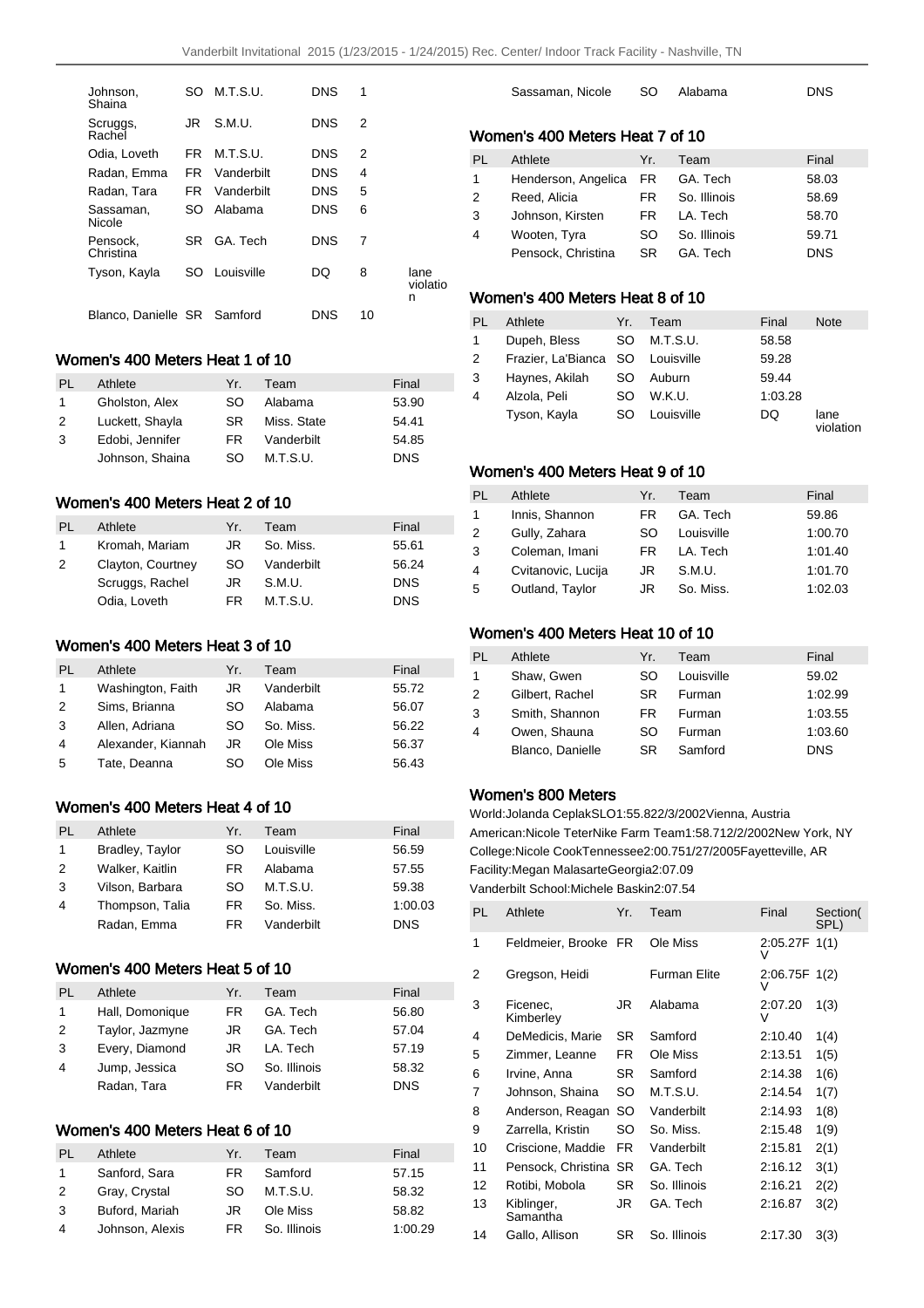| 15 | Anderson, Haley          | FR.       | GA. Tech     | 2:17.40    | 2(3)  |
|----|--------------------------|-----------|--------------|------------|-------|
| 16 | Filliben, Courtney       | SO        | So. Miss.    | 2:18.76    | 2(4)  |
| 17 | Martel. Alexandra        | FR.       | So. Illinois | 2:18.77    | 3(4)  |
| 18 | Brown, Shelby            | FR.       | Ole Miss     | 2:19.13    | 2(5)  |
| 19 | Divin, Cassie            | SO        | LA. Tech     | 2:20.27    | 2(6)  |
| 20 | Hammond, Rachel          | <b>SR</b> | GA. Tech     | 2:20.32    | 2(7)  |
| 21 | Harkness,<br>Margaret    | <b>SR</b> | Ole Miss     | 2:20.62    | 2(8)  |
| 22 | Meydrich, Mia            | FR.       | Miss. State  | 2:20.89    | 2(9)  |
| 23 | Carney, Kali             | SR.       | Auburn       | 2:21.28    | 3(5)  |
| 24 | Trollsas, Malin          | SO        | GA. Tech     | 2:22.33    | 3(6)  |
| 25 | Barlow, Caroline         | FR.       | Alabama      | 2:23.47    | 2(10) |
| 26 | Cumberbatch,<br>Gabriela | JR        | Auburn       | 2:26.99    | 3(7)  |
| 27 | Waterbury,<br>Courtney   | JR        | W.K.U.       | 2:27.11    | 3(8)  |
| 28 | Terrell, Ariel           | FR.       | W.K.U.       | 2:32.04    | 3(9)  |
| 29 | Short, Abi               | FR.       | Furman       | 2:36.66    | 3(10) |
| 30 | Gay, Elly                | SO        | Furman       | 2:40.40    | 3(11) |
|    | Hansen, Dira             |           | Unattached   | <b>DNS</b> | 1     |
|    | Gray, Jessica            | FR        | Alabama      | DNS        | 2     |
|    | Ferguson, Pheobe         | SO        | Furman       | DNS        | 3     |
|    |                          |           |              |            |       |

# Women's 800 Meters Heat 1 of 3

| <b>PL</b> | Athlete            | Yr.       | Team         | Final      |
|-----------|--------------------|-----------|--------------|------------|
| 1         | Feldmeier, Brooke  | FR.       | Ole Miss     | 2:05.27FV  |
| 2         | Gregson, Heidi     |           | Furman Elite | 2:06.75FV  |
| 3         | Ficenec, Kimberley | JR        | Alabama      | 2:07.20V   |
| 4         | DeMedicis, Marie   | <b>SR</b> | Samford      | 2:10.40    |
| 5         | Zimmer, Leanne     | FR.       | Ole Miss     | 2:13.51    |
| 6         | Irvine, Anna       | <b>SR</b> | Samford      | 2:14.38    |
| 7         | Johnson, Shaina    | SO        | M.T.S.U.     | 2:14.54    |
| 8         | Anderson, Reagan   | SO        | Vanderbilt   | 2:14.93    |
| 9         | Zarrella, Kristin  | SO        | So. Miss.    | 2:15.48    |
|           | Hansen, Dira       |           | Unattached   | <b>DNS</b> |

### Women's 800 Meters Heat 2 of 3

| <b>PL</b> | Athlete            | Yr.       | Team         | Final      |
|-----------|--------------------|-----------|--------------|------------|
| 1         | Criscione, Maddie  | FR        | Vanderbilt   | 2:15.81    |
| 2         | Rotibi, Mobola     | <b>SR</b> | So. Illinois | 2:16.21    |
| 3         | Anderson, Haley    | FR        | GA. Tech     | 2:17.40    |
| 4         | Filliben, Courtney | SO        | So. Miss.    | 2:18.76    |
| 5         | Brown, Shelby      | FR        | Ole Miss     | 2:19.13    |
| 6         | Divin, Cassie      | SO        | LA. Tech     | 2:20.27    |
| 7         | Hammond, Rachel    | SR.       | GA Tech      | 2:20.32    |
| 8         | Harkness, Margaret | SR.       | Ole Miss     | 2:20.62    |
| 9         | Meydrich, Mia      | FR        | Miss. State  | 2:20.89    |
| 10        | Barlow, Caroline   | FR        | Alabama      | 2:23.47    |
|           | Gray, Jessica      | FR.       | Alabama      | <b>DNS</b> |

## Women's 800 Meters Heat 3 of 3

| PL | Athlete                  | Yr.       | Team         | Final   |
|----|--------------------------|-----------|--------------|---------|
| 1  | Pensock, Christina       | <b>SR</b> | GA. Tech     | 2:16.12 |
| 2  | Kiblinger, Samantha      | JR.       | GA. Tech     | 2:16.87 |
| 3  | Gallo, Allison           | <b>SR</b> | So. Illinois | 2:17.30 |
| 4  | Martel, Alexandra        | FR.       | So. Illinois | 2:18.77 |
| 5  | Carney, Kali             | <b>SR</b> | Auburn       | 2:21.28 |
| 6  | Trollsas, Malin          | SO        | GA. Tech     | 2:22.33 |
| 7  | Cumberbatch,<br>Gabriela | JR.       | Auburn       | 2:26.99 |
| 8  | Waterbury, Courtney      | JR.       | W.K.U.       | 2:27.11 |
| 9  | Terrell, Ariel           | FR        | W.K.U.       | 2:32.04 |

| 10 | Short. Abi       | FR Furman | 2:36.66    |
|----|------------------|-----------|------------|
| 11 | Gay, Elly        | SO Furman | 2:40.40    |
|    | Ferguson, Pheobe | SO Furman | <b>DNS</b> |

# Women's 1 Mile Run

Facility: Elinor Kirk U.A.B. 4:39.08

Vanderbilt School: Sara Barron 4:44.44

| PL | Athlete                  | Yr.       | Team        | Final   | Section(<br>SPL) |
|----|--------------------------|-----------|-------------|---------|------------------|
| 1  | Price, Rhianwedd         | SO        | Miss. State | 4:39.38 | 4(1)             |
| 2  | Stevens, Emily           | SO        | Auburn      | 4:47.24 | 4(2)             |
| 3  | Barron, Sara             | JR        | Vanderbilt  | 4:47.42 | 4(3)             |
| 4  | Ummels, Britt            | JR        | Ole Miss    | 4:49.25 | 4(4)             |
| 5  | Bos, Ansley              | SO        | Samford     | 4:53.31 | 4(5)             |
| 6  | Crow, Jacquelyn          | FR        | Furman      | 4:54.59 | 3(1)             |
| 7  | Lyle, Veronica           | FR.       | Alabama     | 4:55.19 | 4(6)             |
| 8  | Ummels, Bo               | JR        | Ole Miss    | 4:57.08 | 4(7)             |
| 9  | Zimmer, Leanne           | FR.       | Ole Miss    | 4:57.49 | 4(8)             |
| 10 | Panagiotou,<br>Meropi    | JR        | Alabama     | 4:57.75 | 3(2)             |
| 11 | Blackwell, Sage          | JR        | Auburn      | 4:58.31 | 3(3)             |
| 12 | Keen, Caitlin            | SR        | S.M.U.      | 4:58.61 | 3(4)             |
| 13 | Coughlin,<br>McKenna     | JR        | Ole Miss    | 4:59.56 | 3(5)             |
| 14 | Buchalski, Allie         | SO        | Furman      | 4:59.66 | 4(9)             |
| 15 | Fox. Scarlett            | SO        | Ole Miss    | 5:01.03 | 3(6)             |
| 16 | <b>Barlow, Caroline</b>  | FR        | Alabama     | 5:01.19 | 3(7)             |
| 17 | Hoyos, Alondra           | FR.       | So. Miss.   | 5:01.45 | 3(8)             |
| 18 | Harkness.<br>Margaret    | SR        | Ole Miss    | 5:01.70 | 2(1)             |
| 19 | Brown, Shelby            | FR        | Ole Miss    | 5:01.75 | 4(10)            |
| 20 | Huebner, Megan           | FR        | Vanderbilt  | 5:01.88 | 3(9)             |
| 21 | Kissel, Caroline         | JR        | GA. Tech    | 5:02.35 | 3(10)            |
| 22 | Jackson, Morgan          | SR        | GA. Tech    | 5:03.34 | 4(11)            |
| 23 | Neigel, Emma             | SR        | Miss. State | 5:05.25 | 2(2)             |
| 24 | Brock, Katelyn           | JR        | Samford     | 5:06.73 | 2(3)             |
| 25 | Stafford, Hilary         | SO        | Alabama     | 5:06.74 | 2(4)             |
| 26 | Hammond, Rachel          | <b>SR</b> | GA. Tech    | 5:07.46 | 2(5)             |
| 27 | Garner, Emma             | FR.       | Samford     | 5:08.94 | 2(6)             |
| 28 | Cheruiyot, Rhema         | SO        | M.T.S.U.    | 5:09.21 | 4(12)            |
| 29 | Gray, Jessica            | FR.       | Alabama     | 5:09.32 | 2(7)             |
| 30 | Edwards, Emily           | FR        | Alabama     | 5:11.30 | 2(8)             |
| 31 | Stemper, Melanie         | JR        | S.M.U.      | 5:12.28 | 3(11)            |
| 32 | Kiptebeny,<br>Josphine   | JR        | M.T.S.U.    | 5:13.99 | 4(13)            |
| 33 | Milhoan, Madison         | JR        | Miss. State | 5:15.30 | 1(1)             |
| 34 | Ames, Savannah           | FR        | W.K.U.      | 5:19.33 | 1(2)             |
| 35 | Shofner, Baylee          | JR        | W.K.U.      | 5:19.74 | 1(3)             |
| 36 | Cooley, Becca            | FR        | Furman      | 5:20.29 | 1(4)             |
| 37 | Sisson, Ann              | SO        | Furman      | 5:21.84 | 2(9)             |
| 38 | Radcliffe, Erin          | SO        | GA. Tech    | 5:24.73 | 1(5)             |
| 39 | Kennedy, Claire          | JR        | Auburn      | 5:25.65 | 1(6)             |
| 40 | Waterbury,<br>Courtney   | JR        | W.K.U.      | 5:25.97 | 1(7)             |
| 41 | Schilpp, Hannah          | SR        | Furman      | 5:26.40 | 1(8)             |
| 42 | Kiblinger,<br>Samantha   | JR        | GA. Tech    | 5:27.92 | 1(9)             |
| 43 | Wolfe, Maddie            | SO        | Furman      | 5:29.86 | 2(10)            |
| 44 | Woolley,<br>McKenzie     | SR        | Furman      | 5:31.94 | 1(10)            |
| 45 | Trotter, Claire          | JR        | S.M.U.      | 5:33.34 | 1(11)            |
| 46 | Pennington,<br>Mackenzie | FR        | W.K.U.      | 5:48.54 | 1(12)            |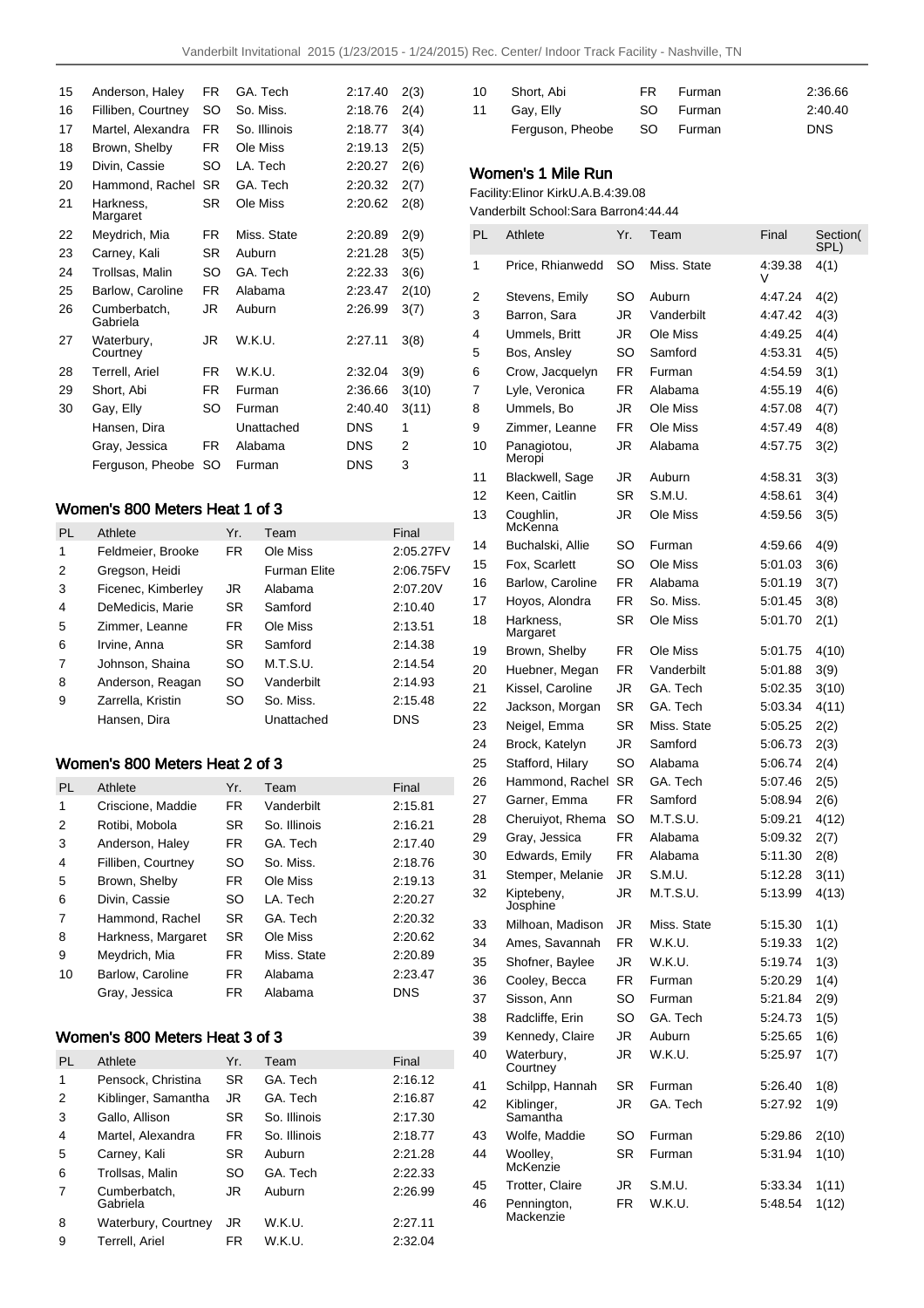| Mathieu,<br>Jeannette  |     | Unattached | DNS        | 1 |
|------------------------|-----|------------|------------|---|
| Gehrke, Caryn          |     | Unattached | <b>DNS</b> | 1 |
| Souza, Shanoah         | SO  | S.M.U.     | DNS        | 2 |
| Reed. Caroline         | FR  | Furman     | <b>DNS</b> | 2 |
| Maina, Hannah          | .IR | M.T.S.U.   | <b>DNS</b> | 3 |
| Skatteboe,<br>Karoline | JR  | S.M.U.     | <b>DNS</b> | 3 |
| Siostrom, Agnes        | SO  | S.M.U.     | DNS        | 3 |
| Archer, Holly          | JR  | S.M.U.     | DNS        | 4 |

# Women's 1 Mile Run Heat 1 of 4

| PL | Athlete                  | Yr.       | Team        | Final      |
|----|--------------------------|-----------|-------------|------------|
| 1  | Milhoan, Madison         | JR        | Miss. State | 5:15.30    |
| 2  | Ames, Savannah           | FR        | W.K.U.      | 5:19.33    |
| 3  | Shofner, Baylee          | JR        | W.K.U.      | 5:19.74    |
| 4  | Cooley, Becca            | FR        | Furman      | 5:20.29    |
| 5  | Radcliffe, Erin          | SO        | GA. Tech    | 5:24.73    |
| 6  | Kennedy, Claire          | JR        | Auburn      | 5:25.65    |
| 7  | Waterbury, Courtney      | JR.       | W.K.U.      | 5:25.97    |
| 8  | Schilpp, Hannah          | <b>SR</b> | Furman      | 5:26.40    |
| 9  | Kiblinger, Samantha      | JR.       | GA. Tech    | 5:27.92    |
| 10 | Woolley, McKenzie        | <b>SR</b> | Furman      | 5:31.94    |
| 11 | Trotter, Claire          | JR        | S.M.U.      | 5:33.34    |
| 12 | Pennington,<br>Mackenzie | FR.       | W.K.U.      | 5:48.54    |
|    | Mathieu, Jeannette       |           | Unattached  | <b>DNS</b> |
|    | Gehrke, Caryn            |           | Unattached  | <b>DNS</b> |

## Women's 1 Mile Run Heat 2 of 4

| <b>PL</b> | Athlete            | Yr.       | Team        | Final      |
|-----------|--------------------|-----------|-------------|------------|
| 1         | Harkness, Margaret | SR.       | Ole Miss    | 5:01.70    |
| 2         | Neigel, Emma       | <b>SR</b> | Miss. State | 5:05.25    |
| 3         | Brock, Katelyn     | JR.       | Samford     | 5:06.73    |
| 4         | Stafford, Hilary   | SO        | Alabama     | 5:06.74    |
| 5         | Hammond, Rachel    | <b>SR</b> | GA. Tech    | 5:07.46    |
| 6         | Garner, Emma       | FR.       | Samford     | 5:08.94    |
| 7         | Gray, Jessica      | FR.       | Alabama     | 5:09.32    |
| 8         | Edwards, Emily     | FR.       | Alabama     | 5:11.30    |
| 9         | Sisson, Ann        | SO.       | Furman      | 5:21.84    |
| 10        | Wolfe, Maddie      | SO        | Furman      | 5:29.86    |
|           | Souza, Shanoah     | SO.       | S.M.U.      | <b>DNS</b> |
|           | Reed, Caroline     | FR.       | Furman      | <b>DNS</b> |

### Women's 1 Mile Run Heat 3 of 4

| PL | Athlete             | Yr. | Team       | Final      |
|----|---------------------|-----|------------|------------|
| 1  | Crow, Jacquelyn     | FR  | Furman     | 4:54.59    |
| 2  | Panagiotou, Meropi  | JR. | Alabama    | 4:57.75    |
| 3  | Blackwell, Sage     | JR  | Auburn     | 4:58.31    |
| 4  | Keen, Caitlin       | SR. | S.M.U.     | 4:58.61    |
| 5  | Coughlin, McKenna   | JR  | Ole Miss   | 4:59.56    |
| 6  | Fox, Scarlett       | SO  | Ole Miss   | 5:01.03    |
| 7  | Barlow, Caroline    | FR  | Alabama    | 5:01.19    |
| 8  | Hoyos, Alondra      | FR. | So. Miss.  | 5:01.45    |
| 9  | Huebner, Megan      | FR  | Vanderbilt | 5:01.88    |
| 10 | Kissel, Caroline    | JR  | GA. Tech   | 5:02.35    |
| 11 | Stemper, Melanie    | JR. | S.M.U.     | 5:12.28    |
|    | Maina, Hannah       | JR. | M.T.S.U.   | <b>DNS</b> |
|    | Skatteboe, Karoline | JR. | S.M.U.     | <b>DNS</b> |
|    | Siostrom, Agnes     | SO  | S.M.U.     | <b>DNS</b> |

## Women's 1 Mile Run Heat 4 of 4

| PL | Athlete             | Yr. | Team        | Final    |
|----|---------------------|-----|-------------|----------|
| 1  | Price, Rhianwedd    | SO  | Miss. State | 4:39.38V |
| 2  | Stevens, Emily      | SO. | Auburn      | 4:47.24  |
| 3  | Barron, Sara        | JR  | Vanderbilt  | 4:47.42  |
| 4  | Ummels, Britt       | JR  | Ole Miss    | 4:49.25  |
| 5  | Bos, Ansley         | SO  | Samford     | 4:53.31  |
| 6  | Lyle, Veronica      | FR. | Alabama     | 4:55.19  |
| 7  | Ummels, Bo          | JR  | Ole Miss    | 4:57.08  |
| 8  | Zimmer, Leanne      | FR. | Ole Miss    | 4:57.49  |
| 9  | Buchalski, Allie    | SO  | Furman      | 4:59.66  |
| 10 | Brown, Shelby       | FR. | Ole Miss    | 5:01.75  |
| 11 | Jackson, Morgan     | SR. | GA. Tech    | 5:03.34  |
| 12 | Cheruiyot, Rhema    | SO  | M.T.S.U.    | 5:09.21  |
| 13 | Kiptebeny, Josphine | JR  | M.T.S.U.    | 5:13.99  |
|    | Archer, Holly       | JR  | S.M.U.      | DNS      |
|    |                     |     |             |          |

### Women's 3000 Meters

World: Genzebe Dibaba ETH 8:16.60 1/6/2014 Stockholm, SWE American: Shalane Flanagan Nike 8:33.25 0/27/2007 Roxbury Crossing, MA

College: Jenny Barringer Colorado 8:42.03 2/14/2009 College Station, TX Facility: Lauren Hagens Speed River T.C. 9:13.49

Vanderbilt School: Liz Anderson 9:21.05

| PL | Athlete                 | Yr.       | Team        | Final          | Section(<br>SPL) |
|----|-------------------------|-----------|-------------|----------------|------------------|
| 1  | Hamric, Jordan          |           | Oiselle     | 9:32.76        | 2(1)             |
| 2  | Maina, Hannah           | JR        | M.T.S.U.    | 9:36.82        | 2(2)             |
| 3  | Haughey, Sinead         | <b>SR</b> | Furman      | 9:38.12        | 2(3)             |
| 4  | Skatteboe,<br>Karoline  | JR        | S.M.U.      | 9.38.35        | 2(4)             |
| 5  | Givens, Susan<br>Rachel | SO        | Auburn      | 9:39.42        | 2(5)             |
| 6  | Carlos, Carmen          | SO        | Vanderbilt  | 9:40.35        | 2(6)             |
| 7  | Valentine,<br>Vanessa   | JR        | Vanderbilt  | 9:41.47        | 2(7)             |
| 8  | Kiprono, Jackline       | JR        | M.T.S.U.    | 9:42.30        | 2(8)             |
| 9  | Griesche, Cornelia      | JR.       | Miss. State | 9:45.03        | 2(9)             |
| 10 | Archer, Holly           | JR.       | S.M.U.      | 9:46.48        | 2(10)            |
| 11 | Stover, Rebecca         | JR        | Alabama     | 9:53.84        | 2(11)            |
| 12 | Sjostrom, Agnes         | SO        | S.M.U.      | 9:53.98        | 2(12)            |
| 13 | Greenleaf, Katelyn      | JR        | Alabama     | 9:55.22        | 2(13)            |
| 14 | England, Mary<br>Alex   | SO        | Ole Miss    | 9:59.28        | 1(1)             |
| 15 | Nelson, Karisa          | FR        | Samford     | 9.59.60        | 1(2)             |
| 16 | Wooten, Rachel          | JR        | Samford     | 10:00.72       | 1(3)             |
| 17 | Ulrich, Rebecca         | JR        | So. Miss.   | 10:01.86       | 1(4)             |
| 18 | McBride, Anna           | SO        | Furman      | 10:03.65 2(14) |                  |
| 19 | Defler, Kenzley         | FR        | Auburn      | 10:10.58 1(5)  |                  |
| 20 | Tinkey, Grace           | SO        | Furman      | 10:12.57 2(15) |                  |
| 21 | Park, Nikki             | FR        | Ole Miss    | 10:14.81       | 1(6)             |
| 22 | Miller, Jodi            | SR        | W.K.U.      | 10:18.80       | 1(7)             |
| 23 | Williams, Lily          | JR        | Vanderbilt  | 10:19.12 2(16) |                  |
| 24 | Carlin, Taylor          | JR        | W.K.U.      | 10:22.06       | 1(8)             |
| 25 | Terp, Carly             | FR        | Miss. State | 10:23.09       | 1(9)             |
| 26 | Pressel, Diana          | SR        | GA. Tech    | 10:31.08       | 1(10)            |
| 27 | Wigginton, Tori         | SO        | W.K.U.      | 11:01.70       | 1(11)            |
|    | Stemper, Melanie        | JR        | S.M.U.      | <b>DNS</b>     | 1                |
|    | Sheehan, Kristen        | JR.       | Auburn      | <b>DNS</b>     | 1                |
|    | Keen, Caitlin           | <b>SR</b> | S.M.U.      | <b>DNS</b>     | 1                |
|    | Souza, Shanoah          | SO        | S.M.U.      | <b>DNS</b>     | 1                |
|    | David, Gladys           | SO        | M.T.S.U.    | <b>DNS</b>     | 1                |
|    | Hill-Stirling, Louise   | JR        | W.K.U.      | <b>DNS</b>     | 1                |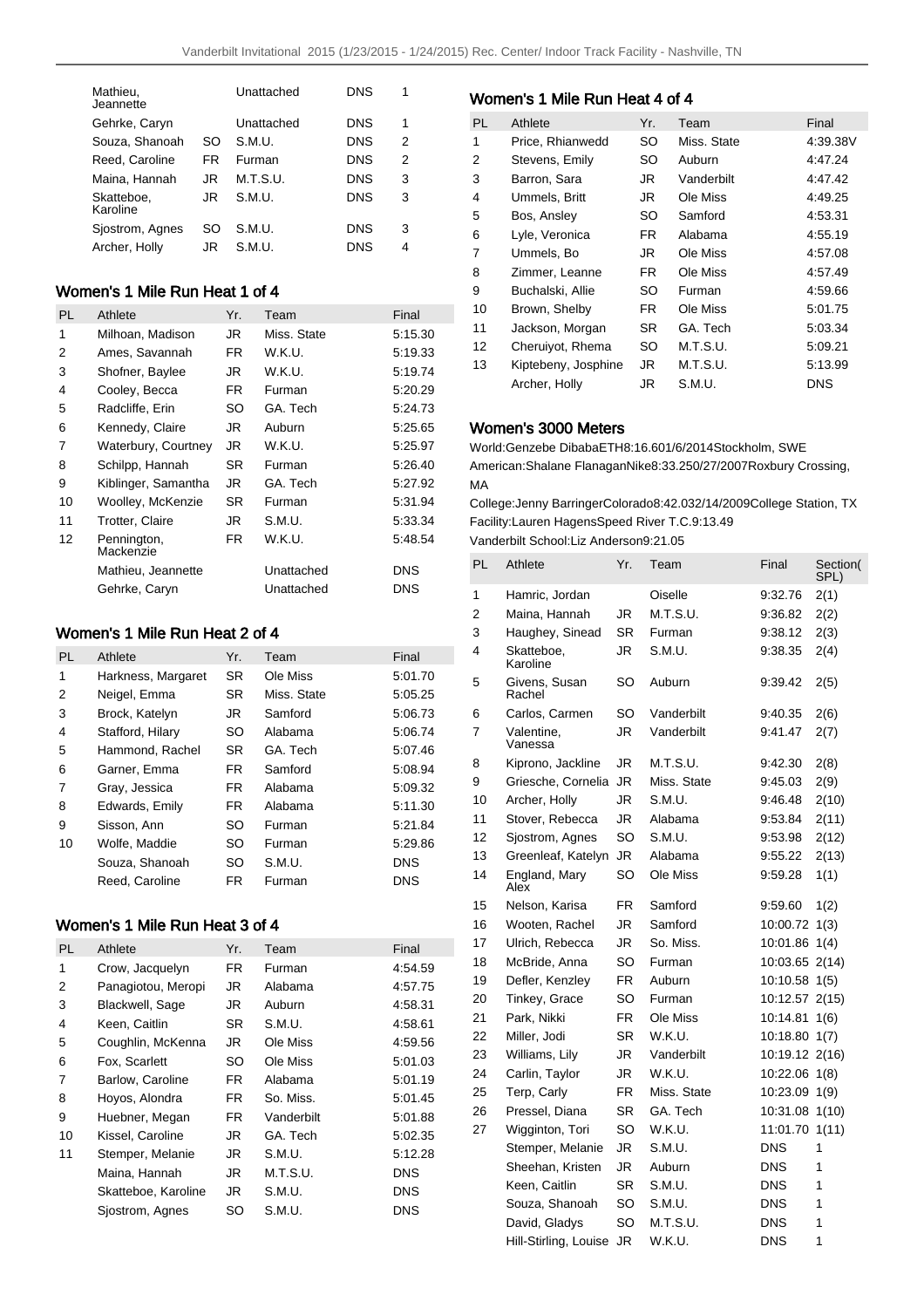| Goodale, Sarah      | SO. | Vanderbilt | <b>DNF</b> | 1. |
|---------------------|-----|------------|------------|----|
| Kapkiai, Lucy       | SR. | M.T.S.U.   | <b>DNS</b> | 1  |
| MacNeal, Kat        | FR. | Ole Miss   | <b>DNS</b> | 1  |
| Waggoner,<br>Hannah | SO  | Alabama    | <b>DNF</b> | 2  |

### Women's 3000 Meters Heat 1 of 2

| PL | Athlete               | Yr.       | Team        | Final      |
|----|-----------------------|-----------|-------------|------------|
| 1  | England, Mary Alex    | SO        | Ole Miss    | 9:59.28    |
| 2  | Nelson, Karisa        | FR        | Samford     | 9:59.60    |
| 3  | Wooten, Rachel        | JR        | Samford     | 10:00.72   |
| 4  | Ulrich, Rebecca       | JR        | So. Miss.   | 10:01.86   |
| 5  | Defler, Kenzley       | FR        | Auburn      | 10:10.58   |
| 6  | Park, Nikki           | FR.       | Ole Miss    | 10:14.81   |
| 7  | Miller, Jodi          | <b>SR</b> | W.K.U.      | 10:18.80   |
| 8  | Carlin, Taylor        | JR        | W.K.U.      | 10:22.06   |
| 9  | Terp, Carly           | FR.       | Miss. State | 10:23.09   |
| 10 | Pressel, Diana        | <b>SR</b> | GA. Tech    | 10:31.08   |
| 11 | Wigginton, Tori       | SO        | W.K.U.      | 11:01.70   |
|    | Stemper, Melanie      | JR        | S.M.U.      | <b>DNS</b> |
|    | Sheehan, Kristen      | JR        | Auburn      | <b>DNS</b> |
|    | Keen, Caitlin         | SR.       | S.M.U.      | <b>DNS</b> |
|    | Souza, Shanoah        | SO        | S.M.U.      | <b>DNS</b> |
|    | David, Gladys         | SO        | M.T.S.U.    | <b>DNS</b> |
|    | Hill-Stirling, Louise | JR        | W.K.U.      | <b>DNS</b> |
|    | Goodale, Sarah        | SO        | Vanderbilt  | DNF        |
|    | Kapkiai, Lucy         | SR        | M.T.S.U.    | <b>DNS</b> |
|    | MacNeal, Kat          | FR.       | Ole Miss    | <b>DNS</b> |

## Women's 3000 Meters Heat 2 of 2

| <b>PL</b> | Athlete                 | Yr.       | Team        | Final      |
|-----------|-------------------------|-----------|-------------|------------|
| 1         | Hamric, Jordan          |           | Oiselle     | 9:32.76    |
| 2         | Maina, Hannah           | JR.       | M.T.S.U.    | 9:36.82    |
| 3         | Haughey, Sinead         | <b>SR</b> | Furman      | 9:38.12    |
| 4         | Skatteboe, Karoline     | JR.       | S.M.U.      | 9:38.35    |
| 5         | Givens, Susan<br>Rachel | SO        | Auburn      | 9:39.42    |
| 6         | Carlos, Carmen          | SO        | Vanderbilt  | 9:40.35    |
| 7         | Valentine, Vanessa      | JR.       | Vanderbilt  | 9:41.47    |
| 8         | Kiprono, Jackline       | JR.       | M.T.S.U.    | 9:42.30    |
| 9         | Griesche, Cornelia      | JR.       | Miss. State | 9:45.03    |
| 10        | Archer, Holly           | JR        | S.M.U.      | 9:46.48    |
| 11        | Stover, Rebecca         | JR        | Alabama     | 9:53.84    |
| 12        | Sjostrom, Agnes         | SO        | S.M.U.      | 9:53.98    |
| 13        | Greenleaf, Katelyn      | JR        | Alabama     | 9:55.22    |
| 14        | McBride, Anna           | SO        | Furman      | 10:03.65   |
| 15        | Tinkey, Grace           | SO        | Furman      | 10:12.57   |
| 16        | Williams, Lily          | JR        | Vanderbilt  | 10:19.12   |
|           | Waggoner, Hannah        | SO        | Alabama     | <b>DNF</b> |

### Women's 60m Hurdle Final

World: Susanna Kallur SWE 7.68 1/10/2008 Karlsruhe, GER American: Lolo Jones Asics 7.72 2/13/2010 Doha, Qatar College: Brianna Rollins Clemson 7.78 0/11/2013 Clemson, S.C. Facility: SamanthaScarlett Auburn 8.24 Vanderbilt School: Amanda Mullins- Hall 8.37

| PL | Athlete         | Yr.  | Team           | Final  | <b>Note</b> |
|----|-----------------|------|----------------|--------|-------------|
| 1. | Bougard, Erica  | SR I | Miss. State    | 8.20FV |             |
| 2  | McNeil, Ste'yce |      | JR Miss. State | 8.32V  | 8.312       |
| 3  | Morrison, Ebony | SO.  | Auburn         | 8.32V  | 8.317       |
| 4  | Brown, Sashel   | SO.  | Auburn         | 8.46   |             |

| 5  | Jackson, Bianca JR LA, Tech    |             | 8.56 |
|----|--------------------------------|-------------|------|
| 6  | Gleaves, Janetra SR Vanderbilt |             | 8.59 |
| 7  | Abrought, Remy JR So. Illinois |             | 8.65 |
| -8 | Wilson. Christal               | SR M.T.S.U. | 8.84 |

## Women's 60m Hurdle Prelim

World: Susanna Kallur SWE 7.68 1/10/2008 Karlsruhe, GER American: Lolo Jones Asics 7.72 2/13/2010 Doha, Qatar College: Brianna Rollins Clemson 7.78 0/11/2013 Clemson, S.C. Facility: SamanthaScarlett Auburn 8.24 Vanderbilt School: Amanda Mullins- Hall 8.37

| PL             | Athlete               | Yr.       | Team         | Prelim      | Heat(HP<br>L) |
|----------------|-----------------------|-----------|--------------|-------------|---------------|
| 1              | Bougard, Erica        | SR        | Miss. State  | 8.18FV<br>Q | 2(1)          |
| $\overline{2}$ | McNeil, Ste'yce       | JR        | Miss. State  | 8.39Q       | 4(1)          |
| 3              | Morrison, Ebony       | SO        | Auburn       | 8.41Q       | 1(1)          |
| 4              | Gleaves, Janetra      | SR        | Vanderbilt   | 8.56g       | 4(2)          |
| 5              | Jackson, Bianca       | JR        | LA. Tech     | 8.69Q       | 3(1)          |
| 6              | Abrought, Remy        | JR        | So. Illinois | 8.71q       | 2(2)          |
| 7              | Brown, Sashel         | SO        | Auburn       | 8.77q       | 2(3)          |
| 8              | Wilson, Christal      | <b>SR</b> | M.T.S.U.     | 8.79q       | 1(2)          |
| 9              | Sanford, Sara         | FR.       | Samford      | 8.80        | 2(4)          |
| 10             | Hartfield, Taryn      | SR        | Ole Miss     | 8.81        | 1(3)          |
| 11             | McDonald, Fabia       | SR        | Ole Miss     | 8.92        | 1(4)          |
| 11             | Collins, Kenya        | SO        | GA. Tech     | 8.92        | 4(3)          |
| 13             | Hammond, India        | JR        | M.T.S.U.     | 8.93        | 3(2)          |
| 14             | Murry, Alexis         | SO        | Louisville   | 8.94        | 4(4)          |
| 15             | Payton, Qiona         | FR.       | Samford      | 8.96        | 2(5)          |
| 16             | Gully, Zahara         | <b>SO</b> | Louisville   | 9.00        | 3(3)          |
| 17             | Gamble, Passion       | <b>SO</b> | Alabama      | 9.02        | 3(4)          |
| 18             | Stewart, Raven        | <b>SO</b> | Auburn       | 9.06        | 3(5)          |
| 19             | Michalska, Klara      | SO        | W.K.U.       | 9.12        | 2(6)          |
| 20             | Brown, Brianne        | SO        | Louisville   | 9.14        | 2(7)          |
| 21             | Shaw, Gwen            | <b>SO</b> | Louisville   | 9.23        | 2(8)          |
| 22             | Bauman, Marinice      | FR        | GA. Tech     | 9.27        | 1(5)          |
| 23             | Bufford, Shaneice     | <b>SO</b> | So. Illinois | 9.40        | 3(6)          |
| 24             | Novosadova,<br>Anna   | FR        | S.M.U.       | 9.57        | 1(6)          |
| 25             | Highsmith, Jordan     | JR        | Samford      | 11.17       | 4(5)          |
|                | Wright, Jatavia       | SR        | W.K.U.       | <b>DNS</b>  | 1             |
|                | Clerveaux,<br>Vanessa | SO        | Alabama      | DNF         | 3             |
|                | Washington, Faith     | JR        | Vanderbilt   | DNS         | 3             |
|                | Carey, Marlesia       | SR        | LA. Tech     | <b>DNF</b>  | 4             |
|                | Scarlett,<br>Samantha | JR        | Auburn       | FS          | 4             |
|                | Cvitanovic, Lucija    | JR        | S.M.U.       | <b>DNS</b>  | 4             |

## Women's 60m Hurdle Prelim Heat 1 of 4

| PL             | Athlete          | Yr.       | Team     | Prelim     |
|----------------|------------------|-----------|----------|------------|
| 1              | Morrison, Ebony  | SO        | Auburn   | 8.41Q      |
| 2              | Wilson, Christal | <b>SR</b> | M.T.S.U. | 8.79g      |
| 3              | Hartfield, Taryn | <b>SR</b> | Ole Miss | 8.81       |
| $\overline{4}$ | McDonald, Fabia  | <b>SR</b> | Ole Miss | 8.92       |
| 5              | Bauman, Marinice | FR        | GA. Tech | 9.27       |
| 6              | Novosadova, Anna | FR.       | S.M.U.   | 9.57       |
|                | Wright, Jatavia  | SR        | W.K.U.   | <b>DNS</b> |

## Women's 60m Hurdle Prelim Heat 2 of 4

| PL - | <b>Athlete</b> | Yr. Team       | Prelim  |
|------|----------------|----------------|---------|
|      | Bougard, Erica | SR Miss. State | 8.18FVQ |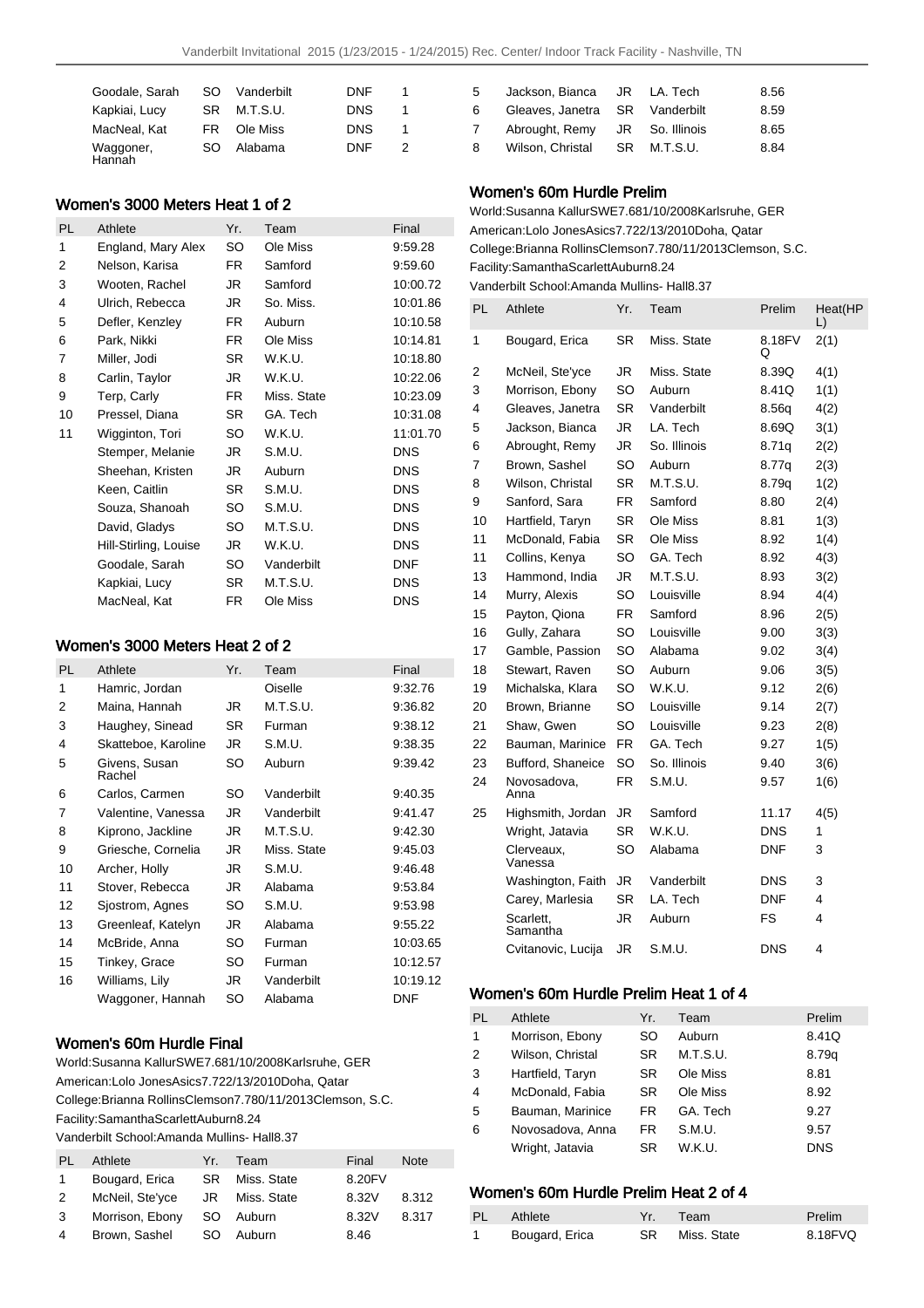| 2 | Abrought, Remy   | JR  | So. Illinois | 8.71q |
|---|------------------|-----|--------------|-------|
| 3 | Brown, Sashel    | SO  | Auburn       | 8.77g |
| 4 | Sanford, Sara    | FR. | Samford      | 8.80  |
| 5 | Payton, Qiona    | FR. | Samford      | 8.96  |
| 6 | Michalska, Klara | SO  | W.K.U.       | 9.12  |
| 7 | Brown, Brianne   | SO  | Louisville   | 9.14  |
| 8 | Shaw, Gwen       | SO  | Louisville   | 9.23  |
|   |                  |     |              |       |

## Women's 60m Hurdle Prelim Heat 3 of 4

| PL | Athlete            | Yr. | Team         | Prelim     |
|----|--------------------|-----|--------------|------------|
| 1  | Jackson, Bianca    | JR  | LA. Tech     | 8.69Q      |
| 2  | Hammond, India     | JR  | M.T.S.U.     | 8.93       |
| 3  | Gully, Zahara      | SO  | Louisville   | 9.00       |
| 4  | Gamble, Passion    | SO  | Alabama      | 9.02       |
| 5  | Stewart, Raven     | SO  | Auburn       | 9.06       |
| 6  | Bufford, Shaneice  | SO  | So. Illinois | 9.40       |
|    | Clerveaux, Vanessa | SO  | Alabama      | <b>DNF</b> |
|    | Washington, Faith  | JR  | Vanderbilt   | <b>DNS</b> |

#### Women's 60m Hurdle Prelim Heat 4 of 4

| PL | Athlete            | Yr. | Team        | Prelim     |
|----|--------------------|-----|-------------|------------|
| 1  | McNeil, Ste'yce    | JR  | Miss. State | 8.39Q      |
| 2  | Gleaves, Janetra   | SR. | Vanderbilt  | 8.56g      |
| 3  | Collins, Kenya     | SO  | GA. Tech    | 8.92       |
| 4  | Murry, Alexis      | SO  | Louisville  | 8.94       |
| 5  | Highsmith, Jordan  | JR  | Samford     | 11.17      |
|    | Carey, Marlesia    | SR. | LA. Tech    | <b>DNF</b> |
|    | Scarlett, Samantha | JR  | Auburn      | FS.        |
|    | Cvitanovic, Lucija | JR  | S.M.U.      | <b>DNS</b> |

#### Women's 4 x 400m Relay

World: Gushchina, Kotlyarova, Zaytseva, Krasnomovets RUS 3:23.37 0/28/2006 Glasgow, Scotland

American: Hastings, Atkins, McCorory, Tate U.S.A. 3:24.83 Sopot, POL College: Okodogbe, Roesler, Brennan, Francis Oregon 3:27.40 Albuquerque, NM

Facility: T Radan, S Carpenter, F Washington, S Barron Vanderbilt 3:38.98

Vanderbilt School: McIntosh, Helberg, Baskin, Tolbert 3:36.73

| <b>PL</b> | Team         |   | Final    | Heat(HP) |
|-----------|--------------|---|----------|----------|
| 1         | Miss. State  | A | 3:38.04F | 4(1)     |
| 2         | Vanderbilt   | A | 3:38.89F | 4(2)     |
| 3         | LA. Tech     | Α | 3:42.25  | 4(3)     |
| 4         | M.T.S.U.     | A | 3:45.65  | 3(1)     |
| 5         | GA. Tech     | Α | 3:46.85  | 3(2)     |
| 6         | Ole Miss     | A | 3:46.92  | 4(4)     |
| 7         | Alabama      | A | 3:48.02  | 4(5)     |
| 8         | S.M.U.       | Α | 3:50.00  | 2(1)     |
| 9         | So. Illinois | A | 3:52.25  | 2(2)     |
| 10        | Samford      | A | 3:52.27  | 2(3)     |
| 11        | W.K.U.       | Α | 3:53.39  | 2(4)     |
| 12        | Ole Miss     | С | 3:53.70  | 3(3)     |
| 13        | Miss. State  | В | 3:54.18  | 2(5)     |
| 14        | So. Miss.    | Α | 3:54.27  | 3(4)     |
| 15        | LA. Tech     | В | 3:54.44  | 3(5)     |
| 16        | Louisville   | Α | 3:55.88  | 1(1)     |
| 17        | Alabama      | в | 3:56.48  | 2(6)     |
| 18        | GA. Tech     | в | 3:58.33  | 1(2)     |
| 19        | W.K.U.       | в | 4:00.58  | 1(3)     |
| 20        | Samford      | В | 4:04.62  | 1(4)     |
|           |              |   |          |          |

| 21 | W.K.U. | 4:15.59    | 1(5) |
|----|--------|------------|------|
|    | Furman | <b>DNS</b> |      |

### Women's 4 x 400m Relay Heat 1 of 4

| <b>PL</b>     | Team       |   | Final      |
|---------------|------------|---|------------|
| 1             | Louisville | А | 3:55.88    |
| $\mathcal{P}$ | GA. Tech   | в | 3:58.33    |
| 3             | W.K.U.     | в | 4:00.58    |
| 4             | Samford    | в | 4:04.62    |
| 5             | W.K.U.     | C | 4:15.59    |
|               | Furman     | А | <b>DNS</b> |

### Women's 4 x 400m Relay Heat 2 of 4

| PL             | Team         |   | Final   |
|----------------|--------------|---|---------|
| 1              | S.M.U.       | Α | 3:50.00 |
| $\mathcal{P}$  | So. Illinois | А | 3:52.25 |
| 3              | Samford      | Α | 3:52.27 |
| $\overline{4}$ | W.K.U.       | A | 3:53.39 |
| 5              | Miss. State  | B | 3:54.18 |
| 6              | Alabama      | в | 3:56.48 |

#### Women's 4 x 400m Relay Heat 3 of 4

| PL             | Team      |   | Final   |
|----------------|-----------|---|---------|
|                | M.T.S.U.  | А | 3:45.65 |
| $\overline{2}$ | GA. Tech  | А | 3:46.85 |
| 3              | Ole Miss  | C | 3:53.70 |
| $\overline{4}$ | So. Miss. | А | 3:54.27 |
| -5             | LA. Tech  | в | 3:54.44 |

### Women's 4 x 400m Relay Heat 4 of 4

| Team        |   | Final    |
|-------------|---|----------|
| Miss. State | А | 3:38.04F |
| Vanderbilt  | А | 3:38.89F |
| LA. Tech    | А | 3:42.25  |
| Ole Miss    | A | 3:46.92  |
| Alabama     | А | 3:48.02  |
|             |   |          |

### Women's 4000m DMR

World: Wright, Jones, Price, Bowman Tennessee 10:50.98 2/13/2009 College Station, TX American: Wright, Jones, Price, Bowman Tennessee 10:50.98 2/13/2009 College Station, TX College: Wright, Jones, Price, Bowman Tennessee 10:50.98 2/13/2009 College Station, TX Facility: Georgia 11:24.86 PL Team Final

| <b>FL</b>      | i calif     |   | гнаг     |
|----------------|-------------|---|----------|
| 1              | Vanderbilt  | А | 11:37.13 |
| $\overline{2}$ | S.M.U.      | Α | 11:41.89 |
| 3              | GA. Tech    | A | 11:49.82 |
| $\overline{4}$ | Miss. State | A | 11:49.92 |
| 5              | Vanderbilt  | в | 11:54.61 |
| 6              | So. Miss.   | Α | 11:58.22 |
|                |             |   |          |

## Women's High Jump

World: Kajsa Bergqvist SWE 2.08m 1/4/2006 Arnstadt, GER American: Chaunte' Lowe Nike 2.02m 1/26/2012 Albuquerque, NM College: Destinee Hooker Texas 1.98m 2/13/2009 College Station, TX Facility: Saniel Atkinson Unattached 1.87m Vanderbilt School: Josie Hahn 1.83m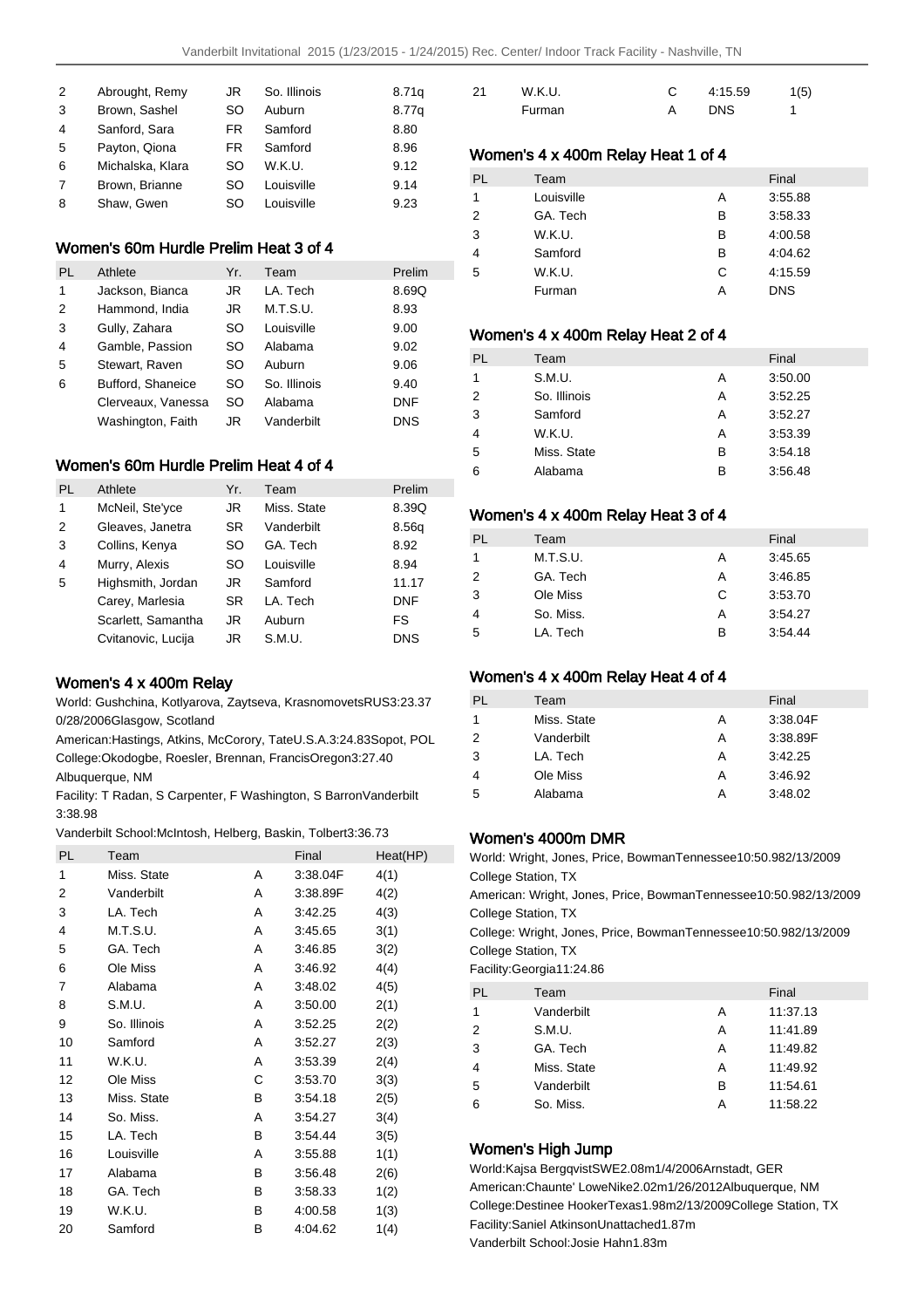| Ρ<br>L | Athlete                   |         | Yr Team               | Fina      |                         |                              |                                                         | Jumping Record            |                   |              |
|--------|---------------------------|---------|-----------------------|-----------|-------------------------|------------------------------|---------------------------------------------------------|---------------------------|-------------------|--------------|
| 1      | Pressley,<br>Maya         |         | Unattache<br>d        | 1.79<br>m | 1.<br>6<br>1<br>P       | 1.<br>6<br>6<br>P            | 1.<br>7<br>$\mathbf{1}$<br>O                            | 1.<br>7<br>6<br>O         | 1.<br>7<br>9<br>Χ | 1.<br>8<br>3 |
|        |                           |         |                       |           |                         |                              |                                                         |                           | O                 | X<br>X<br>X  |
| 2      | Boss.<br>Logan            | F<br>R  | Miss.<br>State        | 1.76<br>m | 1.<br>6<br>$\mathbf{1}$ | 1.<br>6<br>6                 | 1.<br>$\overline{7}$<br>1                               | 1.<br>$\overline{7}$<br>6 | 1.<br>7<br>9      |              |
|        |                           |         |                       |           | Х<br>O                  | O                            | O                                                       | X<br>O                    | X<br>X<br>X       |              |
| 3      | Weiland,<br><b>Bailey</b> | F<br>R  | GA. Tech              | 1.76<br>m | 1.<br>6<br>1            | 1.<br>6<br>6                 | 1.<br>$\overline{7}$<br>1                               | 1.<br>$\overline{7}$<br>6 | 1.<br>7<br>9      |              |
|        |                           |         |                       |           | X<br>O                  | O                            | Χ<br>Χ<br>O                                             | Χ<br>Χ<br>O               | Χ<br>X<br>X       |              |
| 4      | Gilbertson<br>, Maggie    | S<br>R  | Louisville            | 1.71<br>m | 1.<br>6                 | 1.<br>6                      | $\overline{1}$ .<br>7                                   | 1.<br>7                   |                   |              |
|        |                           |         |                       |           | 1<br>O                  | 6<br>Х<br>X                  | $\overline{\mathbf{1}}$<br>Х<br>$\overline{\mathsf{x}}$ | 6<br>Х<br>X               |                   |              |
| 5      | Lautric,<br>Chloe         | F.<br>R | LA. Tech              | 1.66<br>m | 1.<br>6                 | O<br>1.<br>6                 | O<br>1.<br>7                                            | X                         |                   |              |
|        |                           |         |                       |           | $\mathbf{1}$<br>O       | 6<br>O                       | 1<br>$_{\rm x}^{\rm x}$                                 |                           |                   |              |
| 6      | Vilson,                   | S       | M.T.S.U.              | 1.66      | 1.                      | 1.                           | 1.                                                      |                           |                   |              |
|        | Barbara                   | O       |                       | m         | 6<br>1<br>Χ             | 6<br>6<br>O                  | 7<br>1<br>Х                                             |                           |                   |              |
| 7      | Cvitanovic                | J       | S.M.U.                | 1.66      | Χ<br>O<br>1.            | 1.                           | X<br>$\rm\ddot{x}$<br>1.                                |                           |                   |              |
|        | , Lucija                  | R       |                       | m         | 6<br>1                  | 6<br>6                       | 7<br>$\mathbf{1}$                                       |                           |                   |              |
|        |                           |         |                       |           | O                       | Χ<br>O                       | $_{\rm X}^{\rm X}$<br>X                                 |                           |                   |              |
| 8      | Marten,<br>Isabella       | F.<br>R | S.M.U.                | 1.66<br>m | 1.<br>6<br>1            | 1.<br>6<br>6                 | $\overline{1}$ .<br>7<br>1                              |                           |                   |              |
|        |                           |         |                       |           | $\delta_{\rm O}$        | $\frac{X}{X}$<br>O           | $\frac{x}{x}$                                           |                           |                   |              |
| 9      | Akachukw<br>u, Sandra     | S<br>O  | W.K.U.                | 1.61<br>m | 1.<br>6<br>$\mathbf{1}$ | $\mathbf 1$<br>6<br>6        |                                                         |                           |                   |              |
|        |                           |         |                       |           | O                       | X<br>X<br>X                  |                                                         |                           |                   |              |
| 9      | Dill,<br>Abigaill         | S<br>R  | Miss.<br><b>State</b> | 1.61<br>m | 1.<br>6                 | $\mathbf 1$ .<br>6           |                                                         |                           |                   |              |
|        |                           |         |                       |           | $\overline{1}$<br>O     | 6<br>X<br>X<br>X             |                                                         |                           |                   |              |
| 9      | Simmons,<br>Cetrena       | S<br>R  | So. Illinois          | 1.61<br>m | 1.<br>$6\phantom{a}$    | $\mathbf 1$ .<br>6           |                                                         |                           |                   |              |
|        |                           |         |                       |           | $\mathbf{1}$<br>O       | 6                            |                                                         |                           |                   |              |
| 9      | Tidman,                   | S<br>R  | Vanderbilt            | 1.61      | 1.                      | X<br>X<br>X<br>$\mathbf 1$ . |                                                         |                           |                   |              |
|        | Ellie                     |         |                       | m         | 6<br>$\mathbf{1}$<br>O  | 6<br>6                       |                                                         |                           |                   |              |
| 1      | Barry,                    | F       | So. Miss.             | 1.61      | 1.                      | $_{\rm X}^{\rm X}$<br>1.     |                                                         |                           |                   |              |
| 3      | Trista                    | R       |                       | m         | 6<br>$\mathbf{1}$       | 6<br>6                       |                                                         |                           |                   |              |
|        |                           |         |                       |           | X<br>O                  | X<br>X<br>X                  |                                                         |                           |                   |              |

| 1<br>4 | Frederick,<br>Julia        | J<br>R  | GA. Tech  | 1.61<br>m | 1.<br>$6\phantom{1}$<br>$\overline{1}$     | 1.<br>6<br>$\bar{6}$ |
|--------|----------------------------|---------|-----------|-----------|--------------------------------------------|----------------------|
|        |                            |         |           |           | X<br>X<br>O                                | $\frac{X}{X}$        |
|        | Davis,<br>LaDaeshi<br>a    | F.<br>R | So. Miss. | <b>NH</b> | $\frac{1}{61}$ X X X                       |                      |
|        |                            |         |           |           |                                            |                      |
|        | Prengama<br>n.<br>Courtney | S       | Samford   | <b>NH</b> | $\begin{array}{c} 1 \\ 6 \\ 1 \end{array}$ |                      |
|        |                            |         |           |           | $XXX$ $161$ $XXX$                          |                      |
|        | Neill,<br>Carrie           | F.<br>R | Samford   | <b>NH</b> |                                            |                      |
|        |                            |         |           |           |                                            |                      |
|        | White,<br>Katherine        | J<br>R  | Alabama   | <b>NH</b> | $\begin{array}{c} 1 \\ 6 \\ 1 \end{array}$ |                      |
|        |                            |         |           |           | $X$ $X$ $X$ $1$ $6$ $1$                    |                      |
|        | Williams,<br>Pershawn<br>a | J<br>R  | M.T.S.U.  | <b>NH</b> |                                            |                      |
|        |                            |         |           |           | X<br>X<br>X                                |                      |
|        |                            |         |           |           |                                            |                      |

# Women's Pole Vault

World: Jenn Suhr USA 5.02m 2/1/2013 Albuquerque, NM American: Jenn Suhr adidas 5.02m 2/1/2013 Albuquerque, NM College: Kaitlin Petrillose Texas 4.60m Albuquerque, NM Facility: Carolina Carmichael Memphis 4.05m Vanderbilt School: Sarah Bell 4.12m

| PL | Athlete          | Yr.       | Team         | Final       | Flight(F<br>PL) |
|----|------------------|-----------|--------------|-------------|-----------------|
| 1  | Paine, Alexis    |           | Unattached   | 4.30mF<br>V | 2(1)            |
| 2  | Taylor, Lakan    | SO        | Alabama      | 4.20mF<br>V | 2(2)            |
| 3  | Murray, Lindsey  | FR.       | So. Illinois | 4.10mF      | 2(3)            |
| 4  | Krause, Chanel   | SO        | Louisville   | 4.10mF      | 2(3)            |
| 5  | Becker, Samantha | <b>SR</b> | GA. Tech     | 4.10mF      | 2(3)            |
| 6  | Johnson, Jessie  | JR        | Auburn       | 4.00m       | 2(6)            |
| 7  | Parker, Karleigh | SR        | W.K.U.       | 4.00m       | 2(6)            |
| 8  | Goodson, Claire  |           | Unattached   | 3.90m       | 2(8)            |
| 9  | Moellers, Ria    | FR.       | W.K.U.       | 3.75m       | 2(9)            |
| 10 | DeLapp, Kelsey   | FR.       | Louisville   | 3.75m       | 1(1)            |
| 11 | Brown, Katelyn   | <b>SO</b> | So. Illinois | 3.75m       | 1(1)            |
| 12 | Harding, Caselyn | SR.       | So. Illinois | 3.75m       | 1(1)            |
| 12 | Bingham, Chelsea | JR.       | Louisville   | 3.75m       | 2(9)            |
| 12 | Rodkey, Sidney   | JR.       | Miss. State  | 3.75m       | 2(9)            |
| 15 | Smith, Britainy  | SO        | Alabama      | 3.60m       | 1(4)            |
| 16 | Engel, Cara      | SO        | So. Illinois | 3.60m       | 1(4)            |
| 17 | McCabe, Megan    | FR.       | Vanderbilt   | 3.60m       | 1(4)            |
| 18 | Kessler, Lindsey |           | Unattached   | 3.45m       | 1(7)            |
| 18 | Hawkins, Jade    | FR.       | Louisville   | 3.45m       | 1(7)            |
| 20 | McIntyre, Morgan | FR.       | W.K.U.       | 3.45m       | 1(7)            |
|    | Watts, Katie     | SO        | Vanderbilt   | <b>NH</b>   | 1               |
|    | Eustace, Emily   | SO        | Samford      | NΗ          | 1               |
|    | Utley, Katie     | FR        | GA. Tech     | NΗ          | 1               |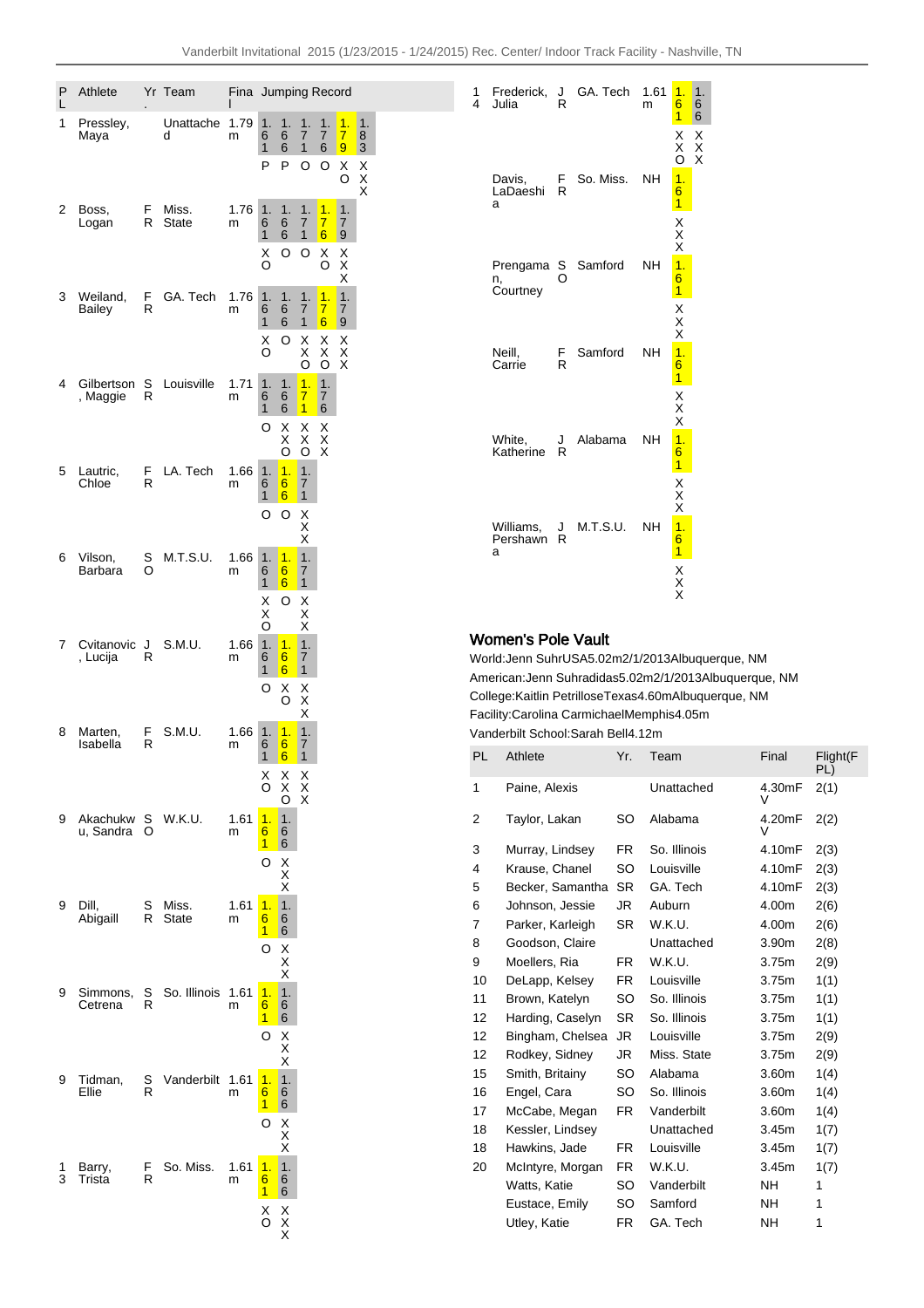| Zimmerman,<br>Sarah          | FR. | GA Tech      | NΗ        | 1 |
|------------------------------|-----|--------------|-----------|---|
| Novikova, Ksenia FR GA. Tech |     |              | NΗ        | 1 |
| Johnson, Morgan SO Samford   |     |              | NΗ        | 2 |
| Trupp, Katie                 | SO. | So. Illinois | <b>NH</b> | 2 |
| Rawles, Anna                 | JR. | Alabama      | NΗ        | 2 |

# Women's Pole Vault Flight 1 of 2

| P<br>L | Athlete                   | Yr     | Team           | Fina<br>ı |                                                         |                                                         |                                                         | Jumping Record     |  |
|--------|---------------------------|--------|----------------|-----------|---------------------------------------------------------|---------------------------------------------------------|---------------------------------------------------------|--------------------|--|
| 1      | Harding,<br>Caselyn       | S<br>R | So. Illinois   | 3.75<br>m | 3.<br>4<br>5                                            | 3.<br>6<br>0                                            | 3.<br>$rac{7}{5}$                                       | 3.<br>9<br>0       |  |
|        |                           |        |                |           | P                                                       | O                                                       | X<br>X<br>ö                                             | Χ<br>X<br>X        |  |
| 1      | Brown,<br>Katelyn         | s<br>O | So. Illinois   | 3.75<br>m | 3.<br>4<br>5                                            | 3.<br>6<br>$\mathbf 0$                                  | $\frac{3}{7}$<br>5                                      | 3.<br>9<br>0       |  |
|        |                           |        |                |           | O                                                       | O                                                       | Χ<br>O                                                  | X<br>X<br>X        |  |
| 1      | DeLapp,<br>Kelsey         | F<br>R | Louisville     | 3.75<br>m | 3.<br>4<br>5                                            | 3.<br>6<br>0                                            | 3.<br>$\overline{7}$<br>5                               | 3.<br>9<br>0       |  |
|        |                           |        |                |           | X<br>O                                                  | Χ<br>O                                                  | O                                                       | $\frac{X}{X}$<br>X |  |
| 4      | McCabe,<br>Megan          | F<br>R | Vanderbilt     | 3.60<br>m | 3.<br>4<br>5                                            | 3.<br>6<br>$\overline{0}$                               | 3.<br>7<br>5                                            |                    |  |
|        |                           |        |                |           | Χ<br>Χ<br>O                                             | Χ<br>Χ<br>O                                             | Χ<br>$\overline{\mathsf{x}}$<br>$\overline{\mathsf{x}}$ |                    |  |
| 4      | Smith,<br><b>Britainy</b> | s<br>O | Alabama        | 3.60<br>m | 3.<br>4<br>5                                            | 3.<br>6<br>$\overline{0}$                               | $\frac{3}{7}$<br>5                                      |                    |  |
|        |                           |        |                |           | P                                                       | O                                                       | X<br>X<br>X                                             |                    |  |
| 4      | Engel,<br>Cara            | s<br>O | So. Illinois   | 3.60<br>m | 3.<br>4<br>5                                            | 3.<br>6<br>0                                            | $\frac{3}{7}$<br>5                                      |                    |  |
|        |                           |        |                |           | X<br>O                                                  | O                                                       | $\frac{x}{x}$                                           |                    |  |
| 7      | McIntyre,<br>Morgan       | F<br>R | W.K.U.         | 3.45<br>m | 3.<br>$\frac{4}{5}$                                     | 3.<br>6<br>0                                            |                                                         |                    |  |
|        |                           |        |                |           | X<br>X<br>O                                             | X<br>$\overline{\mathsf{x}}$<br>$\overline{\mathsf{x}}$ |                                                         |                    |  |
| 7      | Kessler,<br>Lindsey       |        | Unattache<br>d | 3.45<br>m | 3.<br>4<br>5                                            | 3.<br>6<br>$\mathbf 0$                                  |                                                         |                    |  |
|        |                           |        |                |           | O                                                       | Χ<br>X<br>X                                             |                                                         |                    |  |
| 7      | Hawkins,<br>Jade          | F<br>R | Louisville     | 3.45<br>m | 3.<br>4<br>5                                            | 3.<br>6<br>0                                            |                                                         |                    |  |
|        |                           |        |                |           | O                                                       | $\frac{\mathsf{x}}{\mathsf{x}}$                         |                                                         |                    |  |
|        | Watts,<br>Katie           | s<br>O | Vanderbilt     | ΝH        | 3.<br>$\frac{4}{5}$                                     |                                                         |                                                         |                    |  |
|        |                           |        |                |           |                                                         |                                                         |                                                         |                    |  |
|        | Eustace,<br>Emily         | S<br>റ | Samford        | NΗ        | $\frac{X}{X}$ $\frac{3}{4}$ $\frac{4}{5}$ $\frac{X}{X}$ |                                                         |                                                         |                    |  |
|        |                           |        |                |           |                                                         |                                                         |                                                         |                    |  |

| Utley,<br>Katie      | F<br>R | GA. Tech | NΗ | З.<br>$\frac{4}{5}$       |
|----------------------|--------|----------|----|---------------------------|
|                      |        |          |    | X<br>X<br>X               |
| Zimmerm<br>an, Sarah | F<br>R | GA. Tech | NΗ | 3.<br>$\frac{4}{5}$       |
|                      |        |          |    | Χ<br>X<br>X               |
| Novikova,<br>Ksenia  | F<br>R | GA. Tech | NΗ | 3.<br>$\overline{4}$<br>5 |
|                      |        |          |    | X<br>X<br>X               |

# Women's Pole Vault Flight 2 of 2

| P<br>L | Athlete             |                  | Yr Team                       | Fina Jumping Record<br>I |                                        |                                                  |                                        |                                        |                                        |              |             |  |
|--------|---------------------|------------------|-------------------------------|--------------------------|----------------------------------------|--------------------------------------------------|----------------------------------------|----------------------------------------|----------------------------------------|--------------|-------------|--|
| 1      | Paine,<br>Alexis    |                  | 4.30<br>Unattache<br>d<br>mF∨ | 3.<br>7<br>5             | 3.<br>9<br>0                           | 4.<br>0<br>0                                     | 4.<br>$\mathbf{1}$<br>0                | 4.<br>2<br>0                           | 4.<br>3<br>$\overline{0}$              | 4.<br>4<br>0 |             |  |
|        |                     |                  |                               |                          | P                                      | P                                                | P                                      | O                                      | O                                      | O            | X<br>Χ<br>X |  |
| 2      | Taylor,<br>Laƙan    | s<br>O           | Alabama                       | 4.20<br>mFV              | 3.<br>7<br>5                           | 3.<br>9<br>0                                     | 4.<br>0<br>0                           | 4.<br>$\mathbf{1}$<br>0                | 4.<br>$\overline{2}$<br>$\overline{0}$ | 4.<br>3<br>0 |             |  |
|        |                     |                  |                               |                          | P                                      | O                                                | O                                      | Χ<br>Χ<br>O                            | Χ<br>Χ<br>O                            | Χ<br>X<br>X  |             |  |
| 3      | Krause,<br>Chanel   | S<br>O           | Louisville                    | 4.10<br>mF               | 3.<br>7<br>5                           | 3.<br>9<br>0                                     | 4.<br>$\mathbf{0}$<br>$\mathbf{0}$     | $\overline{4}$ .<br>1<br>0             | 4.<br>$\overline{c}$<br>0              |              |             |  |
|        |                     |                  |                               |                          | O                                      | Х<br>O                                           | Χ<br>O                                 | Χ<br>O                                 | Х<br>X<br>X                            |              |             |  |
| 3      | Becker,<br>Samantha | S<br>R           | GA. Tech                      | 4.10<br>mF               | $\frac{3}{7}$<br>5                     | 3.<br>9<br>0                                     | 4.<br>0<br>0                           | 4.<br>$\mathbf{1}$<br>0                | 4.<br>$\overline{2}$<br>$\pmb{0}$      |              |             |  |
|        |                     |                  |                               |                          | Χ<br>O                                 | X<br>O                                           | O                                      | Χ<br>Χ<br>O                            | X<br>X<br>X                            |              |             |  |
| 3      | Murray,<br>Lindsey  | F<br>R           | So. Illinois                  | 4.10<br>mF               | 3.<br>7<br>5                           | 3.<br>9<br>0                                     | 4.<br>$\mathbf{0}$<br>0                | 4.<br>$\overline{1}$<br>$\overline{0}$ | 4.<br>$\overline{2}$<br>0              |              |             |  |
|        |                     |                  |                               |                          | P                                      | X<br>O                                           | х<br>O                                 | O                                      | Χ<br>X<br>X                            |              |             |  |
| 6      | Parker,<br>Karleigh | S<br>W.K.U.<br>R |                               | 4.00<br>m                | 3.<br>7<br>5                           | 3.<br>9<br>0                                     | 4.<br>$\overline{0}$<br>$\overline{0}$ | 4.<br>1<br>0                           |                                        |              |             |  |
|        |                     |                  |                               | P                        | х<br>O                                 | Χ<br>Χ<br>O                                      | х<br>Χ<br>Χ                            |                                        |                                        |              |             |  |
| 6      | Johnson,<br>Jessie  | J<br>R           | Auburn                        | 4.00<br>m                | $\frac{3}{7}$<br>5                     | 3.<br>9<br>0                                     | 4.<br>$\overline{0}$<br>$\overline{0}$ | 4.<br>$\mathbf{1}$<br>0                |                                        |              |             |  |
|        |                     |                  |                               |                          | Χ<br>O                                 | O                                                | O                                      | Χ<br>$_{\rm X}^{\rm X}$                |                                        |              |             |  |
| 8      | Goodson,<br>Claire  |                  | Unattache<br>d                | 3.90<br>m                | 3.<br>7<br>5                           | 3.<br>9<br>0                                     | 4.<br>0<br>0                           | 4.<br>1<br>0                           |                                        |              |             |  |
|        |                     |                  |                               |                          | Χ<br>O                                 | Χ<br>$\frac{X}{O}$                               | P                                      | Χ<br>X<br>X                            |                                        |              |             |  |
| 9      | Moellers,<br>Ria    | F<br>R           | W.K.U.                        | 3.75<br>m                | 3.<br>$\overline{7}$<br>5 <sup>5</sup> | $\overline{3}$ .<br>$\overline{\mathbf{e}}$<br>0 |                                        |                                        |                                        |              |             |  |
|        |                     |                  |                               |                          | O                                      | X<br>X<br>X                                      |                                        |                                        |                                        |              |             |  |
|        |                     |                  |                               |                          |                                        |                                                  |                                        |                                        |                                        |              |             |  |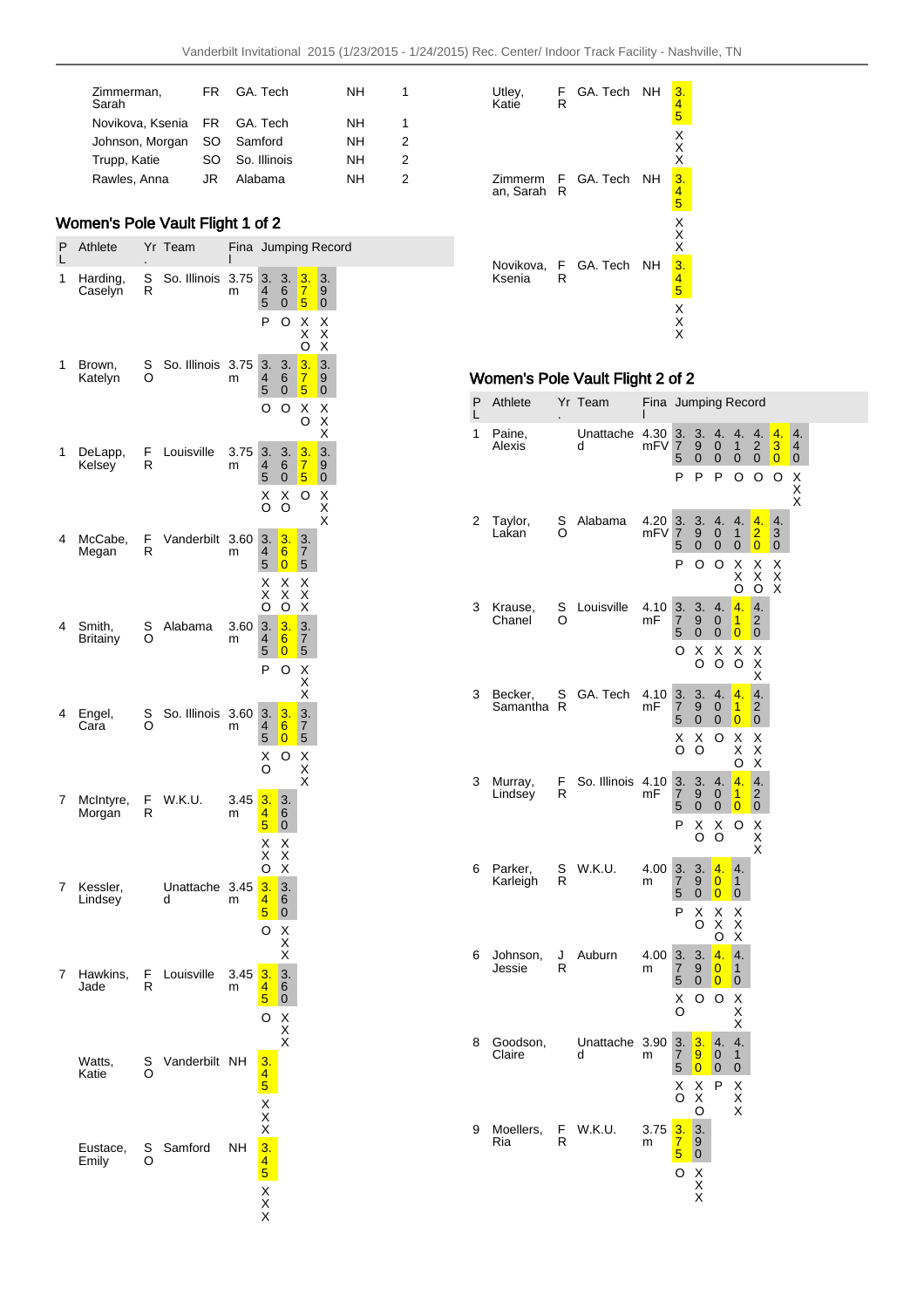

## Women's Long Jump

World: Heike Drechsler GDR 7.37m 1/13/1988 Vienna Austria American: Brittney Reese Nike 7.23m 2/11/2012 Istanbul, TUR College: Goulbourne/ Gipson Auburn/ TCU 6.91m 1/23/2002 Fayetteville, AR

Facility: Erica Bougard Miss. State 6.38m Vanderbilt School: Ryan Tolbert 5.99m

|    | PL | Athlete                          | Yr.       | Team         | Final             | Flight(F<br>PL) |
|----|----|----------------------------------|-----------|--------------|-------------------|-----------------|
| 1  |    | Walker, Crystal                  |           | Unattached   | 6.16mV            | 3(1)            |
| 2  |    | Flynn, Tiffaney                  | FR.       | Miss. State  | 6.03mV            | 3(2)            |
| 3  |    | White, Kierra                    | <b>SR</b> | Ole Miss     | 6.03mV            | 3(2)            |
| 4  |    | Henix, Denisha                   | SO        | LA. Tech     | 6.03mV            | 2(1)            |
| 5  |    | Adams, Mia                       | JR        | LA. Tech     | 6.03mV            | 2(1)            |
| 6  |    | Wash, Bre'Yana                   | SO        | Louisville   | 5.94m             | 3(4)            |
| 7  |    | Craddock, Charla                 | <b>SR</b> | LA. Tech     | 5.93m             | 3(5)            |
| 8  |    | Dent, Lacey                      | JR.       | Alabama      | 5.83m             | 3(6)            |
| 9  |    | Cheadle, Lauren                  | <b>SR</b> | So. Illinois | 5.68m             | 1(1)            |
|    | 10 | Hammond, India                   | JR.       | M.T.S.U.     | 5.64m             | 3(7)            |
|    | 11 | Highsmith, Jordan                | JR        | Samford      | 5.63m             | 1(2)            |
|    | 12 | Cox, Hannah                      | JR.       | Louisville   | 5.61m             | 2(3)            |
|    | 13 | Zenon, Danielle                  | JR.       | LA. Tech     | 5.61m             | 3(8)            |
|    | 14 | Tipler, Carissa                  | SO        | GA. Tech     | 5.61m             | 2(3)            |
|    | 15 | Agwunobi, Chioma                 | <b>SR</b> | W.K.U.       | 5.56m             | 3(9)            |
|    | 16 | Newsome, Lanae                   | <b>FR</b> | Ole Miss     | 5.50m             | 2(5)            |
|    | 17 | Creighton, Micaela               | <b>FR</b> | Auburn       | 5.49m             | 2(6)            |
|    | 18 | Akachukwu,<br>Sandra             | SO        | W.K.U.       | 5.49m             | 3(10)           |
|    | 19 | Fotopoulou,<br>Filippa           | FR.       | Alabama      | 5.48m             | 2(7)            |
|    | 20 | Williams,<br>Pershawna           | JR        | M.T.S.U.     | 5.46m             | 2(8)            |
| 21 |    | Branch, Sharday                  | SO        | So. Miss.    | 5.26m             | 1(3)            |
|    | 22 | Pisoni, Tiana                    | <b>FR</b> | Samford      | 5.24m             | 2(9)            |
|    | 23 | Abdullah-<br>Muhammad.<br>Atarah | SO        | M.T.S.U.     | 5.21 <sub>m</sub> | 1(4)            |
|    | 23 | Russell, Shari                   | SR.       | Ole Miss     | 5.21m             | 2(10)           |
|    | 25 | Brown, Brianne                   | SO        | Louisville   | 5.05m             | 1(5)            |
|    |    |                                  |           |              |                   |                 |

| 26 | Barry, Trista           | FR. | So. Miss.    | 5.02m | 2(11) |
|----|-------------------------|-----|--------------|-------|-------|
| 27 | Johnson, Morgan         | SO  | Samford      | 4.89m | 1(6)  |
| 28 | Peet, Jalen             | JR  | So. Illinois | 4.69m | 1(7)  |
| 29 | Shuttlesworth,<br>Carly | SO  | S.M.U.       | 4.52m | 1(8)  |
|    | Cvitanovic, Lucija      | JR  | S.M.U.       | NM    | 1     |
|    | Day, Taylor             | SO  | M.T.S.U.     | NM    | 1     |

# Women's Long Jump Flight 1 of 3

| PL | Athlete                          |        | Yr. Team     | Final     |                       | Attempts           |            |                |     |          |
|----|----------------------------------|--------|--------------|-----------|-----------------------|--------------------|------------|----------------|-----|----------|
| 1  | Cheadle,<br>Lauren               | S<br>R | So. Illinois | 5.68<br>m | 5.6<br>8              | 5.6<br>2           | FO.        | FO<br>UL UL UL | FO. | FO<br>UL |
| 2  | Highsmith,<br>Jordan             |        | JR Samford   | 5.63<br>m | 5.6<br>3              | 5.4<br>6           | 5.3<br>7   |                |     |          |
| 3  | Branch,<br>Sharday               | S<br>O | So. Miss.    | 5.26<br>m | FO<br>UL              | FO.<br>UL          | 5.2<br>6   |                |     |          |
| 4  | Abdullah-<br>Muhammad,<br>Atarah | S<br>O | M.T.S.U.     | 5.21<br>m | FO<br>UL              | FO.<br>UL          | 5.2<br>1   |                |     |          |
| 5  | Brown,<br><b>Brianne</b>         | S<br>Ó | Louisville   | 5.05<br>m | 5.0<br>5              | <b>FO</b><br>UL UL | FO         |                |     |          |
| 6  | Johnson,<br>Morgan               | S<br>O | Samford      | 4.89<br>m | 4.8<br>9              | FO.<br>UL UL       | - FO       |                |     |          |
| 7  | Peet, Jalen                      | JR     | So. Illinois | 4.69<br>m | 4.6<br>9              | FO.<br>UL          | - FO<br>UL |                |     |          |
| 8  | Shuttleswort<br>h, Carly         | S<br>O | S.M.U.       | 4.52<br>m | 4.5<br>$\overline{2}$ | FO.<br>UL          | FO<br>UL   |                |     |          |
|    | Cvitanovic,<br>Lucija            |        | JR S.M.U.    | <b>NM</b> | PA<br>SS              | PA<br>SS           | PA<br>SS   |                |     |          |
|    | Day, Taylor                      | S<br>O | M.T.S.U.     | NΜ        | FO<br>UL              | FO<br>UL           | FO<br>UL   |                |     |          |

## Women's Long Jump Flight 2 of 3

|    | <b>PL</b> Athlete                 |        | Yr. Team             | Final      |                       | Attempts    |                     |           |          |           |
|----|-----------------------------------|--------|----------------------|------------|-----------------------|-------------|---------------------|-----------|----------|-----------|
| 1  | Henix,<br>Denisha                 | S<br>O | LA. Tech             | 6.03<br>mV | 5.9<br>5              | UL          | FO 5.9 5.4 5.7<br>8 | 5         | 7        | 6.0<br>3  |
| 1  | Adams, Mia                        |        | JR LA. Tech          | 6.03<br>mV | 5.8<br>6              | 6.0<br>3    | 5.9<br>5            | FO.<br>UL | 5.7<br>9 | FO.<br>UL |
| 3  | Tipler,<br>Carissa                | S<br>Ó | GA. Tech             | 5.61<br>m  | 5.6<br>1              | FO.<br>UL   | 5.5<br>2            |           |          |           |
| 3  | Cox,<br>Hannah                    |        | <b>JR</b> Louisville | 5.61<br>m  | 5.6<br>$\overline{1}$ | 5.3<br>8    | 5.5<br>4            |           |          |           |
| 5  | Newsome,<br>Lanae                 |        | FR Ole Miss          | 5.50<br>m  | 5.4<br>9              | FO.<br>UL   | 5.5<br>0            |           |          |           |
| 6  | Creighton,<br>Micaela             |        | FR Auburn            | 5.49<br>m  | 5.1<br>9              | FO.<br>UL   | 5.4<br>9            |           |          |           |
| 7  | Fotopoulou, FR Alabama<br>Filippa |        |                      | 5.48<br>m  | 5.2<br>4              | 5.4<br>8    | <b>FO</b><br>UL     |           |          |           |
| 8  | Williams,<br>Pershawna            |        | JR M.T.S.U.          | 5.46<br>m  | FO.<br>UL             | 5.4<br>6    | 5.3<br>8            |           |          |           |
| 9  | Pisoni, Tiana FR Samford          |        |                      | 5.24<br>m  | 5.2<br>4              | FO.<br>UL   | FO<br>UL            |           |          |           |
| 10 | Russell,<br>Shari                 | S<br>R | Ole Miss             | 5.21<br>m  | 5.2<br>1              | FO FO<br>UL | UL                  |           |          |           |
| 11 | Barry, Trista                     |        | FR So. Miss.         | 5.02<br>m  | 5.0<br>$\overline{2}$ | FO.<br>UL   | FO<br>UL            |           |          |           |

## Women's Long Jump Flight 3 of 3

|   | <b>PL</b> Athlete   |        | Yr. Team       | Final      |              | Attempts             |                      |          |                 |          |
|---|---------------------|--------|----------------|------------|--------------|----------------------|----------------------|----------|-----------------|----------|
| 1 | Walker,<br>Crystal  |        | Unattached     | 6.16<br>mV | 6.0 FO<br>1  | UL                   | 6.1<br>6             | FO<br>UL | FO.<br>UL       | FO       |
| 2 | Flynn,<br>Tiffaney  |        | FR Miss. State | 6.03<br>mV | 6.0          | 5.9<br>6             | 5.8<br>9             | 5.9<br>3 | 6.0<br>3        | 5.7<br>8 |
| 2 | White, Kierra S     | R      | Ole Miss       | 6.03<br>mV | 5.7 5.7<br>8 | 0                    | 6.0<br>0             | FO<br>UL | 6.0<br><u>3</u> | 5.8      |
| 4 | Wash,<br>Bre'Yana   | S<br>O | Louisville     | 5.94<br>m  | FO.<br>UL    | 9                    | 5.6 5.5 5.6 5.7<br>6 |          | 9               | 5.9<br>4 |
| 5 | Craddock,<br>Charla | S<br>R | LA. Tech       | 5.93<br>m  | 5.9<br>з     | 5.9<br>$\mathcal{P}$ | FO                   | FO.      | FO              | FO       |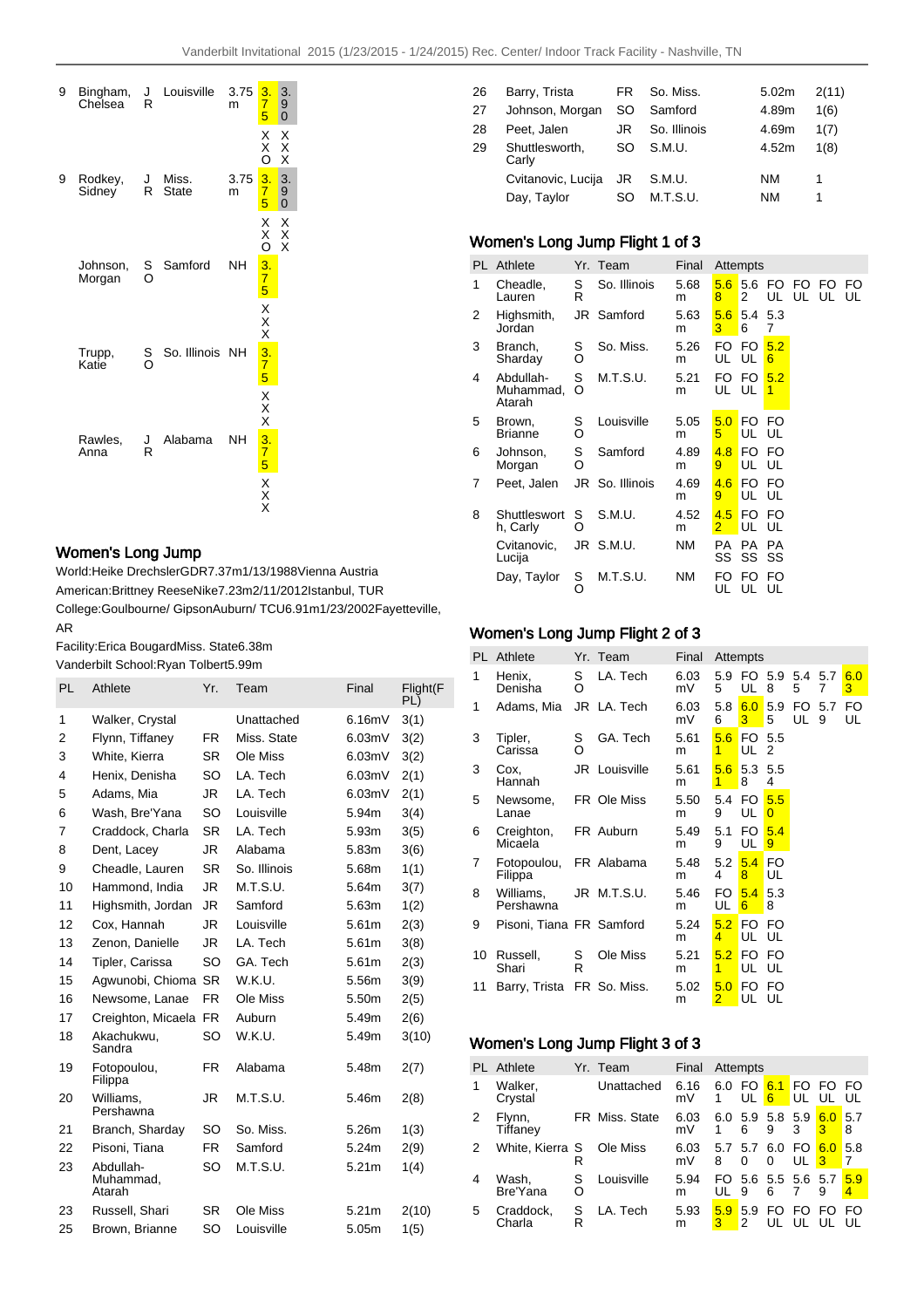FO UL

| 6 | Dent, Lacey JR Alabama  |   |             | 5.83<br>m | 5        | 5.7 5.7 FO 5.7<br>5 | UL | 5.8<br>3 |
|---|-------------------------|---|-------------|-----------|----------|---------------------|----|----------|
|   | Hammond,<br>India       |   | JR M.T.S.U. | 5.64<br>m | 6        | 5.3 5.4 5.6<br>8    | 4  |          |
| 8 | Zenon,<br>Danielle      |   | JR LA. Tech | 5.61<br>m | UL       | FO 5.5 5.6<br>- 3   |    |          |
| 9 | Agwunobi, S<br>Chioma   | R | W.K.U.      | 5.56<br>m | UL       | FO $5.5$ 5.4<br>6   | 6  |          |
|   | 10 Akachukwu,<br>Sandra | S | W.K.U.      | 5.49<br>m | 5.4<br>9 | FO                  | FO |          |

## Women's Triple Jump

World: Tatyana Lebedeva RUS 15.36m 2/6/2004 Budapest, HUN American: Sheila Hudson Reebok 14.23m 2/4/1995 Atlanta, GA College: Suzette Lee L.S.U. 14.25m 2/8/1997 Indianapolis, IN Facility: Chardae Greenlee Memphis 12.90m Vanderbilt School: Christina Penn 12.73m

| PL | Athlete                          | Yr.       | Team         | Final        | Flight(F<br>PL) |
|----|----------------------------------|-----------|--------------|--------------|-----------------|
| 1  | Charley, Simone                  | SO        | Vanderbilt   | 12.94mF<br>V | 2(1)            |
| 2  | Brinker, Ebony                   | SR        | Miss. State  | 12.82m<br>V  | 2(2)            |
| 3  | Hammond, India                   | JR        | M.T.S.U.     | 12.78m<br>V  | 2(3)            |
| 4  | Flynn, Tiffaney                  | FR.       | Miss. State  | 12.71m       | 2(4)            |
| 5  | Uudmae, Merilyn                  | SR.       | Alabama      | 12.67m       | 2(5)            |
| 6  | Michalska, Klara                 | SO        | W.K.U.       | 12.47m       | 2(6)            |
| 7  | Newsome, Lanae                   | FR.       | Ole Miss     | 12.40m       | 2(7)            |
| 8  | Hand, Jakayla                    | FR.       | Auburn       | 12.34m       | 2(8)            |
| 9  | Adams, Mia                       | JR.       | LA. Tech     | 12.19m       | 1(1)            |
| 9  | Simmons, Cetrena                 | <b>SR</b> | So. Illinois | 12.19m       | 1(1)            |
| 11 | Williams.<br>Pershawna           | JR        | M.T.S.U.     | 12.09m       | 2(9)            |
| 12 | Hillman, Deja                    | FR.       | Auburn       | 12.08m       | 1(3)            |
| 13 | Price, Tierney                   | SO.       | Vanderbilt   | 12.05m       | 2(10)           |
| 14 | Johnson, Jamelia                 | SR.       | LA. Tech     | 12.03m       | 2(11)           |
| 15 | White, Kierra                    | SR.       | Ole Miss     | 11.90m       | 2(12)           |
| 16 | Pisoni, Tiana                    | FR.       | Samford      | 11.82m       | 1(4)            |
| 17 | Watson, Laticia                  | JR        | LA. Tech     | 11.76m       | 1(5)            |
|    | Bush, Jasmine                    | <b>SR</b> | GA. Tech     | <b>NM</b>    | 1               |
|    | Bufford, Shaneice                | SO        | So. Illinois | <b>NM</b>    | 1               |
|    | Bluford, Dahmone                 | FR.       | So. Illinois | <b>NM</b>    | 1               |
|    | Kennedy, Virginia                | SO        | S.M.U.       | <b>NM</b>    | 1               |
|    | Abdullah-<br>Muhammad.<br>Atarah | SO        | M.T.S.U.     | <b>NM</b>    | 1               |
|    | Henix, Denisha                   | SO        | LA. Tech     | <b>NM</b>    | 1               |

## Women's Triple Jump Flight 1 of 2

|   | PL Athlete               |        | Yr. Team        | Final      |                        | Attempts  |           |  |
|---|--------------------------|--------|-----------------|------------|------------------------|-----------|-----------|--|
| 1 | Adams, Mia               |        | JR LA. Tech     | 12.19<br>m | 12.<br>19 <sup>°</sup> | 11.<br>92 | FO<br>UL  |  |
| 1 | Simmons,<br>Cetrena      | S<br>R | So. Illinois    | 12.19<br>m | 11.<br>95              | 12.<br>19 | 12.<br>19 |  |
| 3 | Hillman,<br>Deja         |        | FR Auburn       | 12.08<br>m | 12.<br>08              | FO.<br>UL | 11.<br>52 |  |
| 4 | Pisoni, Tiana FR Samford |        |                 | 11.82<br>m | 11.<br>57              | 11.<br>57 | 11.<br>82 |  |
| 5 | Watson,<br>Laticia       |        | JR LA. Tech     | 11.76<br>m | 11.<br>76              | 11.<br>64 | FO<br>UL  |  |
|   | Bush,<br>Jasmine         | S<br>R | GA. Tech        | NΜ         | FO.<br>UL              | FO.<br>UL | FO<br>UL  |  |
|   | Bufford,<br>Shaneice     | S<br>O | So. Illinois    | NΜ         | FO<br>UL               | PA<br>SS  | РA<br>SS  |  |
|   | Bluford,<br>Dahmone      |        | FR So. Illinois | NΜ         | FO<br>UL               | FO<br>UL  | FO<br>UL  |  |

| Kennedy,<br>Virginia               | Ω | S S.M.U.   | ΝM | FO FO FO<br>UL UL UL |  |
|------------------------------------|---|------------|----|----------------------|--|
| Abdullah-<br>Muhammad, O<br>Atarah | S | M.T.S.U.   | ΝM | FO FO FO<br>UL UL UL |  |
| Henix,<br>Denisha                  | Ω | S LA. Tech | ΝM | FO FO FO<br>UL UL UL |  |

### Women's Triple Jump Flight 2 of 2

| PI. | Athlete                |        | Yr. Team       | Final        |           | Attempts  |           |           |                 |                       |
|-----|------------------------|--------|----------------|--------------|-----------|-----------|-----------|-----------|-----------------|-----------------------|
| 1   | Charley,<br>Simone     | S<br>O | Vanderbilt     | 12.94<br>mFV | FO.<br>UL | 12.<br>42 | 12.<br>82 | 12.<br>94 | <b>FO</b><br>UL | 12.<br>63             |
| 2   | Brinker.<br>Ebony      | S<br>R | Miss. State    | 12.82<br>mV  | 12.<br>72 | 12.<br>80 | 12.<br>76 | 12.<br>56 | 12.<br>79       | 12.<br>82             |
| 3   | Hammond,<br>India      |        | JR M.T.S.U.    | 12.78<br>mV  | 12.<br>61 | 12.<br>23 | FO.<br>UL | FO.<br>UL | 12.<br>54       | 12.<br>78             |
| 4   | Flynn,<br>Tiffaney     |        | FR Miss. State | 12.71<br>m   | 12.<br>59 | 12.<br>56 | 12.<br>71 | 12.<br>30 | FO.<br>UL       | 12 <sub>1</sub><br>26 |
| 5   | Uudmae,<br>Merilyn     | S<br>R | Alabama        | 12.67<br>m   | 12.<br>61 | 12.<br>67 | 12.<br>31 | 12.<br>05 | 12.<br>52       | 12.<br>61             |
| 6   | Michalska,<br>Klara    | S<br>Ó | W.K.U.         | 12.47<br>m   | 12.<br>44 | 12.<br>47 | 12.<br>41 | 11.<br>95 | <b>PA</b><br>SS | <b>PA</b><br>SS       |
| 7   | Newsome,<br>Lanae      |        | FR Ole Miss    | 12.40<br>m   | 12.<br>40 | 11.<br>93 | 12.<br>01 | FO.<br>UL | 12.<br>03       | 12.<br>09             |
| 8   | Hand,<br>Jakayla       |        | FR Auburn      | 12.34<br>m   | 12.<br>34 | 12.<br>07 | 12.<br>24 | 11.<br>73 | 11.<br>87       | FO<br>UL              |
| 9   | Williams,<br>Pershawna |        | JR M.T.S.U.    | 12.09<br>m   | 12.<br>09 | 11.<br>17 | 12.<br>02 |           |                 |                       |
| 10  | Price,<br>Tierney      | S<br>O | Vanderbilt     | 12.05<br>m   | 12.<br>05 | 11.<br>36 | 11.<br>82 |           |                 |                       |
| 11  | Johnson,<br>Jamelia    | S<br>R | LA. Tech       | 12.03<br>m   | FO.<br>UL | 12.<br>03 | 11.<br>79 |           |                 |                       |
| 12  | White, Kierra          | S<br>R | Ole Miss       | 11.90<br>m   | FO<br>UL  | FO<br>UL  | 11.<br>90 |           |                 |                       |

### Women's Shot Put

World: Helena Fibingerova TCH 22.50m 1/19/1977 Jablonec, TCH American: Jill Camerarena N.Y.A..C. 19.89m 1/11/2012 Fayetteville, AR College: Tia Brooks Oklahoma 19.22m 2/9/2013 Fayetteville, Ark. Facility: Valentina Muzaric Auburn 16.63m

Vanderbilt School: Leslie Vidmar 16.16m

| PL | Athlete                | Yr.       | Team         | Final             | Flight(F<br>PL) |
|----|------------------------|-----------|--------------|-------------------|-----------------|
| 1  | Saunders, Raven        | FR.       | So. Illinois | 16.95mF 2(1)<br>V |                 |
| 2  | Gaston, Ashley         | SR        | So. Illinois | 16.86mF 2(2)<br>V |                 |
| 3  | Price, DeAnna          | SR        | So. Illinois | 15.95m            | 2(3)            |
| 4  | Bernard, Candicea      | <b>SR</b> | Alabama      | 15.24m            | 2(4)            |
| 5  | Nlemchi, Tochi         | SO        | S.M.U.       | 15.19m            | 2(5)            |
| 6  | Chin, Rayann           | SR        | S.M.U.       | 15.07m            | 2(6)            |
| 7  | Polk, Rachel           | SR        | So. Miss.    | 14.61m            | 2(7)            |
| 8  | Teel, Haley            | FR.       | Alabama      | 14.28m            | 1(1)            |
| 9  | Serafin, Rachel        | JR.       | Louisville   | 13.81m            | 2(8)            |
| 10 | Jackson, Jenessa       | <b>SO</b> | W.K.U.       | 13.67m            | 2(9)            |
| 11 | Keesee, Morgan         | <b>FR</b> | LA. Tech     | 13.32m            | 1(2)            |
| 12 | Angelle, Sabrittany SR |           | LA. Tech     | 13.22m            | 2(10)           |
| 13 | Cannon, Jacquetta FR   |           | S.M.U.       | 13.20m            | 1(3)            |
| 14 | Poole, Katelyn         | <b>SR</b> | Samford      | 12.69m            | 1(4)            |
| 15 | Wood, Brashe           | FR.       | So. Miss.    | 12.66m            | 1(5)            |
| 16 | Krempel, Theresa       | FR.       | W.K.U.       | 12.61m            | 1(6)            |
| 17 | Sasha-Gaye,<br>Marston | JR        | Miss. State  | 12.13m            | 1(7)            |
| 18 | Horton, Aerial         | SO        | Samford      | 12.11m            | 1(8)            |
| 19 | Reynolds, Haley        | SO        | Miss. State  | 12.01m            | 2(11)           |
| 20 | Block, Freya           | SO        | So. Illinois | 11.95m            | 1(9)            |
| 21 | Taylor, Kayla          | JR        | So. Miss.    | 11.92m            | 1(10)           |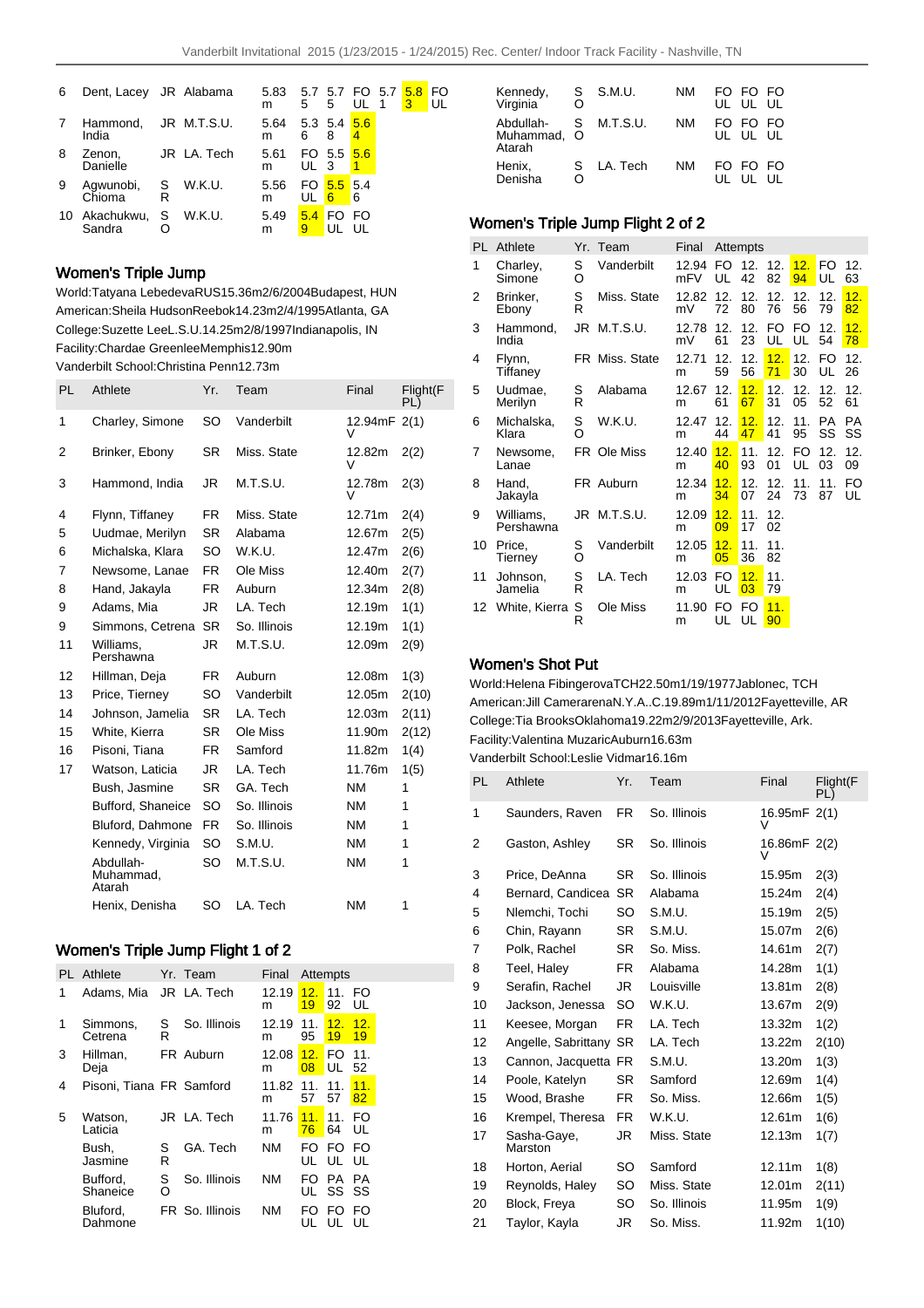# Women's Shot Put Flight 1 of 2

| PL. | Athlete                    |        | Yr. Team     | Final      |           | Attempts  |                       |           |           |           |
|-----|----------------------------|--------|--------------|------------|-----------|-----------|-----------------------|-----------|-----------|-----------|
| 1   | Teel, Haley                |        | FR Alabama   | 14.28<br>m | 13.<br>10 | 13.<br>21 | 14.<br>05             | 12.<br>90 | 13.<br>23 | 14.<br>28 |
| 2   | Keesee,<br>Morgan          |        | FR LA. Tech  | 13.32<br>m | 12.<br>60 | 13.<br>32 | FO<br>UL              |           |           |           |
| 3   | Cannon,<br>Jacquetta       |        | FR S.M.U.    | 13.20<br>m | 11.<br>89 | 13.<br>20 | FO<br>UL              |           |           |           |
| 4   | Poole,<br>Katelyn          | S<br>R | Samford      | 12.69<br>m | 12.<br>64 | 12.<br>43 | 12.<br>69             |           |           |           |
| 5   | Wood.<br><b>Brashe</b>     |        | FR So. Miss. | 12.66<br>m | 12.<br>66 | 12.<br>40 | 12 <sub>1</sub><br>37 |           |           |           |
| 6   | Krempel,<br>Theresa        |        | FR W.K.U.    | 12.61<br>m | 11.<br>21 | FO<br>UL  | 12.<br>61             |           |           |           |
| 7   | Sasha-<br>Gaye,<br>Marston | JR     | Miss. State  | 12.13<br>m | 11.<br>49 | 12.<br>13 | 11.<br>51             |           |           |           |
| 8   | Horton,<br>Aerial          | S<br>Ó | Samford      | 12.11<br>m | 11.<br>79 | 12.<br>11 | 12.<br>00             |           |           |           |
| 9   | Block, Freya               | S<br>O | So. Illinois | 11.95<br>m | FO.<br>UL | 11.<br>95 | FO<br>UL              |           |           |           |
| 10  | Taylor,<br>Kayla           |        | JR So. Miss. | 11.92<br>m | 11.<br>92 | FO.<br>UL | FO<br>UL              |           |           |           |

## Women's Shot Put Flight 2 of 2

| PL. | Athlete                |        | Yr. Team        | Final        |           | Attempts  |           |           |           |           |
|-----|------------------------|--------|-----------------|--------------|-----------|-----------|-----------|-----------|-----------|-----------|
| 1   | Saunders,<br>Raven     |        | FR So. Illinois | 16.95<br>mFV | 16.<br>71 | FO.<br>UL | FO.<br>UL | FO.<br>UL | FO.<br>UL | 16.<br>95 |
| 2   | Gaston,<br>Ashley      | S<br>R | So. Illinois    | 16.86<br>mFV | 16.<br>86 | FO.<br>UL | 15.<br>35 | 16.<br>07 | 15.<br>59 | 16.<br>29 |
| 3   | Price,<br>DeAnna       | S<br>R | So. Illinois    | 15.95<br>m   | 14.<br>56 | FO<br>UL  | 15.<br>44 | 15.<br>48 | 15.<br>95 | 15.<br>42 |
| 4   | Bernard,<br>Candicea   | S<br>R | Alabama         | 15.24<br>m   | 15.<br>08 | 15.<br>24 | FO<br>UL  | FO.<br>UL | FO.<br>UL | 14.<br>80 |
| 5   | Nlemchi,<br>Tochi      | S<br>O | S.M.U.          | 15.19<br>m   | 14.<br>44 | 14.<br>73 | 13.<br>70 | 13.<br>94 | 15.<br>19 | 14.<br>89 |
| 6   | Chin,<br>Rayann        | S<br>R | S.M.U.          | 15.07<br>m   | 14.<br>18 | 14.<br>79 | FO.<br>UL | 15.<br>00 | 15.<br>07 | 14.<br>75 |
| 7   | Polk, Rachel           | S<br>R | So. Miss.       | 14.61<br>m   | 13.<br>87 | 14.<br>61 | FO<br>UL  | FO<br>UL  | 13.<br>66 | FO<br>UL  |
| 8   | Serafin,<br>Rachel     |        | JR Louisville   | 13.81<br>m   | 13.<br>75 | FO.<br>UL | FO.<br>UL | 13.<br>60 | 13.<br>81 | 13.<br>79 |
| 9   | Jackson,<br>Jenessa    | S<br>O | W.K.U.          | 13.67<br>m   | 13.<br>66 | FO<br>UL  | 13.<br>67 |           |           |           |
| 10  | Angelle,<br>Sabrittany | S<br>R | LA. Tech        | 13.22<br>m   | 12.<br>98 | 12.<br>72 | 13.<br>22 |           |           |           |
| 11  | Reynolds,<br>Haley     | S<br>O | Miss. State     | 12.01<br>m   | 12.<br>01 | FO<br>UL  | FO<br>UL  |           |           |           |

## Women's Weight Throw

American: Brittany Riley Southern Illinois 25.56m 2/10/2007 Fayetteville, AR

College: Brittney Riley Southern Illinois 25.56m 2/10/2007 Fayetteville, AR Facility: Jessica Ramsey W. Kentucky 19.95m

Vanderbilt School: Vensherrie Campbell 17.82m

| PL. | Athlete        | Yr. | Team         | Final        | $F$ light( $F$<br>PL) |
|-----|----------------|-----|--------------|--------------|-----------------------|
| 1   | Price, DeAnna  | SR. | So. Illinois | 20.77mF 2(1) |                       |
| 2   | Nyemah, Dolly  | SO  | Louisville   | 20.00mF 2(2) |                       |
| 3   | Lozano, Sophia | SR. | So. Illinois | 19.15m<br>V  | 2(3)                  |
| 4   | Barnes, Nia    | JR  | Alabama      | 18.59m<br>ν  | 2(4)                  |
| 5   | Block, Freya   | SO  | So. Illinois | 18.31m<br>V  | 2(5)                  |
| 6   | Scott, Alexus  | JR  | So. Illinois | 17.99m<br>V  | 2(6)                  |

| 7  | Chin, Rayann           | SR  | S.M.U.       | 17.95m<br>v | 2(7)  |
|----|------------------------|-----|--------------|-------------|-------|
| 8  | Jackson, Jenessa       | SO  | W.K.U.       | 17.65m      | 2(8)  |
| 9  | Serafin, Rachel        | JR  | Louisville   | 17.28m      | 2(9)  |
| 10 | Brining, Kristin       | SR  | Samford      | 17.17m      | 1(1)  |
| 11 | Heilsnis, Brianna      | FR. | Auburn       | 17.14m      | 2(10) |
| 12 | Gilmore, Caitlin       | JR  | Louisville   | 16.30m      | 2(11) |
| 13 | Saunders, Raven        | FR. | So. Illinois | 16.18m      | 1(2)  |
| 14 | Horvath, Nina          | FR. | So. Illinois | 15.71m      | 1(3)  |
| 15 | Horton, Aerial         | SO  | Samford      | 15.62m      | 1(4)  |
| 16 | Angelle, Sabrittany    | SR  | LA. Tech     | 15.54m      | 2(12) |
| 17 | Poole, Katelyn         | SR  | Samford      | 15.32m      | 1(5)  |
| 18 | Wall, Liza             | FR  | LA. Tech     | 15.30m      | 1(6)  |
| 19 | Sasha-Gaye,<br>Marston | JR  | Miss. State  | 14.95m      | 1(7)  |
| 20 | Reynolds, Haley        | SO  | Miss. State  | 14.84m      | 1(8)  |
| 21 | Krempel, Theresa       | FR  | W.K.U.       | 14.81m      | 1(9)  |
|    | Wood, Brashe           | FR  | So. Miss.    | <b>NM</b>   | 1     |

## Women's Weight Throw Flight 1 of 2

| PL | Athlete                    |        | Yr. Team        | Final      |           | Attempts  |           |
|----|----------------------------|--------|-----------------|------------|-----------|-----------|-----------|
| 1  | Brining,<br>Kristin        | S<br>R | Samford         | 17.17<br>m | FO.<br>UL | 16.<br>48 | 17.<br>17 |
| 2  | Saunders,<br>Raven         |        | FR So. Illinois | 16.18<br>m | 16.<br>18 | 15.<br>96 | 15.<br>56 |
| 3  | Horvath,<br>Nina           |        | FR So. Illinois | 15.71<br>m | 14.<br>91 | 14.<br>78 | 15.<br>71 |
| 4  | Horton,<br>Aerial          | S<br>Ó | Samford         | 15.62<br>m | 14.<br>84 | 15.<br>62 | 14.<br>96 |
| 5  | Poole,<br>Katelyn          | S<br>R | Samford         | 15.32<br>m | 15.<br>32 | 15.<br>11 | 15.<br>27 |
| 6  | Wall, Liza                 |        | FR LA. Tech     | 15.30<br>m | 15.<br>12 | 15.<br>30 | 14.<br>80 |
| 7  | Sasha-<br>Gaye,<br>Marston | JR     | Miss. State     | 14.95<br>m | 13.<br>29 | 14.<br>80 | 14.<br>95 |
| 8  | Reynolds,<br>Haley         | S<br>O | Miss. State     | 14.84<br>m | 14.<br>84 | FO<br>UL  | 14.<br>59 |
| 9  | Krempel,<br>Theresa        |        | FR W.K.U.       | 14.81<br>m | 14.<br>81 | 13.<br>90 | 14.<br>10 |
|    | Wood,<br>Brashe            |        | FR So. Miss.    | ΝM         | FO<br>UL  | FO<br>UL  | FO<br>UL  |

# Women's Weight Throw Flight 2 of 2

| PL | Athlete                |        | Yr. Team      | Final        |            | Attempts              |                       |                       |           |                 |
|----|------------------------|--------|---------------|--------------|------------|-----------------------|-----------------------|-----------------------|-----------|-----------------|
| 1  | Price.<br>DeAnna       | S<br>R | So. Illinois  | 20.77<br>mFV | 20.1<br>77 | FO.<br>UL             | 19.<br>81             | 19.<br>26             | 20.<br>60 | 20.<br>74       |
| 2  | Nyemah,<br>Dolly       | S<br>O | Louisville    | 20.00<br>mFV | 18.<br>63  | FO.<br>UL             | 19.<br>68             | FO<br>UL              | 20.<br>00 | <b>FO</b><br>UL |
| 3  | Lozano.<br>Sophia      | S<br>R | So. Illinois  | 19.15<br>mV  | 17.<br>92  | FO.<br>UL             | 19.<br>15             | 19.<br>14             | FO.<br>UL | <b>FO</b><br>UL |
| 4  | Barnes, Nia            | JR.    | Alabama       | 18.59<br>mV  | 17.<br>59  | 18.<br>54             | 17.<br>95             | 18.<br>59             | 18.<br>55 | FO<br>UL        |
| 5  | Block, Freya           | S<br>O | So. Illinois  | 18.31<br>mV  | 17.<br>88  | FO.<br>UL             | 17.<br>19             | 18.<br>31             | 17.<br>92 | FO<br>UL        |
| 6  | Scott.<br>Alexus       | JR     | So. Illinois  | 17.99<br>mV  | FO.<br>UL  | 17.<br>63             | 17.<br>29             | 17.<br>88             | FO.<br>UL | 17.<br>99       |
| 7  | Chin,<br>Rayann        | S<br>R | S.M.U.        | 17.95<br>mV  | 17.<br>95  | 17.<br>73             | FO<br>UL              | 17.<br>62             | 17.<br>68 | 17.<br>29       |
| 8  | Jackson,<br>Jenessa    | S<br>O | W.K.U.        | 17.65<br>m   | 17.<br>65  | FO.<br>UL             | 17 <sub>1</sub><br>05 | 17 <sub>1</sub><br>13 | 17.<br>54 | 17.<br>65       |
| 9  | Serafin,<br>Rachel     | JR.    | Louisville    | 17.28<br>m   | 17.<br>12  | 17.<br>28             | FO<br>UL              | FO.<br>UL             | 16.<br>83 | FO<br>UL        |
| 10 | Heilsnis.<br>Brianna   |        | FR Auburn     | 17.14<br>m   | 16.<br>22  | 17 <sub>1</sub><br>14 | FΟ<br>UL              |                       |           |                 |
| 11 | Gilmore,<br>Caitlin    |        | JR Louisville | 16.30<br>m   | FO<br>UL   | FO.<br>UL             | 16.<br>30             |                       |           |                 |
| 12 | Angelle,<br>Sabrittany | S<br>R | LA. Tech      | 15.54<br>m   | 15.<br>54  | FO<br>UL              | 15.<br>15             |                       |           |                 |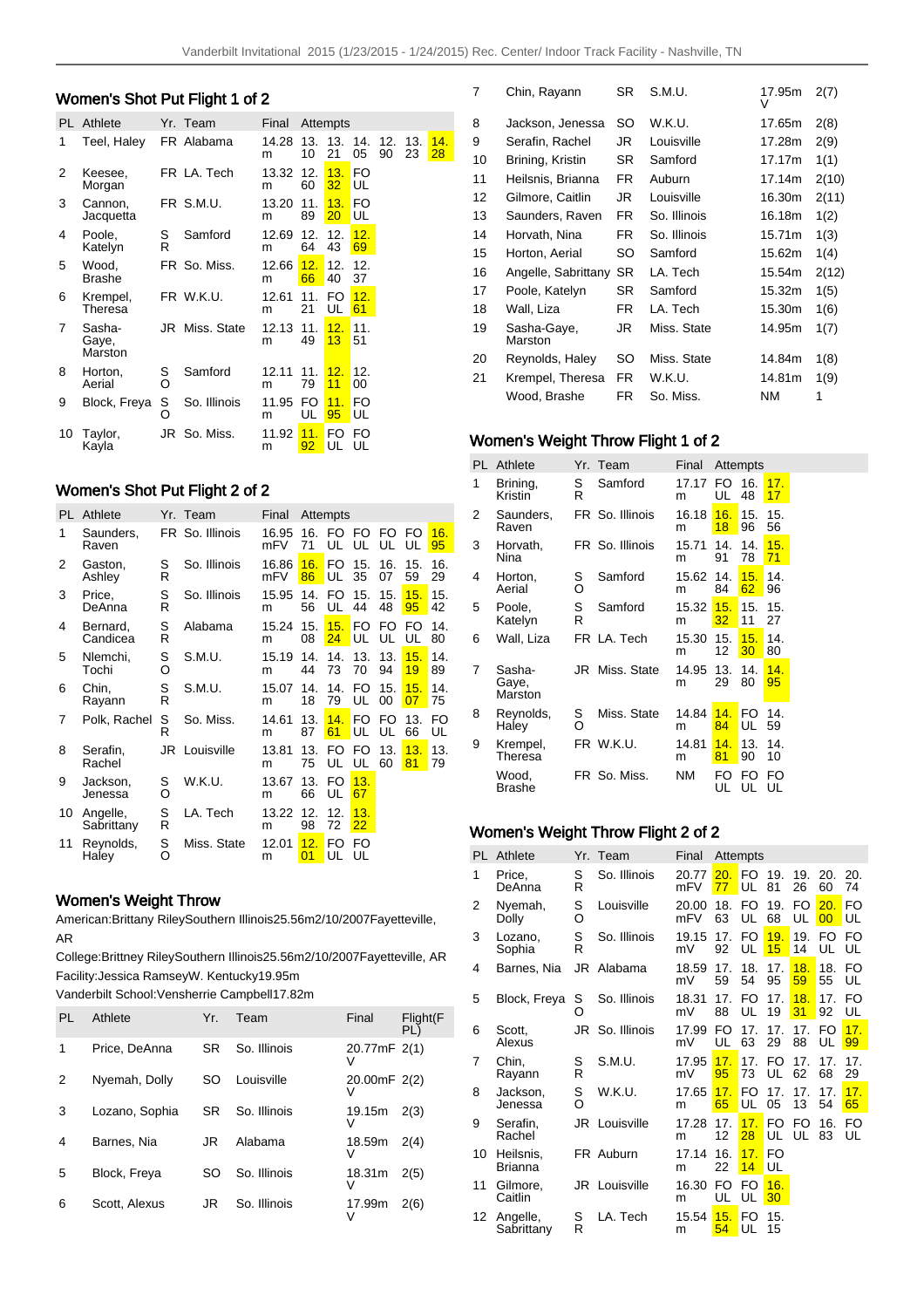-

## Women's Indoor Pentathlon

World: Nataliya Dobrynska UKR 5013 2/9/2012 Istanbul, TUR American: Nathan/ Fountain IN. Invd./ Nike 4753 2/5/1999 Maebashi, JPN College: Kendell Williams Georgia 4635 Albuquerque, NM Vanderbilt School: Josie Hahn 4064

| PL<br>1 | Athlete<br>McDonald,<br>Fabia<br>Ole Miss      | Pts<br>4057 | 60m H<br>8.88<br>(935) | HJ<br>1.69m<br>5'<br>6.50"<br>(842) | SP<br>11.87<br>m<br>38'<br>11.50"<br>(653) | LJ<br>5.79m<br>19' 0"<br>(786)             | 800m<br>2:18.7<br>0<br>(841) |
|---------|------------------------------------------------|-------------|------------------------|-------------------------------------|--------------------------------------------|--------------------------------------------|------------------------------|
| 2       | Goodale,<br>Sarah<br>Vanderbilt                | 3825        | 8.97<br>(916)          | 1.63m<br>5'<br>4.25"<br>(771)       | 10.63<br>m<br>34'<br>10.50"<br>(571)       | 5.48m<br>17'<br>11.75"<br>(694)            | 2:16.3<br>9<br>(873)         |
| 3       | Kelly, Brittany<br>Ole Miss                    | 3689        | 8.74<br>(965)          | 1.60m<br>5' 3"<br>(736)             | 7.69m<br>25'<br>2.75"<br>(379)             | 5.58m<br>18'<br>3.75"<br>(723)             | 2:15.5<br>1<br>(886)         |
| 4       | Braxton, Alex<br>GA. Tech                      | 3437        | 9.09<br>(891)          | 1.54m<br>5'<br>0.50"<br>(666)       | 9.96m<br>32'<br>8.25"<br>(527)             | 5.31 <sub>m</sub><br>17'<br>5.25"<br>(645) | 2:28.7<br>7<br>(708)         |
| 5       | Smith, Kaila<br>W.K.U.                         | 3395        | 8.97<br>(916)          | 1.54m<br>5'<br>0.50"<br>(666)       | 8.59m<br>28'<br>2.25"<br>(438)             | 5.08m<br>16'8"<br>(581)                    | 2:22.2<br>1<br>(794)         |
| 6       | Abdullah-<br>Muhammad.<br>Qetuwrah<br>M.T.S.U. | 3306        | 9.55<br>(798)          | 1.60m<br>5' 3"<br>(736)             | 8.29m<br>27'<br>2.50"<br>(418)             | 5.48m<br>17'<br>11.75"<br>(694)            | 2:32.6<br>6<br>(660)         |
| 7       | Watson, Laticia 3302<br>LA. Tech               |             | 8.94<br>(922)          | 1.45m<br>4' 9"<br>(566)             | 8.82m<br>28'<br>11.25"<br>(452)            | 5.70m<br>18'<br>8.50"<br>(759)             | 2:37.3<br>9<br>(603)         |
| 8       | Howell, Jessica 3298<br>M.T.S.U.               |             | 9.24<br>(860)          | 1.51m<br>4'<br>11.50"<br>(632)      | 8.90m<br>29'<br>2.50"<br>(458)             | 5.57m<br>18'<br>3.25"<br>(720)             | 2:35.3<br>0<br>(628)         |
| 9       | Morrow,<br>Alexandra<br>W.K.U.                 | 3139        | 9.66<br>(777)          | 1.54m<br>5'<br>0.50"<br>(666)       | 9.22m<br>30'3''<br>(479)                   | 5.01m<br>16'<br>5.25"<br>(562)             | 2:33.0<br>6<br>(655)         |

| -  |                                |      |                                          |             |       |       |
|----|--------------------------------|------|------------------------------------------|-------------|-------|-------|
| 10 | Barroso, Maya 2847<br>GA. Tech | 9.33 | 1.36m 8.02m 4.75m 2:34.1<br>$4^{\prime}$ | 26' 15'7" 2 |       |       |
|    |                                |      | $(842)$ 5.50" 3.75"<br>$(470)$ $(401)$   |             | (492) |       |
|    |                                |      |                                          |             |       | (642) |
|    |                                |      |                                          |             |       |       |
|    |                                |      |                                          |             |       |       |

## Women's Indoor Pentathlon #1 60m Hurdle

World: Susanna Kallur SWE 7.68 1/10/2008 Karlsruhe, GER American: Lolo Jones Asics 7.72 2/13/2010 Doha, Qatar College: Brianna Rollins Clemson 7.78 0/11/2013 Clemson, S.C. Facility: SamanthaScarlett Auburn 8.24

Vanderbilt School: Amanda Mullins- Hall 8.37

| PL | Athlete                            | Yr. | Team       | Final | Pts | Section<br>(SPL) |
|----|------------------------------------|-----|------------|-------|-----|------------------|
| 1  | Kelly, Brittany                    | FR. | Ole Miss   | 8.74  | 965 | 2(1)             |
| 2  | McDonald.<br>Fabia                 | SR  | Ole Miss   | 8.88  | 935 | 1(1)             |
| 3  | Watson, Laticia                    | JR  | LA. Tech   | 8.94  | 922 | 2(2)             |
| 4  | Smith, Kaila                       | SO. | W.K.U.     | 8.97  | 916 | 1(2)             |
| 4  | Goodale, Sarah                     | SO. | Vanderbilt | 8.97  | 916 | 1(2)             |
| 6  | Braxton, Alex                      | SR. | GA. Tech   | 9.09  | 891 | 2(3)             |
| 7  | Howell, Jessica                    | SO. | M.T.S.U.   | 9.24  | 860 | 2(4)             |
| 8  | Barroso, Maya                      | FR. | GA. Tech   | 9.33  | 842 | 1(4)             |
| 9  | Abdullah-<br>Muhammad.<br>Qetuwrah | FR. | M.T.S.U.   | 9.55  | 798 | 1(5)             |
| 10 | Morrow,<br>Alexandra               | FR  | W.K.U.     | 9.66  | 777 | 2(5)             |

#### Women's Indoor Pentathlon #1 60m Hurdle Heat 1 of 2

| PI | Athlete                            | Yr.       | Team       | Final | Pts |
|----|------------------------------------|-----------|------------|-------|-----|
| 1  | McDonald, Fabia                    | <b>SR</b> | Ole Miss   | 8.88  | 935 |
| 2  | Smith, Kaila                       | SO        | W.K.U.     | 8.97  | 916 |
| 2  | Goodale, Sarah                     | SO        | Vanderbilt | 8.97  | 916 |
| 4  | Barroso, Maya                      | FR        | GA. Tech   | 9.33  | 842 |
| 5  | Abdullah-<br>Muhammad,<br>Qetuwrah | FR        | M.T.S.U.   | 9.55  | 798 |

#### Women's Indoor Pentathlon #1 60m Hurdle Heat 2 of 2

| <b>PL</b>    | Athlete                     | Yr. | Team     | Final | <b>Pts</b> |
|--------------|-----------------------------|-----|----------|-------|------------|
| $\mathbf{1}$ | Kelly, Brittany             | FR  | Ole Miss | 8.74  | 965        |
| 2            | Watson, Laticia             | JR. | LA. Tech | 8.94  | 922        |
| 3            | Braxton, Alex               | SR. | GA. Tech | 9.09  | 891        |
| 4            | Howell, Jessica             | SO. | M.T.S.U. | 9.24  | 860        |
| 5            | Morrow, Alexandra FR W.K.U. |     |          | 9.66  | 777        |
|              |                             |     |          |       |            |

### Women's Indoor Pentathlon #2 High Jump

World: Kajsa Bergqvist SWE 2.08m 1/4/2006 Arnstadt, GER American: Chaunte' Lowe Nike 2.02m 1/26/2012 Albuquerque, NM College: Destinee Hooker Texas 1.98m 2/13/2009 College Station, TX Facility: Saniel Atkinson Unattached 1.87m Vanderbilt School: Josie Hahn 1.83m

|  |  |  | P Athlete Y Team Fin Pts Jumping Record |  |
|--|--|--|-----------------------------------------|--|
|--|--|--|-----------------------------------------|--|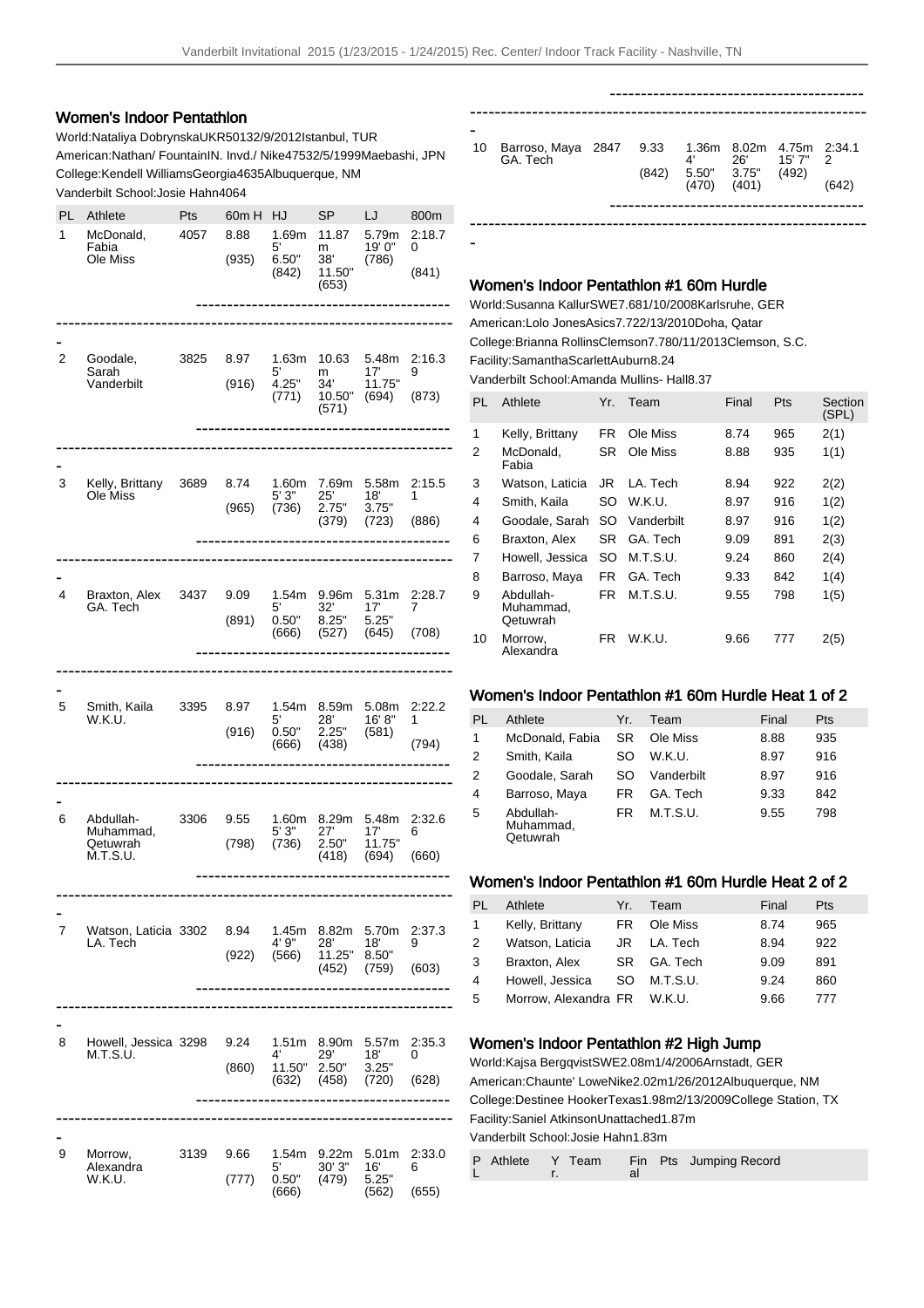| 1      | McDonal<br>d, Fabia                      | S<br>R  | Ole Miss       | 1.6<br>9m | 842 | 1<br>3                         | 1                                |                                                      |                  |                               | 1                                   | 1<br>1<br>3 3 3 4 4 4 5 5 5 6 6 6 6 7<br>0 3 6 9 2 5 8 1 4 7 0 3 6 <mark>9</mark> 2<br>$PPPPPPPPOOOOOOXX$ | 1                                   | 1                            |                       |                                                               | ОΧ<br>Χ                                                    |
|--------|------------------------------------------|---------|----------------|-----------|-----|--------------------------------|----------------------------------|------------------------------------------------------|------------------|-------------------------------|-------------------------------------|-----------------------------------------------------------------------------------------------------------|-------------------------------------|------------------------------|-----------------------|---------------------------------------------------------------|------------------------------------------------------------|
| 2      | Goodale,<br>Sarah                        | S<br>Ω  | Vanderbil<br>t | 1.6<br>Зm | 771 | 1<br>3<br>0                    | 1<br>3<br>3                      | 1<br>3<br>6                                          | 1<br>3<br>9      | 1<br>44                       | 1                                   | 1<br>1<br>4 5<br>2 5 8 1<br>Р Р Р Р Р О О О О Х О О                                                       | 1<br>5<br>$\overline{4}$            | 1<br>5<br>7<br>X<br>O        | 1<br>6<br>0           | 1<br>6<br>3                                                   | 1<br>6<br>6<br>Χ<br>Χ<br>X                                 |
| 3      | Abdullah- F<br>Muhamm<br>ad,<br>Qetuwrah | R       | M.T.S.U.       | 1.6<br>0m | 736 | 1<br>3<br>0<br>P               | 1<br>3<br>3<br>Ρ                 | 1<br>3<br>6<br>P                                     | 1<br>3<br>9<br>P | 1<br>4<br>$\overline{2}$<br>P | 1<br>4<br>$5^{\circ}$<br>P          | 1<br>4<br>8<br>P                                                                                          | 1<br>5<br>1<br>P                    | 1<br>5<br>4<br>O             | 1<br>5<br>7<br>Х<br>X | 1<br>6<br>$\overline{0}$<br>Χ<br>Χ                            | $\overline{1}$<br>6<br>3<br>Χ<br>Χ                         |
| 3      | Kelly,<br>Brittany                       | F<br>R  | Ole Miss       | 1.6<br>0m | 736 | 1<br>3<br>$\Omega$<br>P        | 1<br>3<br>3<br>P                 | 1<br>3<br>6                                          | 1<br>3<br>9      | 1<br>4<br>2                   | 1<br>4<br>5<br>PPPP                 | 1<br>4<br>8                                                                                               | 1<br>5<br>1<br>$0000$               | 1<br>5<br>4                  | O<br>1<br>5<br>7      | $\circ$<br>1<br>6<br>$\overline{0}$<br>X<br>O                 | Х<br>1<br>6<br>3<br>Х<br>Χ                                 |
| 5      | Braxton,<br>Alex                         | S<br>R  | GA. Tech 1.5   | 4m        | 666 | 1.<br>3<br>$\overline{0}$<br>P | 1.<br>3<br>3<br>P                | 1.<br>3<br>6<br>P                                    |                  | 1.<br>3<br>9<br>P             | 1.<br>4<br>2<br>O                   | 1.<br>4<br>5<br>O                                                                                         | 1.<br>4<br>8<br>O                   | 1.<br>5<br>1<br>O            |                       | 1.<br>5<br>4<br>х<br>O                                        | Χ<br>1.<br>5<br>7<br>X<br>Χ<br>X                           |
| 5      | Smith,<br>Kaila                          | S<br>O  | W.K.U.         | 1.5<br>4m | 666 | 1.<br>3<br>0<br>P              | 1.<br>3<br>3<br>P                | 1.<br>3<br>6<br>P                                    |                  | 1.<br>3<br>9<br>P             | 1.<br>4<br>2<br>O                   | 1.<br>4<br>5<br>O                                                                                         | 1.<br>4<br>8<br>Χ<br>Χ              | 1.<br>5<br>1<br>O            |                       | 1.<br>5<br>4<br>Χ<br>O                                        | 1.<br>5<br>7<br>Х<br>Х                                     |
| 5      | Morrow,<br>Alexandr<br>a                 | F.<br>R | W.K.U.         | 1.5<br>4m | 666 | 1.<br>3<br>0<br>P              | 1.<br>3<br>3<br>P                | 1.<br>3<br>6<br>P                                    |                  | 1.<br>3<br>9<br>P             | 1.<br>4<br>2<br>O                   | 1.<br>4<br>5<br>O                                                                                         | O<br>1.<br>4<br>8<br>O              | 1.<br>5<br>1<br>O            |                       | 1.<br>$\overline{\mathbf{5}}$<br>4<br>O                       | $\bar{\mathsf{x}}$<br>$\mathbf 1$<br>5<br>7<br>X<br>X<br>X |
| 8      | Howell,<br>Jessica                       | S<br>O  | M.T.S.U.       | 1.5<br>1m | 632 | 1.<br>3<br>0<br>P              | 1.<br>3<br>$\mathcal{L}$<br>P    | 1.<br>3<br>$\kappa$<br>P                             |                  | 1.<br>3<br>$\mathbf{Q}$<br>P  | 1.<br>4<br>$\mathcal{P}$<br>O       | 1.<br>4<br>5 <sup>5</sup><br>X<br>X                                                                       | 1.<br>$\overline{4}$<br>8<br>X<br>O | 1.<br>5<br>$\mathbf{1}$<br>O |                       | 1.<br>5<br>$4\overline{ }$<br>$\frac{\mathsf{X}}{\mathsf{X}}$ |                                                            |
| 9      | Watson,<br>Laticia                       | R       | J LA. Tech     | 1.4<br>5m | 566 | 1.<br>3<br>0<br>P              | 1.<br>3<br>3<br>O                | 1.<br>3<br>6<br>O                                    |                  | 1.<br>3<br>9<br>O             | 1.<br>4<br>$\overline{2}$<br>X<br>O | O<br>$\overline{1}$ .<br>4<br>5<br>X<br>O                                                                 | 1.<br>4<br>8<br>Χ<br>X<br>X         |                              |                       | X                                                             |                                                            |
| 1<br>0 | Barroso,<br>Maya                         | R       | F GA. Tech     | 1.3<br>6m | 470 | 1.<br>$\frac{3}{0}$<br>O       | 1.<br>3<br>3<br>$\delta_{\rm O}$ | 1.<br>$\overline{\mathbf{3}}$<br>$6\phantom{1}$<br>O |                  | 1.<br>3<br>9<br>X<br>X<br>X   |                                     |                                                                                                           |                                     |                              |                       |                                                               |                                                            |

### Women's Indoor Pentathlon #3 Shot Put

World: Helena Fibingerova TCH 22.50m 1/19/1977 Jablonec, TCH American: Jill Camerarena N.Y.A..C. 19.89m 1/11/2012 Fayetteville, AR College: Tia Brooks Oklahoma 19.22m 2/9/2013 Fayetteville, Ark. Facility: Valentina Muzaric Auburn 16.63m

| Vanderbilt School: Leslie Vidmar 16.16m |
|-----------------------------------------|
|-----------------------------------------|

| P | Athlete                                               | $\blacksquare$ | Yr Team |    | Final Pts Attempts |          |
|---|-------------------------------------------------------|----------------|---------|----|--------------------|----------|
|   | Fabia                                                 |                |         | 7m |                    | 15 53 87 |
|   | 2 Goodale, S Vanderbilt 10.6 571 9.8 10. 10.<br>Sarah |                |         | 3m |                    | -14      |

| 3  | Braxton,<br>Alex                       | S<br>R | GA. Tech | 9.96<br>m | 527 | 5        | 9.3 8.9<br>5 | 9.9<br>6              |
|----|----------------------------------------|--------|----------|-----------|-----|----------|--------------|-----------------------|
| 4  | Morrow,<br>Alexandra                   | F<br>R | W.K.U.   | 9.22<br>m | 479 | 9.2<br>2 | 9.1<br>8     | FO<br>UL              |
| 5  | Howell.<br>Jessica                     | S<br>O | M.T.S.U. | 8.90<br>m | 458 | 8.6<br>3 | FO.<br>UL    | 8.9<br>$\Omega$       |
| 6  | Watson,<br>Laticia                     | J<br>R | LA. Tech | 8.82<br>m | 452 | 7.8<br>8 | 8.7<br>2     | 8.8<br>$\overline{2}$ |
| 7  | Smith.<br>Kaila                        | S<br>O | W.K.U.   | 8.59<br>m | 438 | 7.8<br>8 | 8.4<br>6     | 8.5<br>9              |
| 8  | Abdullah-<br>Muhamma<br>d.<br>Qetuwrah | F<br>R | M.T.S.U. | 8.29<br>m | 418 | 8.2<br>9 | 7.9<br>6     | 8.2<br>4              |
| 9  | Barroso,<br>Maya                       | F<br>R | GA. Tech | 8.02<br>m | 401 | 7.1<br>3 | 8.0<br>2     | 6.5<br>0              |
| 10 | Kelly,<br>Brittany                     | F<br>R | Ole Miss | 7.69<br>m | 379 | 7.6<br>9 | 6.2          | 7.4<br>8              |

## Women's Indoor Pentathlon #4 Long Jump

World: Heike Drechsler GDR 7.37m 1/13/1988 Vienna Austria American: Brittney Reese Nike 7.23m 2/11/2012 Istanbul, TUR College: Goulbourne/ Gipson Auburn/ TCU 6.91m 1/23/2002 Fayetteville, AR

Facility: Erica Bougard Miss. State 6.38m Vanderbilt School: Ryan Tolbert 5.99m

| P<br>L | Athlete                                |         | Yr Team    | Final Pts |     |          | Attempts               |          |
|--------|----------------------------------------|---------|------------|-----------|-----|----------|------------------------|----------|
| 1      | McDonald,<br>Fabia                     | S<br>R  | Ole Miss   | 5.79<br>m | 786 | 9        | $5.75.5$ FO<br>8       | UL       |
| 2      | Watson,<br>Laticia                     | J<br>R  | LA. Tech   | 5.70<br>m | 759 | 0        | $5.5\,5.7$<br>$\Omega$ | 5.4<br>7 |
| 3      | Kelly,<br><b>Brittany</b>              | F<br>R  | Ole Miss   | 5.58<br>m | 723 | 1        | 5.5 5.5 5.5<br>8       | 1        |
| 4      | Howell.<br>Jessica                     | S<br>റ  | M.T.S.U.   | 5.57<br>m | 720 | 7        | $5.5$ 5.2 FO<br>7      | UL       |
| 5      | Abdullah-<br>Muhamma<br>d,<br>Qetuwrah | F.<br>R | M.T.S.U.   | 5.48<br>m | 694 | 0        | 5.35.3<br>9            | 5.4<br>8 |
| 5      | Goodale,<br>Sarah                      | S<br>O  | Vanderbilt | 5.48<br>m | 694 | 9        | 5.3 5.4 FO<br>8        | UL       |
| 7      | Braxton,<br>Alex                       | S<br>R  | GA. Tech   | 5.31<br>m | 645 | 1        | $5.3\,5.1$<br>6        | 5.1<br>8 |
| 8      | Smith.<br>Kaila                        | S<br>റ  | W.K.U.     | 5.08<br>m | 581 | 4.8<br>8 | 5.0<br>8               | 5.0<br>4 |
| 9      | Morrow,<br>Alexandra                   | F<br>R  | W.K.U.     | 5.01<br>m | 562 | 2        | $4.8$ 4.8<br>2         | 5.0<br>1 |
| 10     | Barroso,<br>Maya                       | F<br>R  | GA. Tech   | 4.75<br>m | 492 |          | FO FO<br>UL UL         | 4.7<br>5 |

### Women's Indoor Pentathlon #5 800 Meters

World: Jolanda Ceplak SLO 1:55.82 2/3/2002 Vienna, Austria American: Nicole Teter Nike Farm Team 1:58.71 2/2/2002 New York, NY College: Nicole Cook Tennessee 2:00.75 1/27/2005 Fayetteville, AR Facility: Megan Malasarte Georgia 2:07.09 Vanderbilt School: Michele Baskin 2:07.54

| PL | Athlete                            | Yr.       | Team       | Final   | <b>Pts</b> |
|----|------------------------------------|-----------|------------|---------|------------|
| 1  | Kelly, Brittany                    | FR        | Ole Miss   | 2:15.51 | 886        |
| 2  | Goodale, Sarah                     | SO        | Vanderbilt | 2:16.39 | 873        |
| 3  | McDonald, Fabia                    | SR        | Ole Miss   | 2:18.70 | 841        |
| 4  | Smith, Kaila                       | SO        | W.K.U.     | 2:22.21 | 794        |
| 5  | Braxton, Alex                      | <b>SR</b> | GA Tech    | 2:28.77 | 708        |
| 6  | Abdullah-<br>Muhammad.<br>Qetuwrah | FR        | M.T.S.U.   | 2:32.66 | 660        |
| 7  | Morrow. Alexandra FR               |           | W.K.U.     | 2:33.06 | 655        |
| 8  | Barroso, Maya                      | FR        | GA. Tech   | 2:34.12 | 642        |
| 9  | Howell, Jessica                    | SO        | M.T.S.U.   | 2:35.30 | 628        |